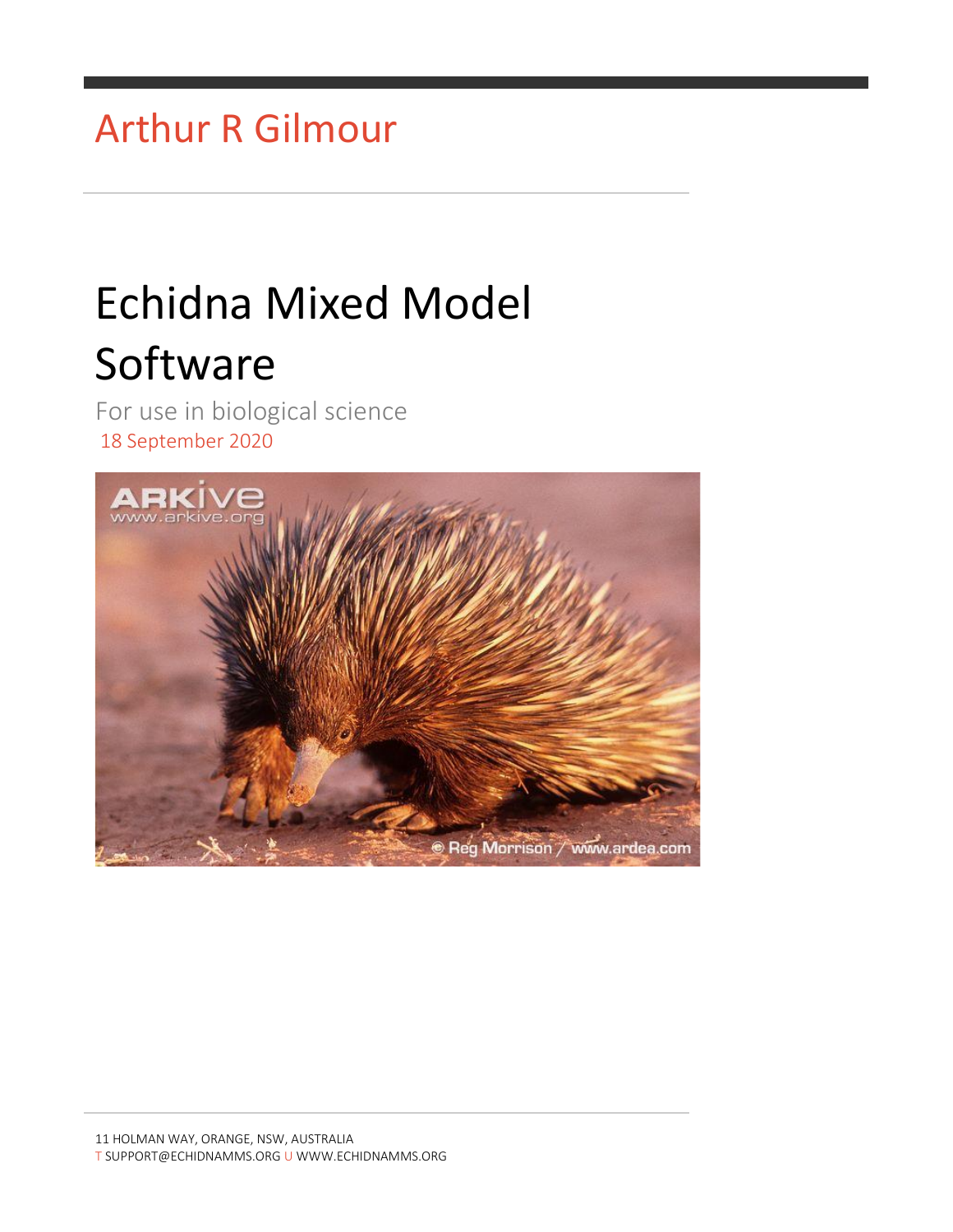## <span id="page-1-0"></span>Preface

This document describes software written to facilitate the statistical analysis of biological data using linear mixed models. It builds on over 40 years of experience of the lead developers in applied biometry in agriculture.

The Echidna project aims to provide software similar to ASReml (copyright VSN International[, www.vsni.co.uk\)](http://www.vsni.co.uk/). We expect it will provide most of the facilities in ASReml, and more with similar or better performance. By arrangement with VSN, Echidna may be used by ASReml licensees and for non-commercial purposes (academic, research). It is expected improved functionality in Echidna will be implemented in ASReml in due course.

We live in a world that seems so simple, yet is incredibly complex when you lift the bonnet. Solomon said "It is the glory of God to conceal a matter, But the glory of kings is to search out a matter." (Proverbs 25:2). Linear models have proven very effective at analyzing data and gaining an understanding of how things work, with a view to overcoming production issues for food and fibre.

The echidna is an Australian form of spiny ant-eater. It is an egg laying mammal, a monotreme, and remarkably efficient at digging for ants. We hope Echidna, a name given to this software, will prove an efficient tool for investigators digging for knowledge.

We could wait until the product is well developed and tested before releasing it, but time is short an

d tomorrow never comes. So we leave it to you to decide if this product is useful to you in its current state.

This product is dedicated to the glory of the God and Father of our Lord and Saviour, Jesus Christ who seeks to bring many sons into His kingdom (Hebrews 2:10).

Arthur Gilmour

#### Citation

Gilmour, A.R. (2020) Echidna Mixed Model Software [www.EchidnaMMS.org](http://www.echidnamms.org/)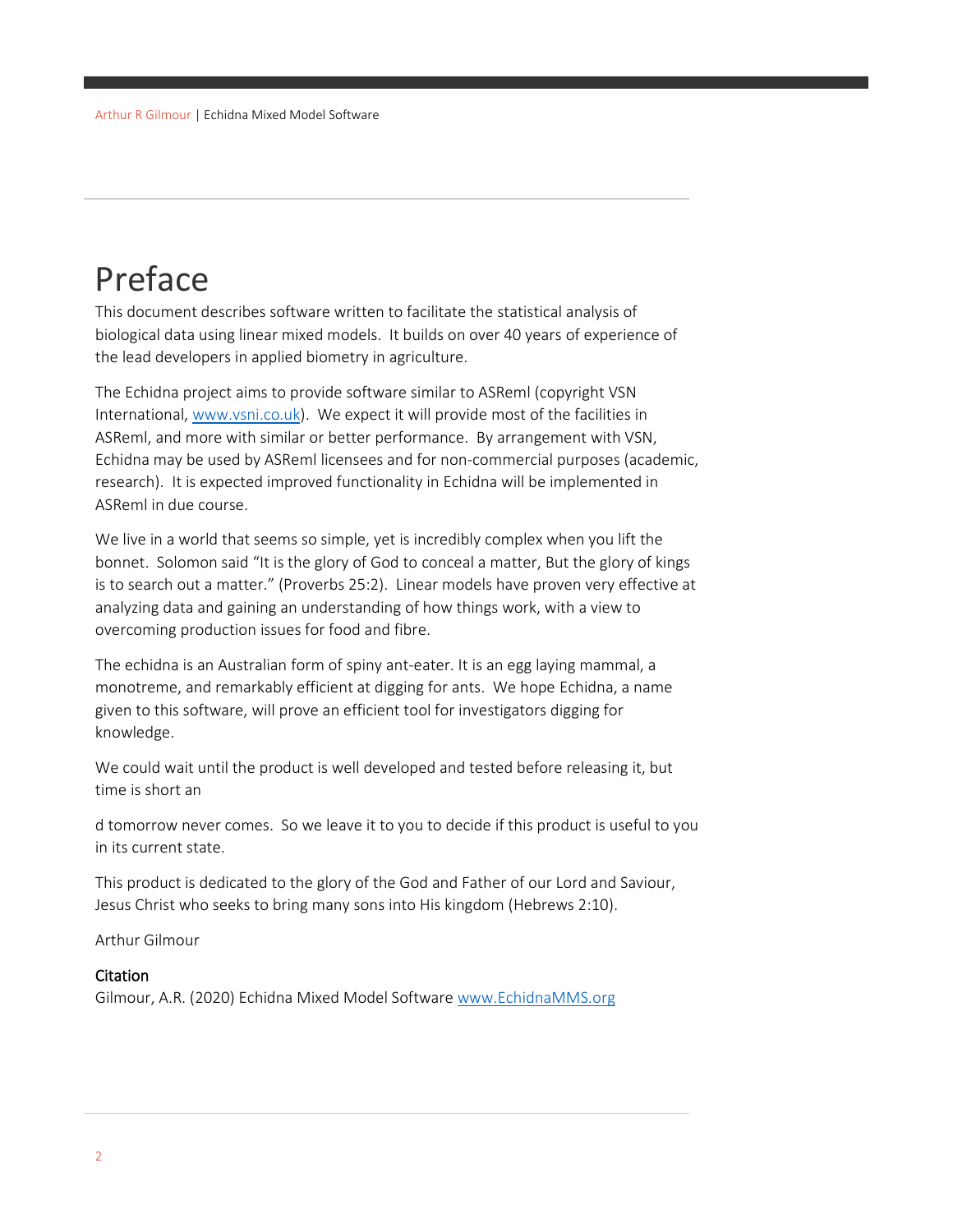22 Then Paul stood in the midst of the Areopagus and said, "Men of Athens, I perceive that in all things you are very religious; 23 for as I was passing through and considering the objects of your worship, I even found an altar with this inscription:

#### TO THE UNKNOWN GOD.

Therefore, the One whom you worship without knowing, Him I proclaim to you: 24 "God, who made the world and everything in it, since He is Lord of heaven and earth, does not dwell in temples made with hands. 25 Nor is He worshiped with men's hands, as though He needed anything, since He gives to all life, breath, and all things. 26 And He has made from one blood[c] every nation of men to dwell on all the face of the earth, and has determined their pre-appointed times and the boundaries of their dwellings, 27 so that they should seek the Lord, in the hope that they might grope for Him and find Him, though He is not far from each one of us; 28 for in Him we live and move and have our being, as also some of your own poets have said, 'For we are also His offspring.' 29 Therefore, since we are the offspring of God, we ought not to think that the Divine Nature is like gold or silver or stone, something shaped by art and man's devising. 30 Truly, these times of ignorance God overlooked, but now commands all men everywhere to repent, 31 because He has appointed a day on which He will judge the world in righteousness by the Man whom He has ordained. He has given assurance of this to all by raising Him from the dead." Acts 17: 22-31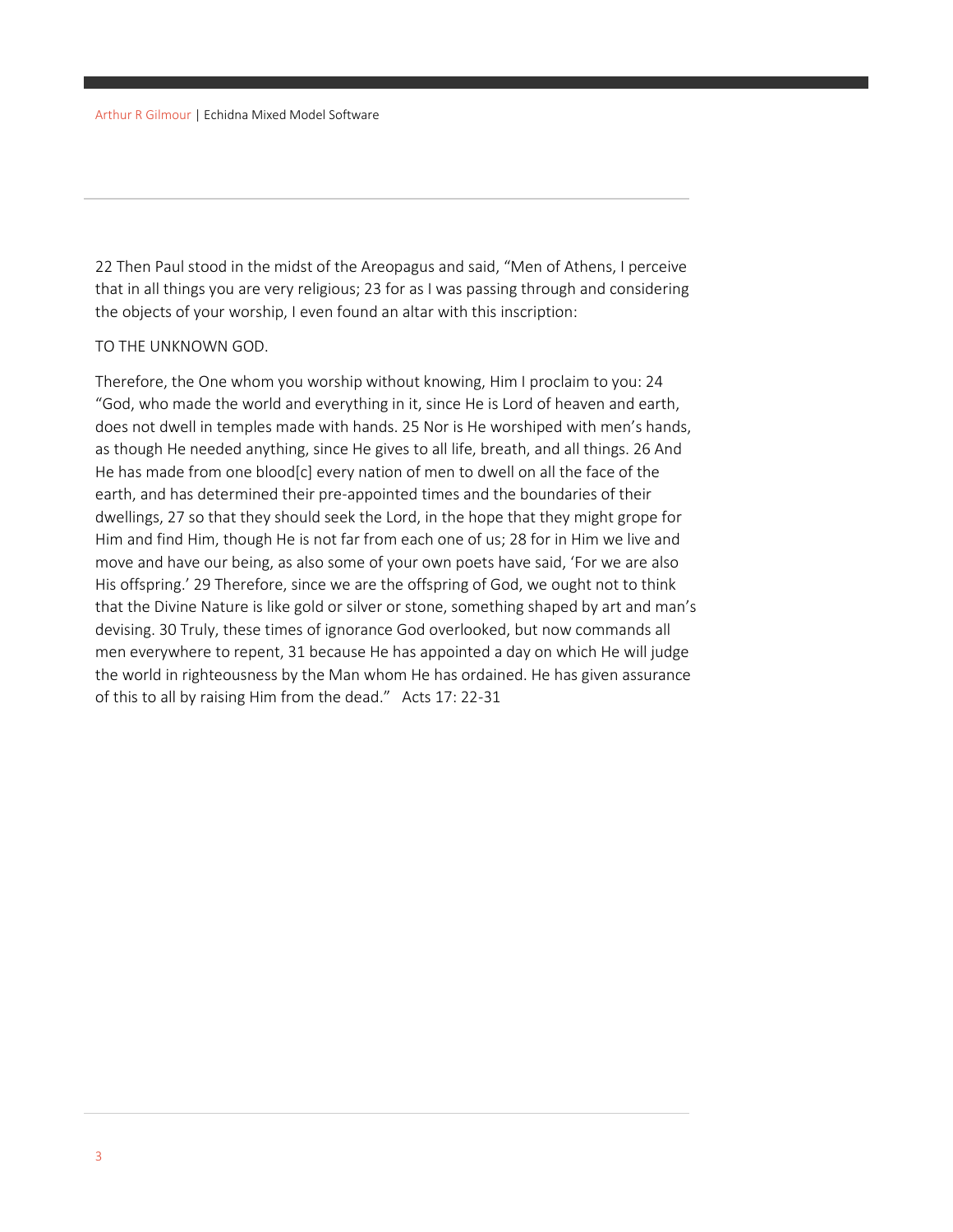## Contents

| The Echidna program was developed by Arthur Gilmour who also did the bulk of<br>1.                                                                                                                                                                                                                                                                                                                                                                                                                                 |  |
|--------------------------------------------------------------------------------------------------------------------------------------------------------------------------------------------------------------------------------------------------------------------------------------------------------------------------------------------------------------------------------------------------------------------------------------------------------------------------------------------------------------------|--|
| NSW DPI sold its interests in ASReml to VSN International who now own all its<br>2.                                                                                                                                                                                                                                                                                                                                                                                                                                |  |
| VSN consequently own all intellectual property rights associated with ASReml<br>3.<br>authorize ASReml licencees to use Echidna. They further authorize free non-<br>commercial academic use of Echidna.  Error! Bookmark not defined.                                                                                                                                                                                                                                                                             |  |
| Echidna is not intended as a replacement for ASReml but as a platform for testing<br>4.<br>developments that could be implemented in ASReml if VSN choose.  8                                                                                                                                                                                                                                                                                                                                                      |  |
| There is no formal warranty on this product. You use it at your own risk and are<br>5.<br>encouraged to test results with those from ASReml and report suspicious results to                                                                                                                                                                                                                                                                                                                                       |  |
| I agree not to use Echidna for commercial purposes unless I have a current license to<br>use ASReml. Commercial purposes include genetic evaluation to develop a product or                                                                                                                                                                                                                                                                                                                                        |  |
| I acknowledge that my contact details will be given to VSN upon request 8                                                                                                                                                                                                                                                                                                                                                                                                                                          |  |
| Requests for access to the Echidna Source code should be submitted to<br>support@echidnamms.org with a statement of intent. You will need to complete a<br>collaborators agreement with VSN. In addition to the terms of the End User Agreement,<br>you will agree not to distribute the source code to another person, and not to use the<br>source code to create a product to be used contrary to the End User Agreement.<br>Further, you will agree to submit any enhancements to the developers for potential |  |
|                                                                                                                                                                                                                                                                                                                                                                                                                                                                                                                    |  |
|                                                                                                                                                                                                                                                                                                                                                                                                                                                                                                                    |  |
|                                                                                                                                                                                                                                                                                                                                                                                                                                                                                                                    |  |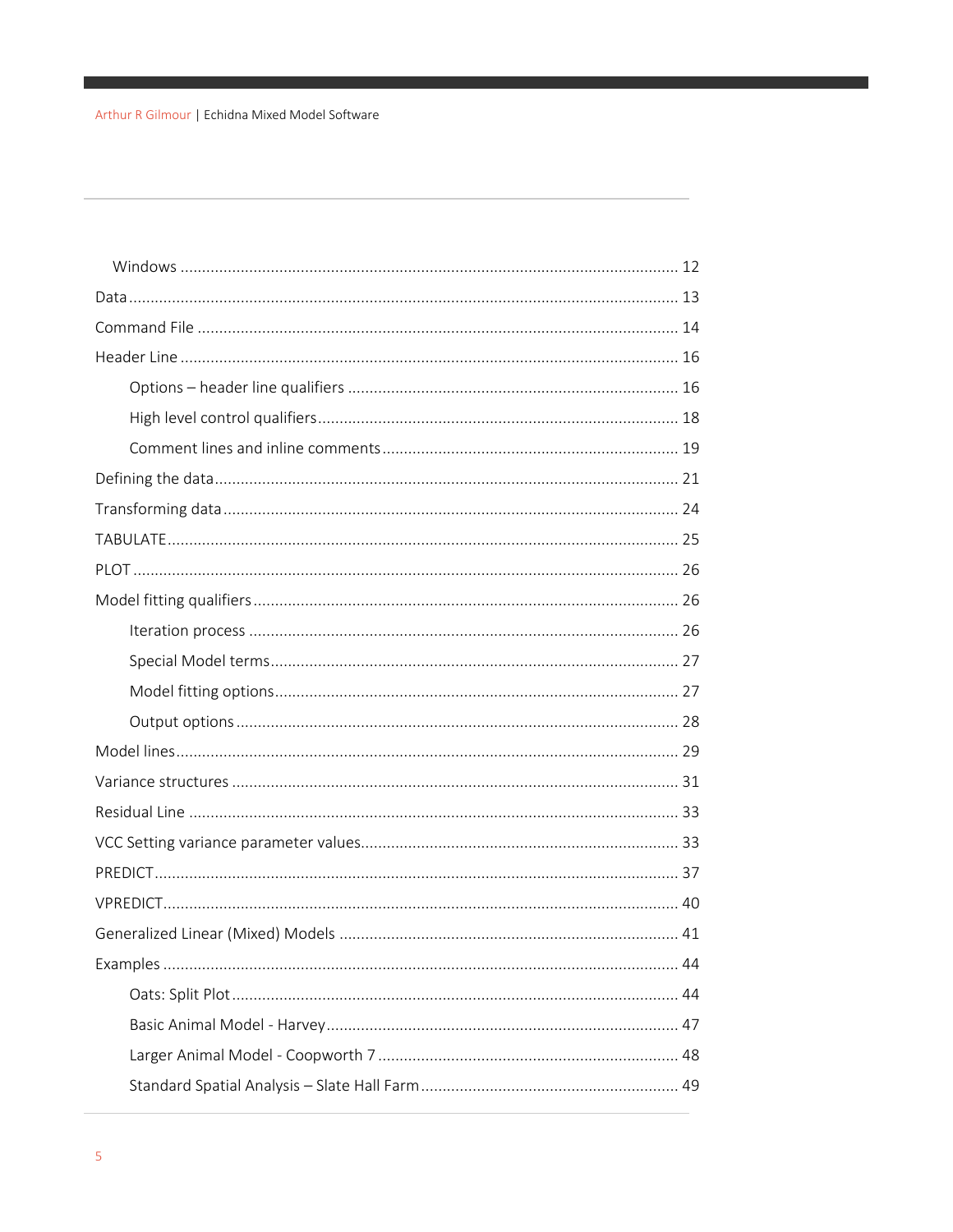<span id="page-5-0"></span>

| Bivariate animal model with missing observations Coopworth 12 62 |  |
|------------------------------------------------------------------|--|
|                                                                  |  |
| GLMM Sire model for Lamb foot scoring data: Marginal model.  66  |  |
|                                                                  |  |
|                                                                  |  |
|                                                                  |  |
|                                                                  |  |
|                                                                  |  |
|                                                                  |  |
|                                                                  |  |
|                                                                  |  |
|                                                                  |  |
|                                                                  |  |
|                                                                  |  |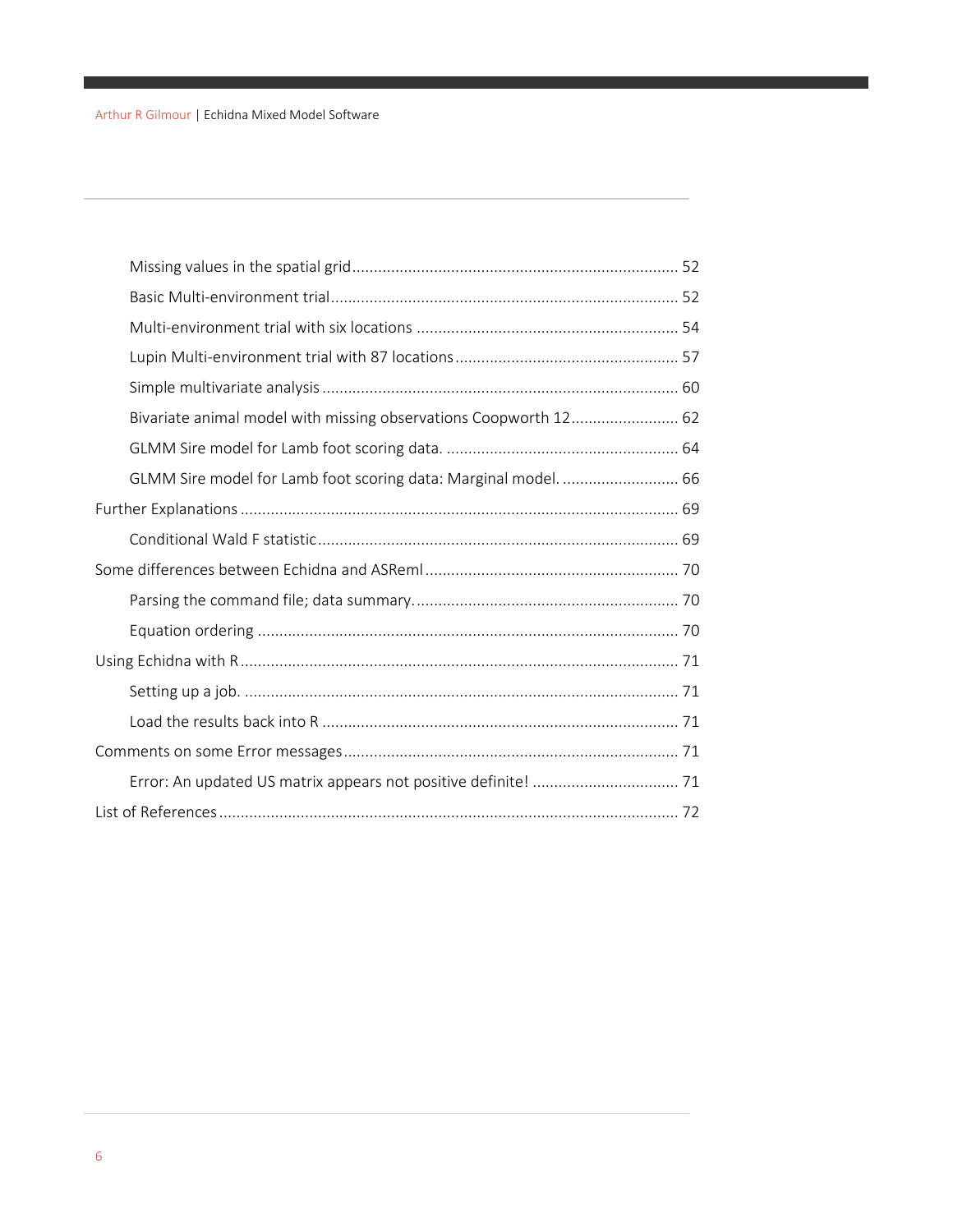## Introduction

This software currently comes only as a standalone program called Echidna. (An R package based on the core has not yet been developed). The latest build of Echidna can be downloaded from https://www.EchidnaMMS.org. Do not hesitate to report issues to [support@EchidnaMMS.org](mailto:support@EchidnaMMS.org) as the developers would like to make this software as robust and as useful as they can.

Echidna is used in a wide range of settings and therefore has many options (qualifiers) which cater for the specific characteristics of some of those applications. This necessarily makes documentation difficult because many of the qualifiers will not be relevant to a particular analysis. We therefore recommend you identify examples which are similar to your application to see the things that may be relevant. Further detail on qualifiers may be obtained from the ASReml User Guide – Functional syntax. Many of the applications are explained in the new book *Genetic Data Analysis for Plant and Animal Breeding* by Fikret Isik · James Holland Christian Maltecca, published by Springer.

## <span id="page-6-0"></span>Installation

Installation is not automated. You will need to download the appropriate files for your system and the system specific installation instructions.

The Windows implementation of Echidna comes as an archive (.zip file) with 3 folders. The program Echidna.exe is in the bin folder, this User Guide is in the doc folder and the examples discussed here are in the examples folder. Check the website for further installation instructions.

Separate instructions and files are provided for Linux and Mac installations.

## <span id="page-6-1"></span>Support

Echidna is not formally supported and comes with no warranty. No charge is made by the developer for access to or use of Echidna. However, he will attempt to fix any bugs that are reported and consider extending the functionality to meet the needs of users. If you require statistical advice or training to use this software, you may be charged up to AUD 285 per hour, according to your ability to pay. If you use this software for commercial purposes, you must obtain an ASReml license from VSN [\(support@VSNi.co.uk\)](mailto:support@VSNi.co.uk).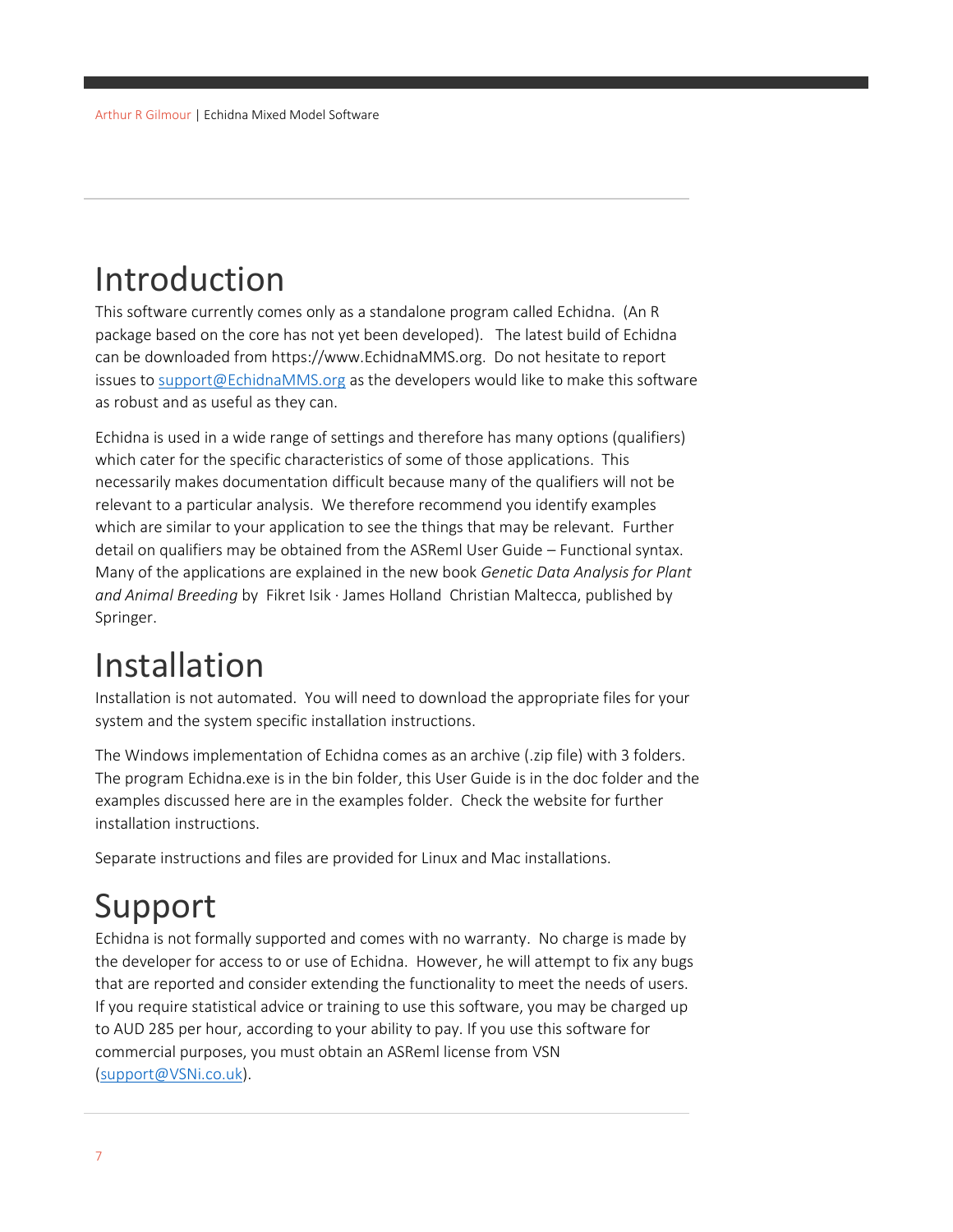## Echidna End User Agreement

<span id="page-7-0"></span>I acknowledge that my contact name and email will be given to VSN International.

<span id="page-7-5"></span>I will not use Echidna for commercial purposes unless I have a current license to use ASReml. Commercial purposes include genetic evaluation to develop a product or to provide services for which you are paid.

I will report any apparent faults or difficulties to support@EchidaMMS.org. I know there is no warranty on this product.

<span id="page-7-2"></span><span id="page-7-1"></span>I understand VSN International claim IP rights over Echidna because it is being developed by Arthur Gilmour who also wrote ASReml while employed by NSW DPI. NSW DPI sold its interests in ASReml to VSN International in 2012. I understand VSN allow non-commercial academic use of Echidna and commercial use by ASReml licensees.

<span id="page-7-4"></span><span id="page-7-3"></span>I know Echidna is not a replacement for ASReml. Many features of ASReml have not been implemented in Echidna. Some possible enhancements of ASReml are being trialed in Echidna. While the overall structure is similar, the implementation details differ and consequently the results do not always agree.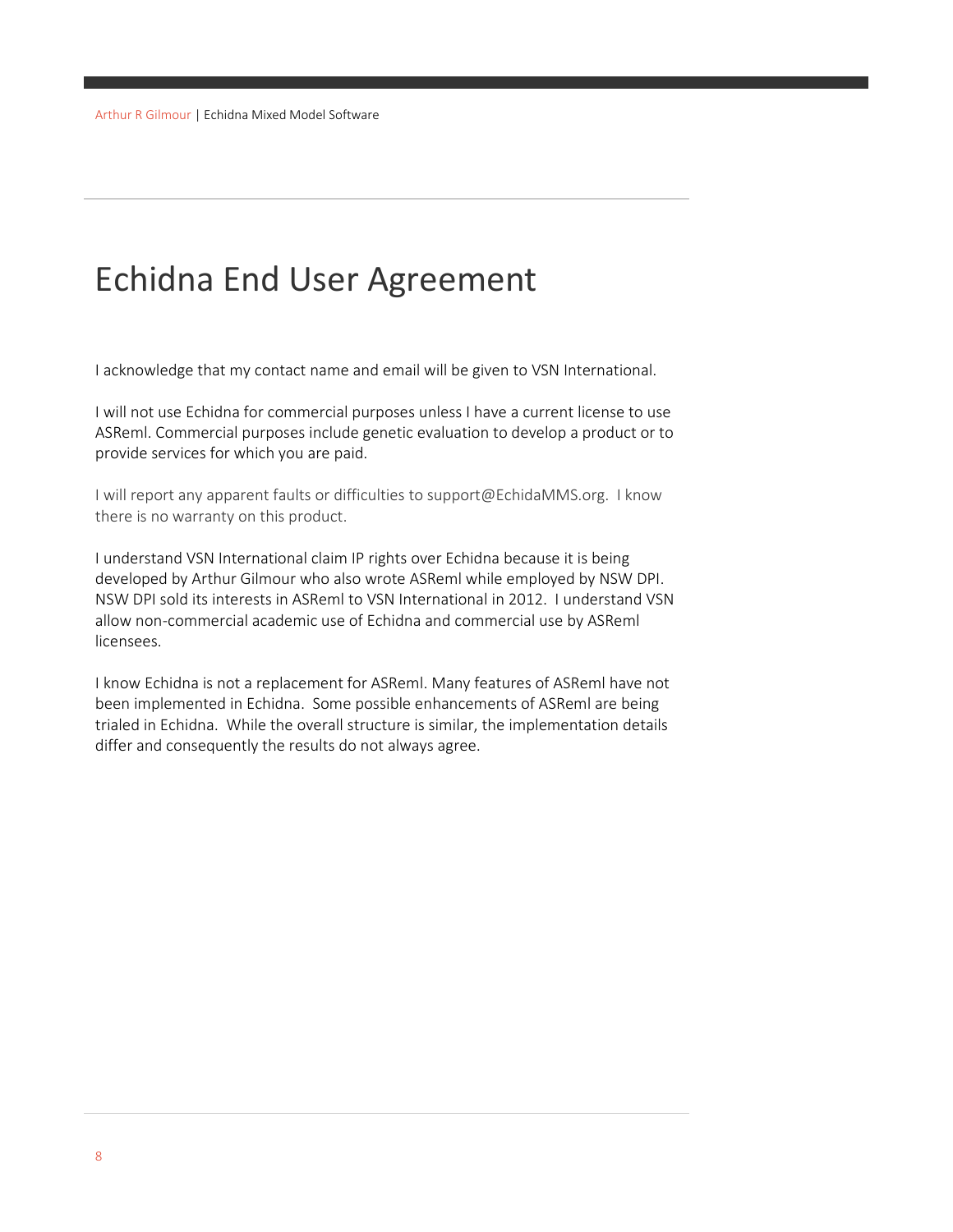## Echidna Source Code License Agreement

<span id="page-8-0"></span>Requests for access to the Echidna Source code should be submitted to [support@echidnamms.org](mailto:support@echidnamms.org) with a statement of intent. You will need to complete a collaborators agreement with VSN. In addition to the terms of the End User Agreement, you will agree not to distribute the source code to another person, and not to use the source code to create a product to be used contrary to the End User Agreement. Further, you will agree to submit any enhancements to the developers for potential inclusion in the main product.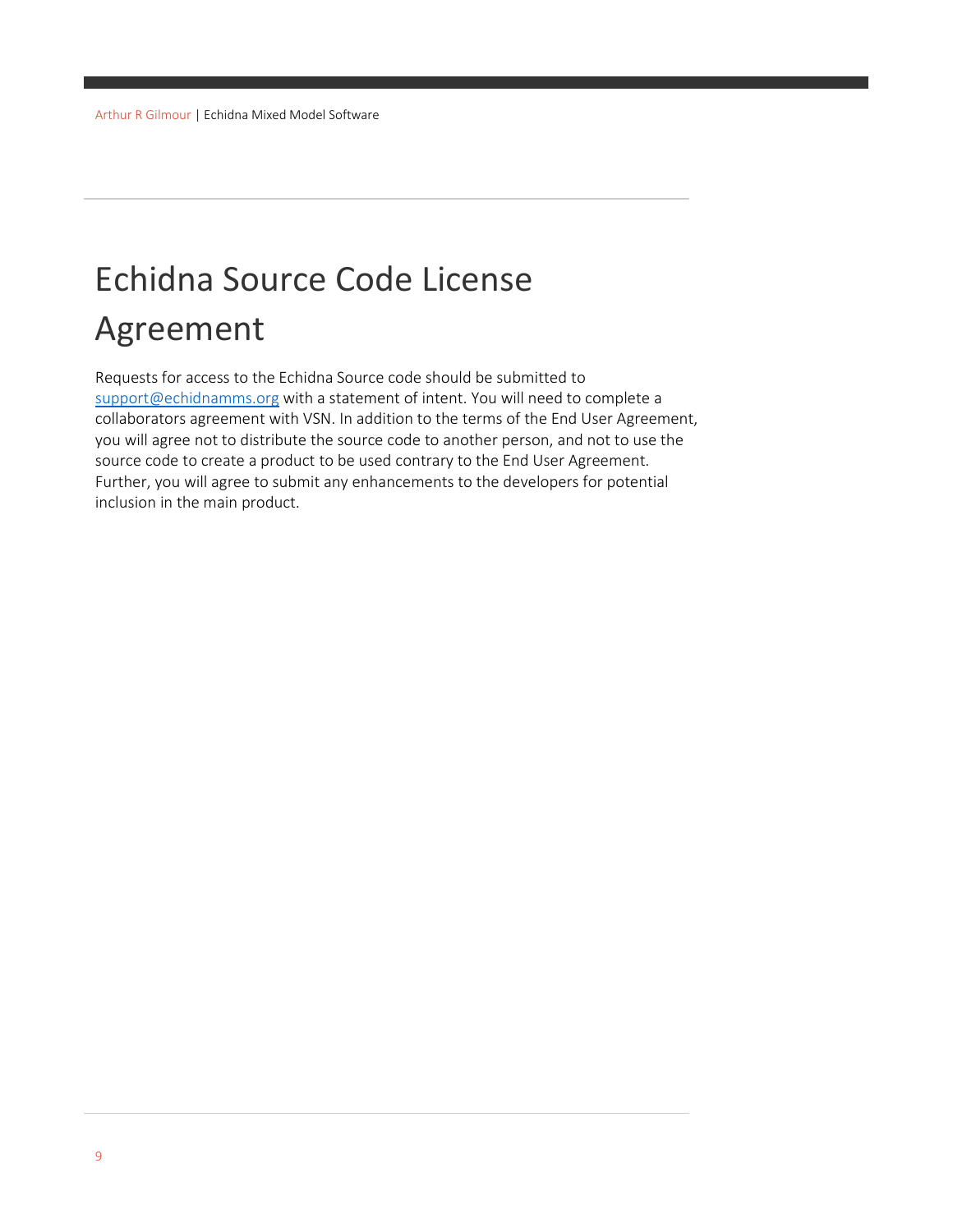### <span id="page-9-0"></span>**JobFlow**

This section gives a description of the process of analyzing data with Echidna. The detail is given in preceding sections.

A hypothesis. One must begin with a question and collect data to explore the answer to the question. This is normally expressed as a series of hypotheses which can be tested in the data. Alternatively, one may wish to estimate an effect in which case you need to collect enough data to provide sufficient accuracy to your estimate.

Some data. The data is then organized into a table where columns (fields) are variables and rows are subjects/units/plots. Variables include response variables (measured on the subjects), covariates (also measured) and descriptive information, factors or class variables which characterize the subjects. One should include all such variables that may influence the response. Some will be treatments which relate to your hypotheses and others will be factors which contribute variation and need to be adjusted for. As noted above, the data file typically has a header line containing simple column labels which will be used to name the variables in the analysis and is often prepared in Excel.

A command file. Now we prepare the basic command file by running Echidna on the data file (assuming it has headings and has file extension .txt or .csv). This creates a basic command file but it probably has not correctly classified the variables into variates (always numeric) and factors (sometimes numeric, sometimes alphanumeric). So, review the command file, run it and review the data summary reported in the .esr file. You can further validate the data with PLOT and TABULATE statements.

Output files. Echidna puts its output into several files. You need to know what is in each file. You will always view the .esr file. You should view the graphics file for the initial analyses of every trait to check the residuals are plausible (in large datasets, you need to specify !YHT to get the residuals (.esy) and plot of residuals). All these files are ASCII files except for the graphics files.

Model Fitting. Typically, you will run a series of models, changing the command file between runs, in the light of the preceding runs. Start with simple models to check the data is properly interpreted, the degrees of freedom, numbers of effects, variances and distribution of residuals are all plausible. Use the !PART/!DOPART mechanism to maintain a record of the sequence of jobs. Use the command line qualifiers !RENAME, !ARG and !OUTFILE to put the output files in separate folders.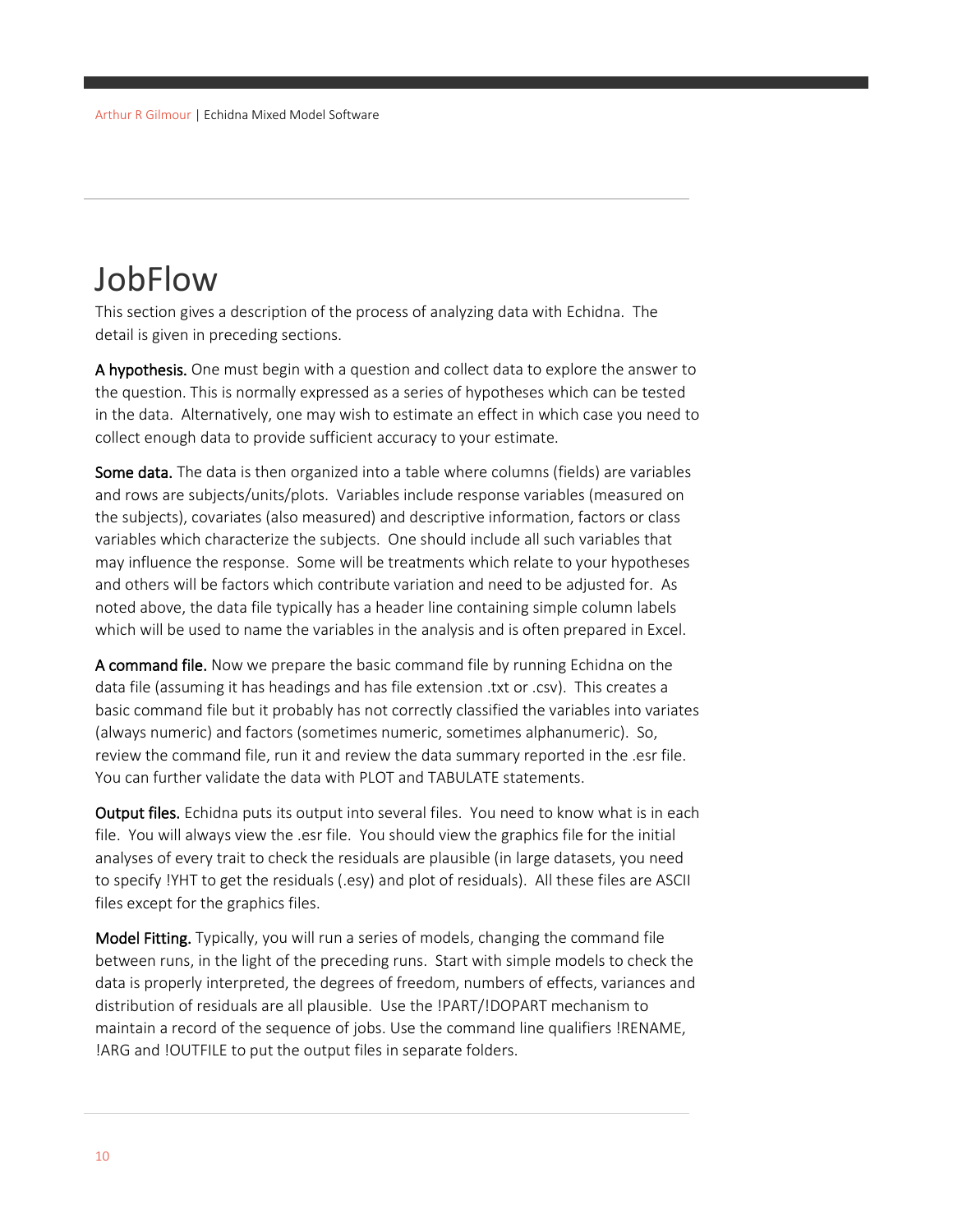Reporting. VPREDICT and PREDICT are used to report functions of the variance components (VPREDICT) or model summaries showing fitted means (PREDICT).

#### File extensions recognized by Echidna

| Input files |                          | <b>Output Files</b> |                         |  |  |
|-------------|--------------------------|---------------------|-------------------------|--|--|
| Extension   |                          | Extension           | Content                 |  |  |
| .es, .as    | The command file         |                     |                         |  |  |
| .grm,       | GRM matrix input         | .esr                | Data summary, Analysis  |  |  |
| .bgrm,      |                          |                     | summary, Important      |  |  |
| .dgrm       |                          |                     | messages                |  |  |
| .giv,       | Inverse GRM matrix       | .esx                | Secondary information   |  |  |
| .bgiv,      | input. .bgiv and .dgiv   |                     | relating to the fitting |  |  |
| .dgiv       | are binary files created |                     | process                 |  |  |
|             | by Echidna               |                     |                         |  |  |
| .csv        | Usual form of data file  | .esl                | Diagnostic debugging    |  |  |
|             |                          |                     | information if          |  |  |
|             |                          |                     | requested !LOG !DEBUG   |  |  |
| .txt        | Usual form of list of    | .ess                | Fitted effects from the |  |  |
|             | class names              |                     | model                   |  |  |
| .bin        | A binary data file.      | .esy                | Residuals and fitted    |  |  |
|             |                          |                     | values from the fitted  |  |  |
|             |                          |                     | model                   |  |  |
|             |                          | .esv                | Holds latest values of  |  |  |
|             |                          |                     | variance parameters     |  |  |
|             |                          | .esk                | Keeps track of details  |  |  |
|             |                          |                     | from the last run       |  |  |
|             |                          | .epv                | PREDICT output          |  |  |
|             |                          | .etb                | <b>TABULATE output</b>  |  |  |
|             |                          | .emf/.eps/          | PLOT output (use        |  |  |
|             |                          | .pgl/.png           | graphics viewer         |  |  |
|             |                          |                     | plotconv to view)       |  |  |
|             |                          | .evb                | Variance matrix for     |  |  |
|             |                          |                     | fixed effects           |  |  |
|             |                          | .evp                | <b>VPREDICT output</b>  |  |  |
|             |                          |                     |                         |  |  |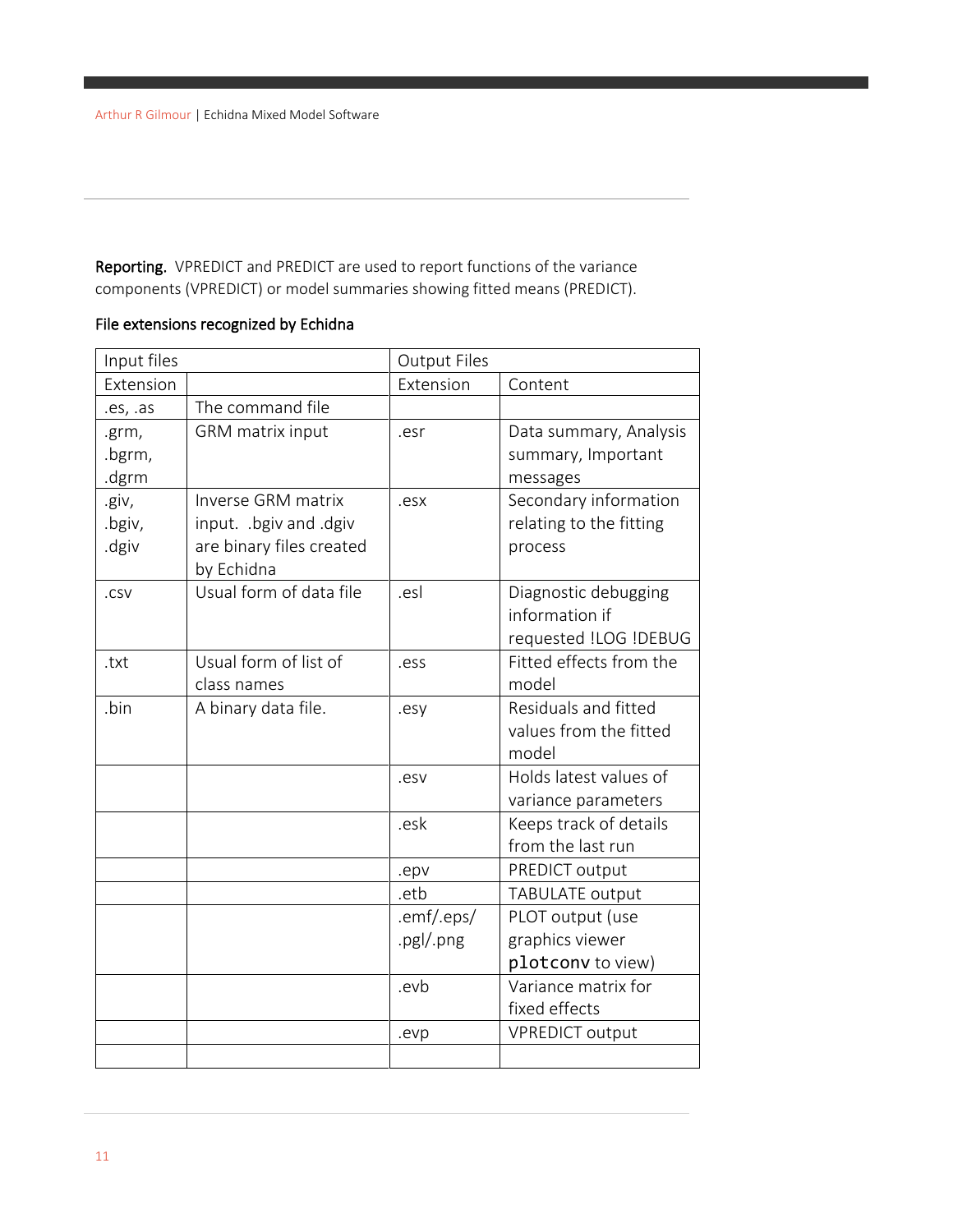## <span id="page-11-0"></span>Running Echidna

You will need to use an ASCII text editor to create the command file and maybe a spreadsheet program to save the data typically as a .csv (Comma Separated Values) file. Then, from a command window, you can type <Echidna Program Path> <Command File Name>

#### <span id="page-11-1"></span>Windows

Some ASCII text editors enable you to run Echidna directly from the editor.

#### **ConText**

download from [www.contexteditor.org](http://www.contexteditor.org/) and install

<Options> <Environment Variables> <Execute Keys> <User exec keys|Add> enter [as,es,csv] and select F9 (say) <Execute> [<Echidna Program Path> ] <Start in> enter [%p] <Parameters> enter [%f] <Hint> enter [Echidna]

<OK>

Then, if you have a .as or .es file open in the editor and press F9, Context will run Echidna on the file.

#### Notepad++ (NPP)

download notepad++ [\(https://notepad-plus-plus.org/download/\)](https://notepad-plus-plus.org/download/) and install it The easiest way to get similar functionality to Context is to install the plugin NppExec. First install (fro[m https://github.com/bruderstein/nppPluginManager/releases\)](https://github.com/bruderstein/nppPluginManager/releases) plugin manager (will appear in the NPP Plugins menu) and use it to install NppExec (also into the plugins menu). Use that to create a plugin script

cd \$(FULL\_CURRENT\_PATH)

<Echidna Program Path> -o \$(NAME\_PART)

npp\_open \$(CURRENT\_DIRECTORY)\\$(NAME\_PART).esr

and save it (say as Echidna). <F6> will call up the script and <OK> will run it.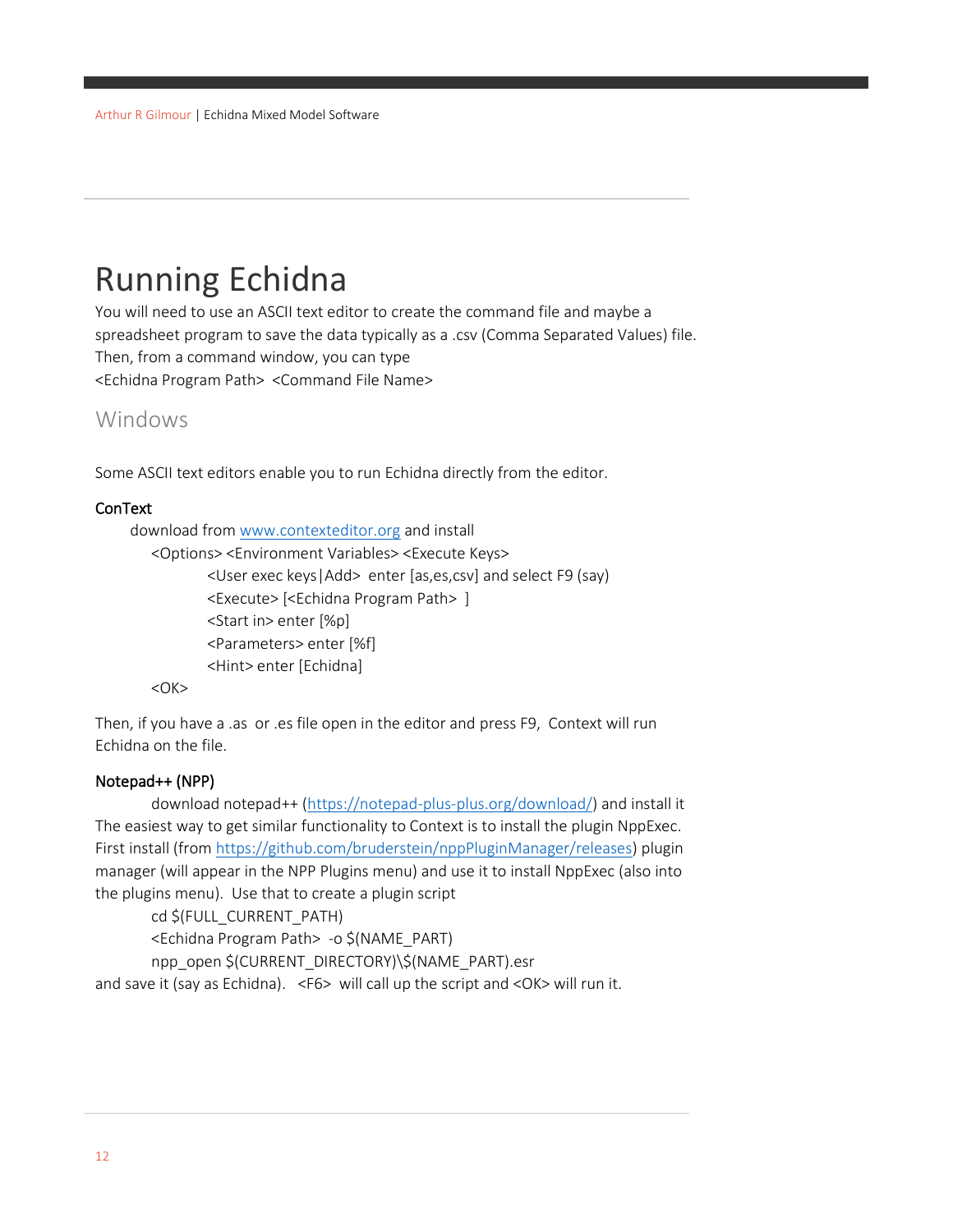#### Linux

The basic command line editor is vi. I run Echidna from a command prompt using a SCRIPT file I call ES, based on Echidna.sh distributed the program. I have ES in a folder ~/bin which folder is included in the search path. Read the Install.txt file for further instructions.

#### Mac

The basic command line editor is  $\overline{vi}$ . I run Echidna from a command prompt using a SCRIPT file I call ES. Read the Install.txt file for further instructions. The program echidna is installed in /Applications/Echidna.app/bin along with two script files (ES and ESUG) and plotconv.

## <span id="page-12-0"></span>Data

Any analysis requires data. This might be obtained by conducting an experiment following protocols to avoid bias and excessive noise in the observations, or by observing and recording some aspect of creation.

Such data needs to be organized as variables and samples. These will typically be recorded in a spread-sheet, or maybe a data base, with samples being rows and variables being columns. Such a table may have millions of rows and thousands of columns but we will begin with smaller data sets.

Variables are typically identifiers (names), class variables (categories) or measurements (variates). The values of some variables may be missing for some samples.

The rows of data typically relate to individuals, plants, animals, plots and are often called subjects/experimental units.

Echidna typically reads the data from ASCII text files, often exported from Excel as a COMMA separated (.csv) or TAB separated values.

It is usual to prepare the data file with a simple name/label for each variable (one alphanumeric word beginning with a letter) on the first line. Use the !SKIP 1 qualifier to skip over the line when reading the data. The line is there though to facilitate creating the initial command file template which needs names for the variables in order. For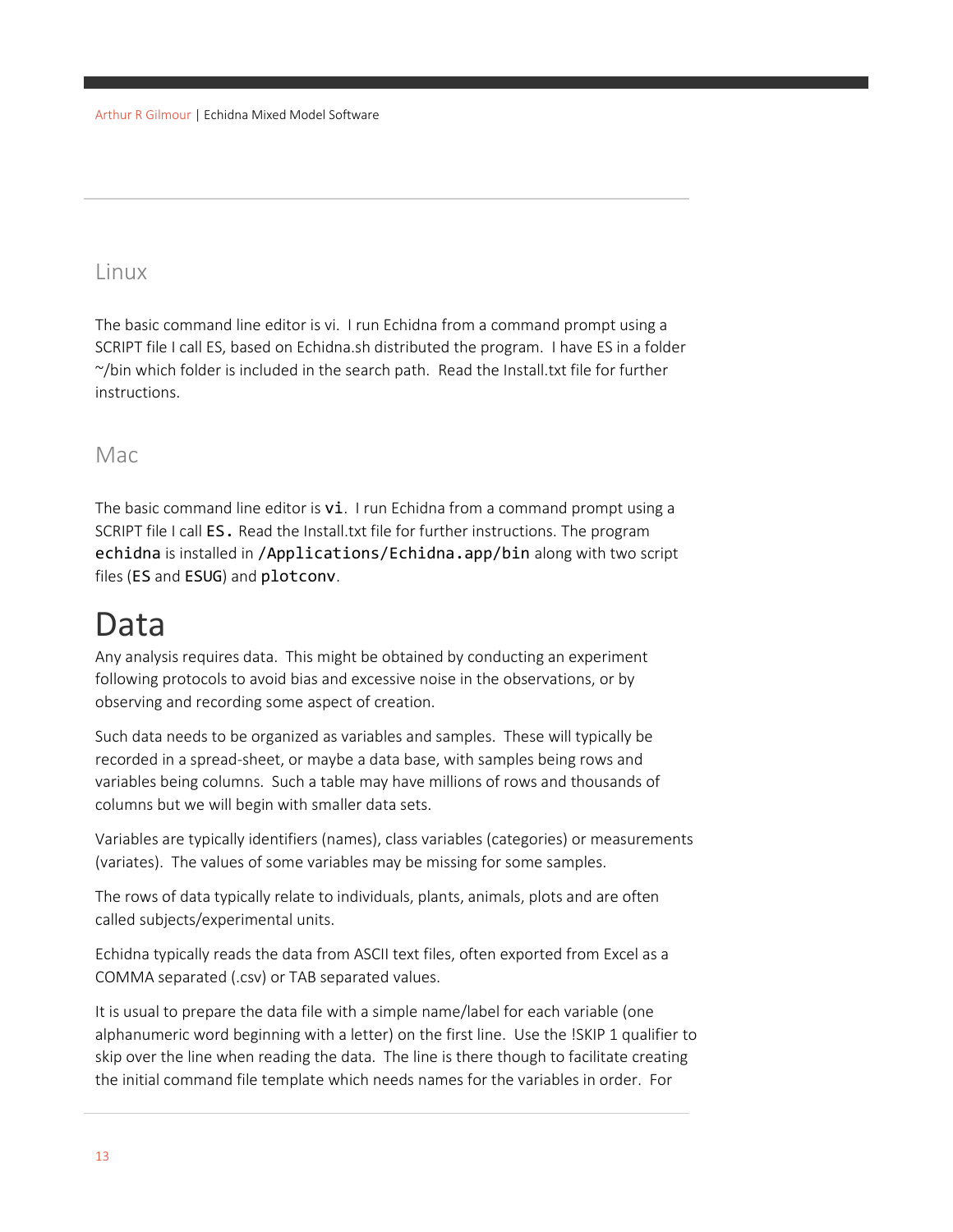this purpose, ending a variable name with !A indicates the variable is a factor with alphanumeric class names, ending a variable name with !I indicates the variable is a factor with numeric class names, ending a variable name with !P indicates the variable is a factor with class names to be obtained from a pedigree file and ending a variable name with ! indicates the variable is a factor with the data values being the lass levels  $(1:n)$ .

Missing values should be represented by NA, \*(asterisk) or .(fullstop). In a .csv file or if the !CSV qualifier is set, consecutive COMMAs or TABs also imply a missing value.

## <span id="page-13-0"></span>Command File

The user must prepare a command file to run Echidna. This command file has 4 major sections:

- 1. Header line: Instructions relating to running the job
- 2. Data description lines: define the input for the analysis
- 3. Model specification: defines the statistical model to be fitted
- 4. Output options:

The following sections provide basic and extended information on each phase of the job.

The typical process is:

- 1. Prepare the data file as described above (note variable naming)
- 2. Run Echidna on the data file to produce a command file template
- 3. Adapt the file to properly reflect your intentions with respect to the use of each variable (since the template may not correctly distinguish between variates and class variables coded as integers)
- 4. Add the appropriate model line. (Start with a simple model, just to check the data is being correctly interpreted by Echidna).
- 5. Run the model and review the output. The output consists of three or more ASCII files, depending on output options selected and usually includes a plot of residuals.
- 6. Modify the model, or add new models and run them, until your analysis is complete.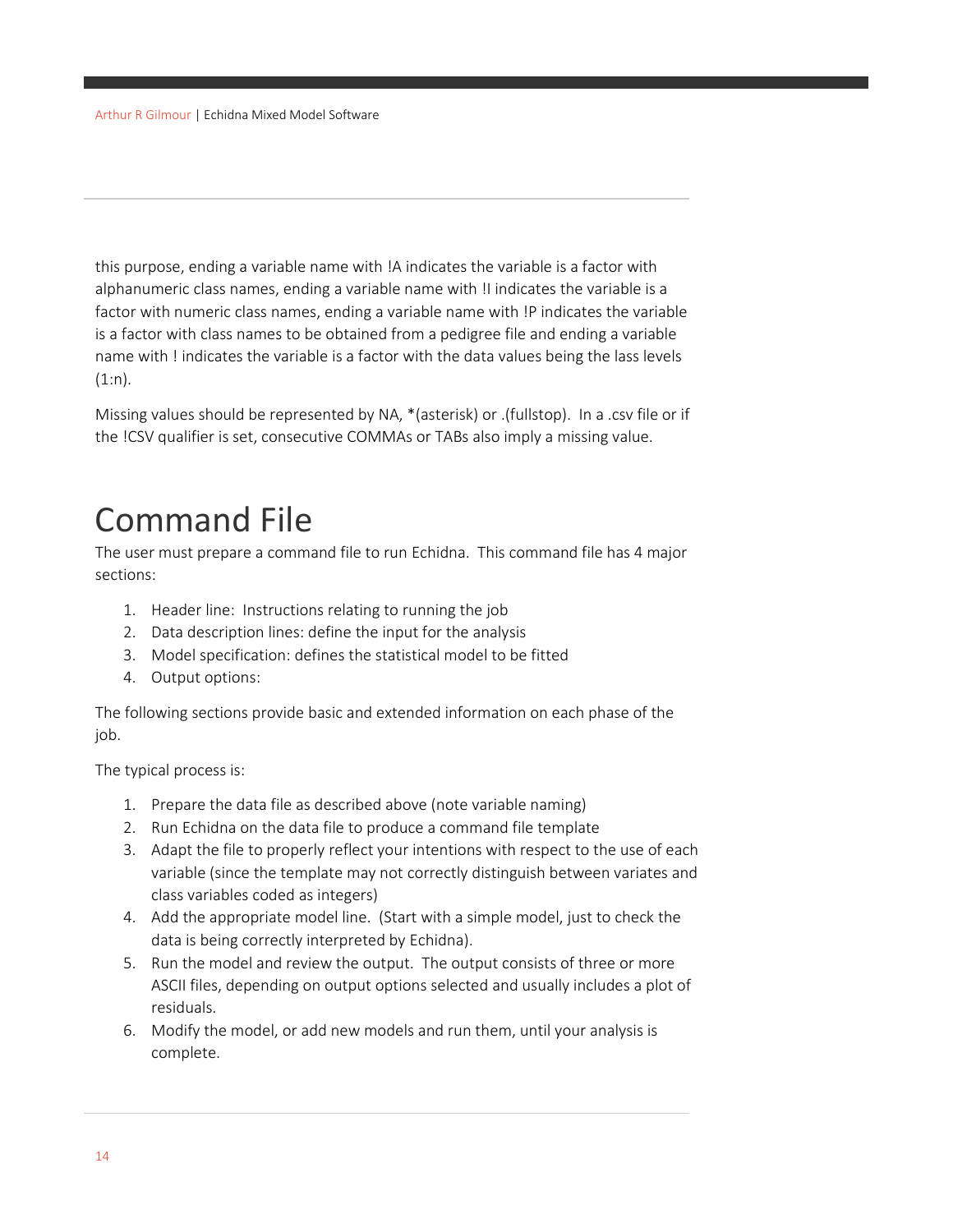This guide is only an introduction to coding Echidna, with some basic reference summaries. If you run the examples and understand the coding, you will be well on the way to creating your own job. Hopefully, a Resources section of the web-site will present more detailed explanations of particular cases.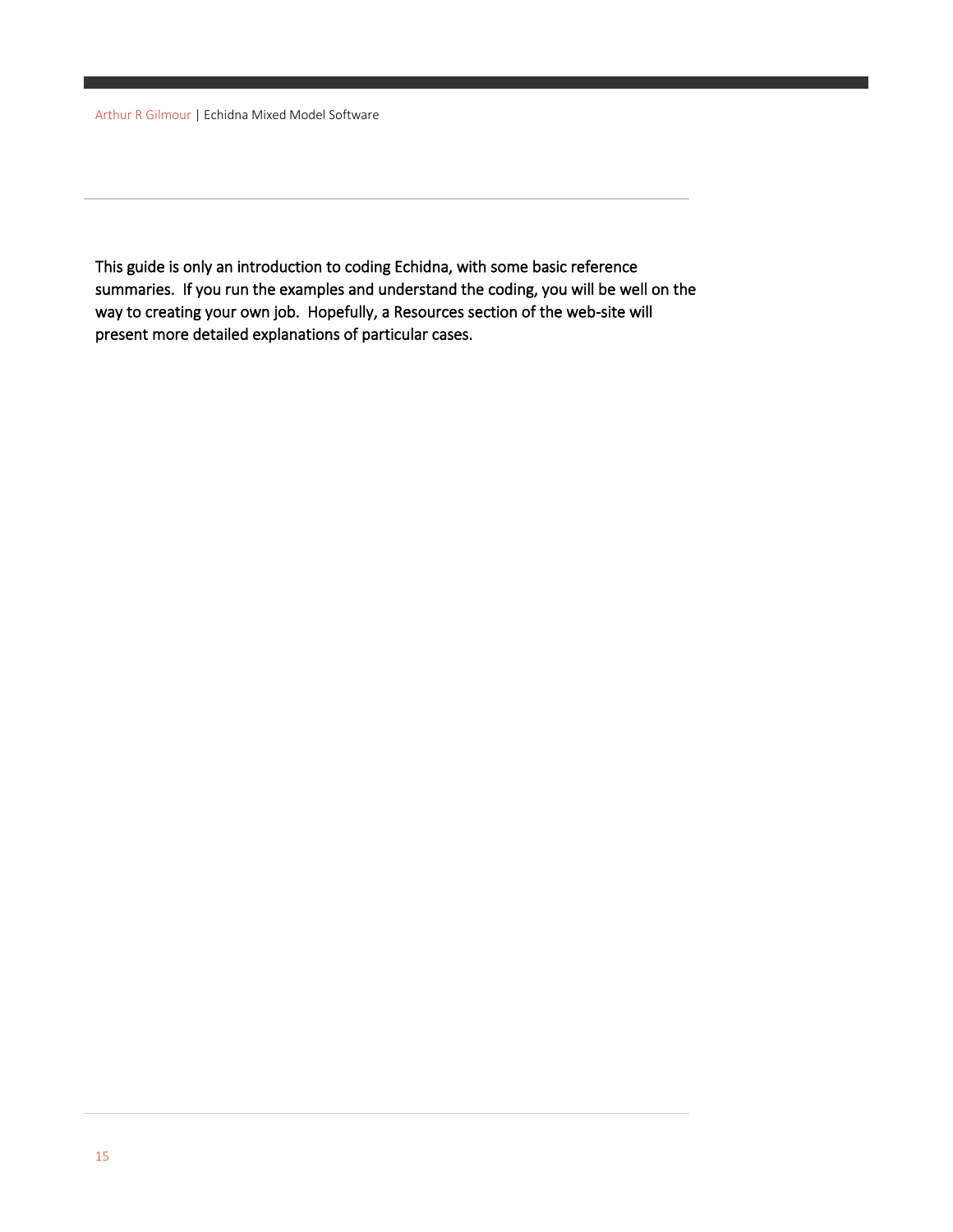### <span id="page-15-0"></span>Header Line

Please note the distinction between the command line, the header line and the TITLE line (defined in the next section). The **command** is the system command to invoke Echidna and under Windows might look like:

"C:\Program Files\ Echidna\bin\Echidna.exe" -w2ro oats 1 The header line, if present, is the first line of the Echidna command file (say oats.es) and might look like:

!WORK 2 !RENAME !ARGS 1 !OUTFOLDER

In this case, both supply the same information to the job but the **header** is often more convenient. The header may be omitted but if both are specified, both are honoured if there is no conflict and otherwise the former takes precedence.

By the command line we mean the system command used to run Echidna. The command line has 4 components.

- 1. The program pathname (under Windows, this might be "C:\Program Files\Echidna\bin\Echidna.exe", but it depends where you install the program)
- 2. Run option string: This is a sequence of letters and numbers following a MINUS character. This string is typically omitted as it is often easier to specify the options on the header line specified in the command file. Options specified on the command line take precedence over the alternative specification on the header line. The options are described below. The option letters are the first letter of the option names as described below. For example -w2
- 3. Command file name. If the command file name is not specified, Echidna will prompt for the name of the working folder, and the name of the command file. The command file name is typically a file with filename extension .es or else an ASReml command file with file extension .as. To create a template .es file, specify the name of the data file. For example if 'oats' is supplied as this argument, Echidna will open oats.es or else oats.as or else oats.csv or oats.txt or oats.esd or oats.asd.
- 4. Arguments. Arguments are strings inserted into the command file at run time.

#### <span id="page-15-1"></span>Options – header line qualifiers

Qualifiers are the main way run time alternatives are controlled. Qualifiers begin with the ! character followed by a name. While the name is usually more than 3 letters long,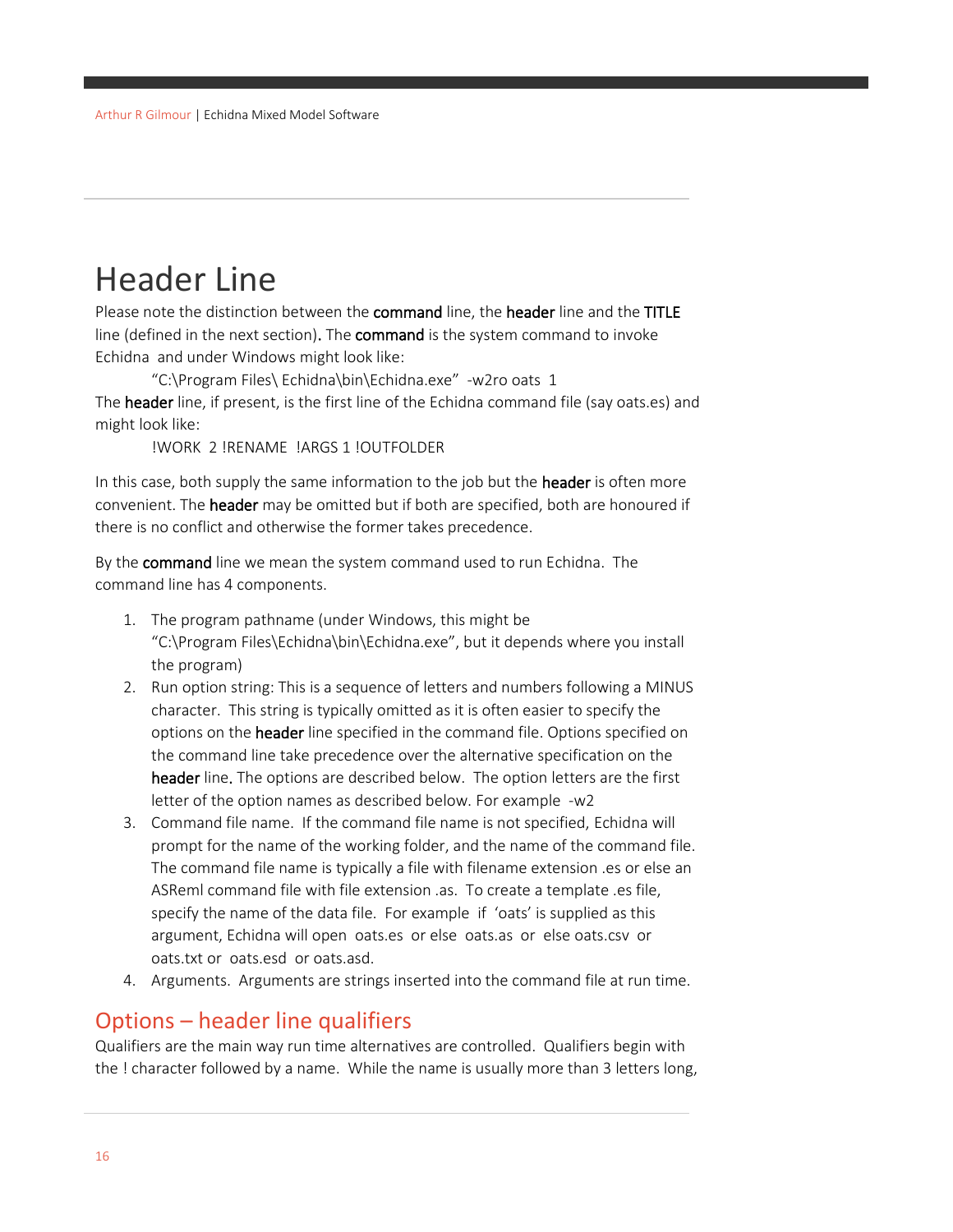it is sufficient to specify just the first three letters. Some qualifiers have arguments. An argument of 0 is equivalent to not specifying the qualifier. A few qualifiers may be set via the command line options string, using just the first letter.

The header line qualifiers are defined in a typical order of specification:

#### !WORKSPACE *n* (Option letter w*n*)

where *n* is an integer between 1 and 32 indicating gigabytes of workspace (1 is the default)

#### !CONTINUE [*f*] or !FINAL [*f*] (Option letter c and f)

instructs Echidna to retrieve variance parameters from an .esv file (*f*), if available and *continue* iterating, or do just 1 more *final* iteration. If no .esv file is specified, Echidna looks for one with the same name as the .esr file being produced. If there is none present, it looks for a filename in the .esk file; when an .esv file is produced, its name is saved in the .esk file.

#### !RENAME *r* (Option letter r*r*)

instructs Echidna to modify the output filename using the argument strings. If *r* is specified (default 1), then *r* arguments are built into the output file name. If there are more than *r* arguments, the job is run repeatedly for each argument in turn, with the argument names built into the output file names.

#### !ARGS *a1* [*a2* …]

sets the argument strings. As well as the arguments being built into the output filename, (see !RENAME), they are also substituted into the command file wherever \$1 [\$2 …] appear in the job. A common use is to specify which !PART of the command file to process through the !DOPART process described below.

#### !OUTFOLDER [*f*]

used with !RENAME and ARGS causes the argument string to be built into the folder name rather than the file name so that the output from each PART is placed in a separate folder. If *f* is omitted, the job name is used as the folder name.

#### !DEBUG [i] (Option letter d)

requests debugging output to be written (to .esl file if available) for the first *I* iterations. This will not normally be useful to the user (except to check timing information).

#### !LOGFILE (Option letter l)

opens a special file with file extension .esl to be opened to receive the DEBUG information.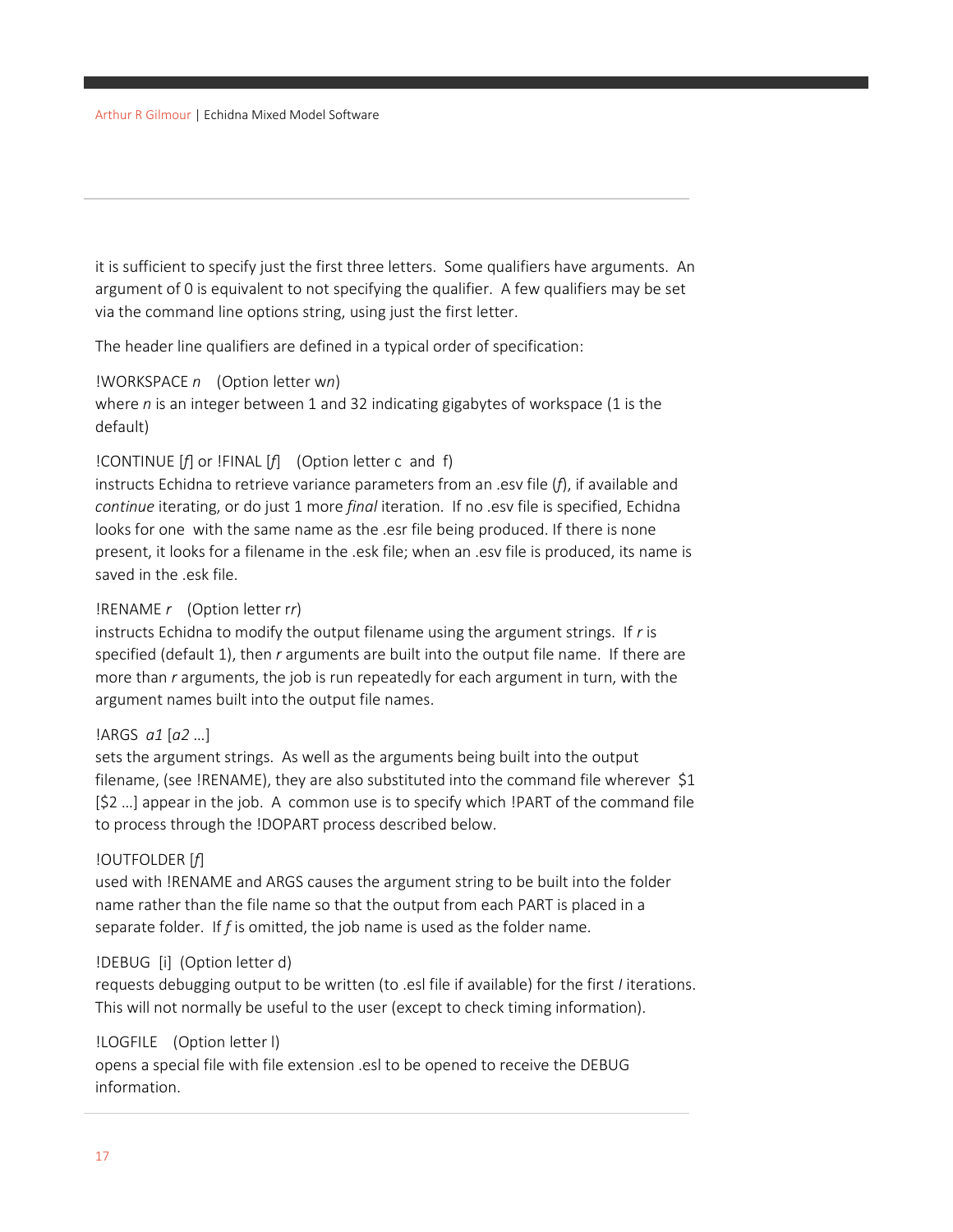#### !VIEW !EPS !PGL !PNG (Option letter v)

!VIEW displays any Winteracter graphics directly to the screen. In any case, they are written to graphics files for later viewing. The graphics file is .eps if !EPS is specified, .png if !PNG is specified, .pgl if !PGL is specified, else is .emf (Windows meta file). The Winteracter program plotconv is distributed with Echidna and may be used to convert these graphics files to different types.

!SLN (Option letter s) !SLN requests model solutions be written to the .ess file (search !SLN).

!Q [q] and !EQN [q] (Option letter q*q*)

sets the !EQN qualifier which selects the equation ordering option (search !EQN).

!RML

!RML request Echidna create a file with file extension \_e.R to facilitate reading key run results into R. Search for !RML for further details.

!XML

!XML requests Echidna create a file with file extension .xml to facilitate reading key results using XML.

#### <span id="page-17-0"></span>High level control qualifiers

The !PART *i* qualifier allows for many models to be specified in a single command file; which model is fitted in a particular run is then controlled by the !DOPART *i* qualifier.

#### !PART *i*

divides the command file into sections called PARTs and *i* identifies the parts. The !PART qualifier must appear on a separate line. *i* may be a list of part numbers if the following lines are shared between several paths through the file. It may be 0 if all runs are to use the following lines.

The !DOPART *i* qualifier controls which PARTs of the command file are processed in this run. The !DOPART qualifier may appear anywhere in the job (EXCEPT on the header line if *i* is set using a command line argument). It is often placed on the TITLE and often has the argument \$1 which means the PART is selected as the first command/header line argument.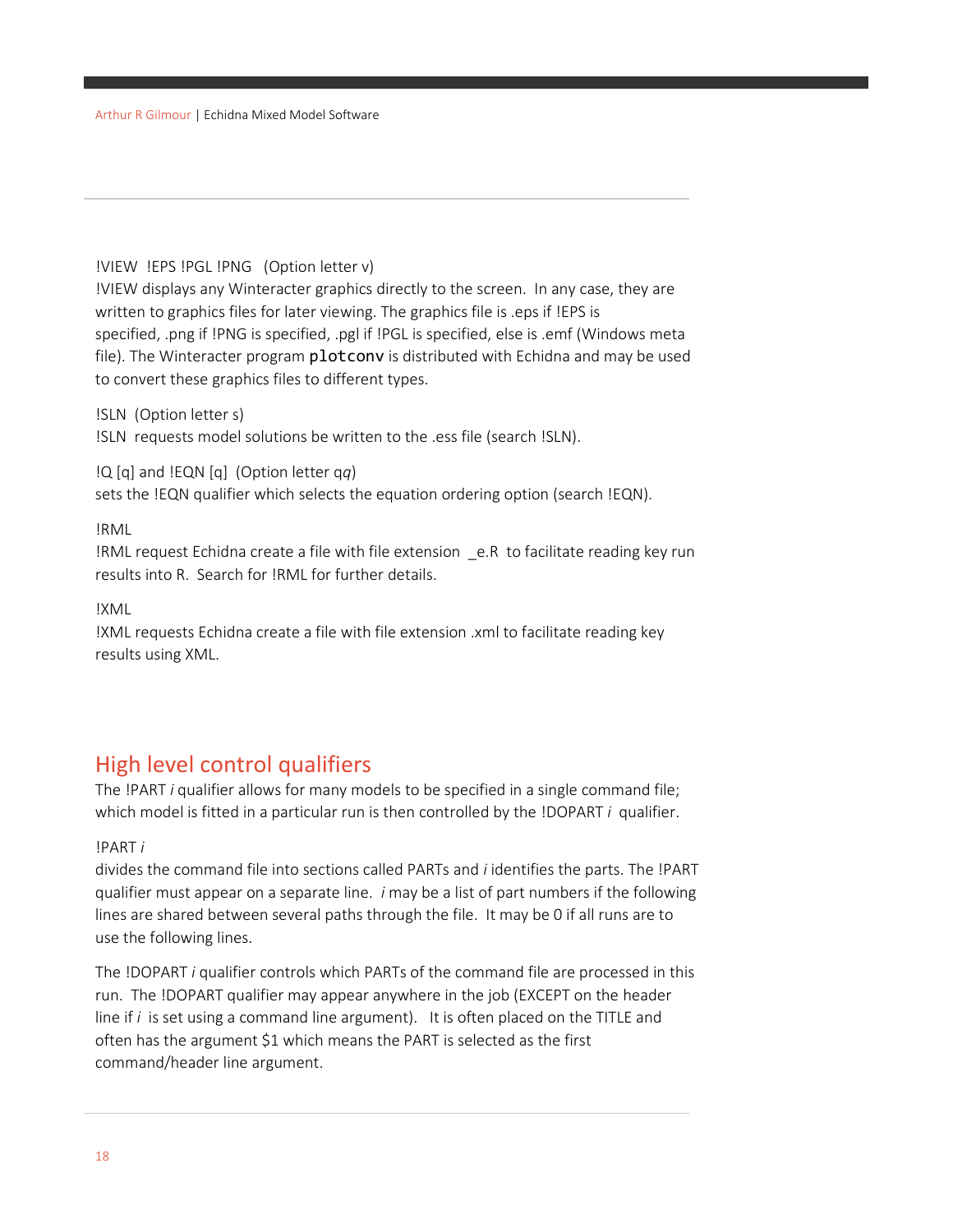#### !ASSIGN *tag string*

associates a string to the tag name. The string is then inserted in the command file where \$*tag* appears.

A common use of the ASSIGN statement is to specify starting values for the parameters of a variance structure. If the string is entered over multiple lines, use qualifiers !< and !> to delimit it.

#### !CYCLE <list>

fits a set of models which differ only in the argument taken from <list> and with the output all in the one set of files. This statement must appear on a separate line; the items in the list should be space separated, the list may continue on the next line if the current line ends with a COMMA, a numeric integer sequence may be specified is *i:j* , the current item from the list is inserted wherever \$I appears in the following lines, an item may have up to 4 components which are separated by SEMI-COLON and match \$I, \$J, \$K, \$L. An extra line is written in the .esr file which begins with the string "LogL:" and reports the LogLikelihood, the Residual, the Error DF, the Iterations required, the cycle number and the item text. A heading for these values is also written. The system command 'grep LogL: *filename.*esr' (use findstr command in Windows) will extract these lines as a summary.

|       | E:\Tests>findstr LogL: harveyc.esr |     |                |       |  |                     |
|-------|------------------------------------|-----|----------------|-------|--|---------------------|
| LogL: | LogL Residual NEDF                 | NIT |                | Cycle |  |                     |
| LogL: | -190.81 50.741                     | 62  | $\overline{7}$ |       |  | 1 01 LogL Converged |
| LogL: | $-190.81$ 50.741                   | 62  | $\overline{7}$ |       |  | 2 02 LogL Converged |

!FOR <Args> !DO <CMD>

inserts a copy of <CMD> for each argument after substituting \$S in the <CMD> with the particular element from <Args>.

#### !FOLDER pathname

changes the working folder to the named path (if it exists). The program looks for data/pedigree files in this location unless specified with a full pathname.

#### <span id="page-18-0"></span>Comment lines and inline comments

The character # marks the beginning of an inline comment. It and subsequent characters are ignored.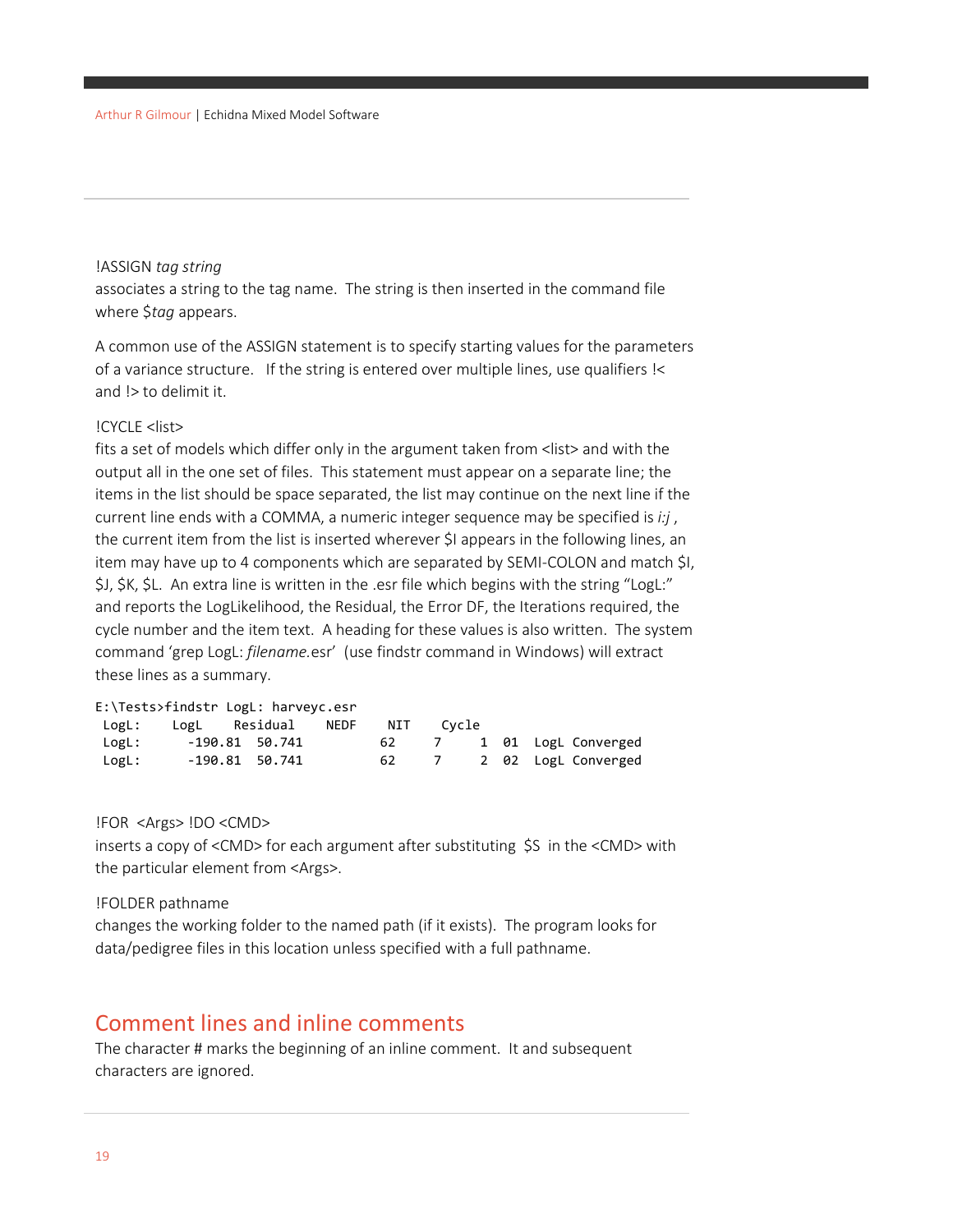Blank lines and lines beginning with # are ignored.

Any line beginning with ! followed by a blank is printed to the output file and otherwise ignored.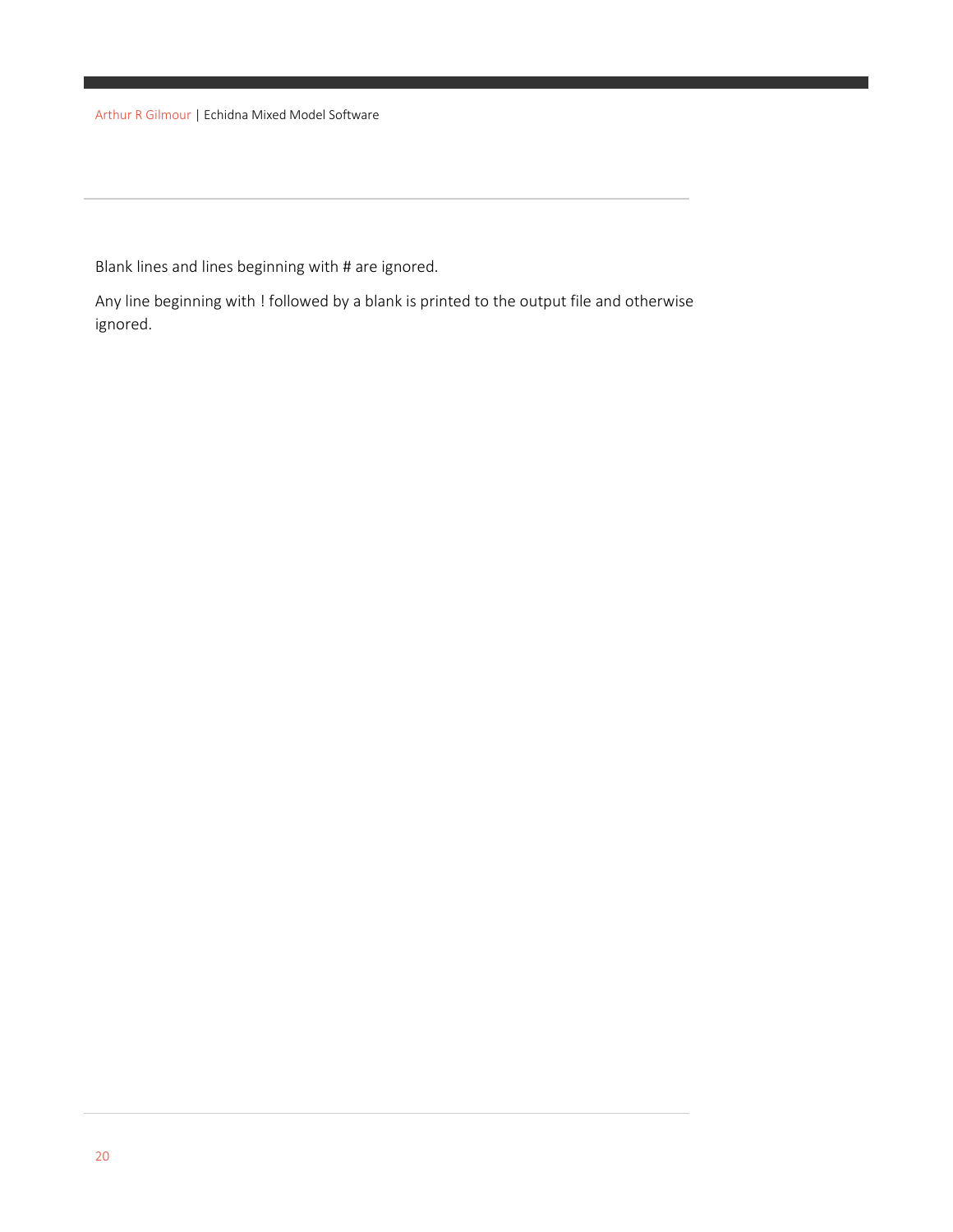## <span id="page-20-0"></span>Defining the data

The data is defined by setting a title line, naming the variables and nominating the data file.

The TITLE is a single line of text intended as a brief description of the data/analysis

The VARIABLES are listed in the order they appear in the data file. Each variable is given a NAME. If it is a CLASS variable, the NAME must be followed by a qualifier indicating it is a class variable. These qualifiers are:

\* if the class variable is coded 1:*n* in the data file, but you are unsure of the value of *n n* if the class variable is coded 1:*n* in the data file

!I *n* if the class variable is coded with INTEGER labels which are not the values 1:*n*. !A *n* if the class variable is coded with ALPHANUMERIC labels

!P if the class variable identifies subjects (Trees, Genotypes) which have genetic relationships defined in a pedigree file.

!L <labels> when data is coded 1:n and <labels> is the list of n class names !AS <factor> when two or more alphanumeric variables have a common list of class names. Use !A for the first and !AS <factor> to link the second to the first.

Variable names should not contain any special characters ( $\ldots$ ; / \* \$, 'or ") as these will confuse the parser.

In the case of !I and !A, classes are defined in the order the names are encountered in the data file except in the case of !A, you may specify the order of class names with a following !L qualifier. This !L must be followed by a list of class names, or the name of a file containing the class names, 1 per row. If this file has a heading line, use !LSKIP 1 after the filename to skip the header. If the list is incomplete, additional names will be appended when the data file is read. For Alphanumeric (!A) factors, if the class names exceed 16 characters, use !LL *c* to reset the maximum length to *c* characters.

The !PRUNE qualifier will reset the number of levels (*n*) in a factor to the maximum present in the data if the number of levels would otherwise be greater. !PRUNALL sets the flag for all subsequent factors as well.

#### PEDIGREE FILE NAME

must follow the variable definitions if any variable is declared as a Pedigree class variable (!P). The pedigree file contains 3 or 4 fields being the identity (tag, id, name) of an individual, its *Sire* and its *Dam*. Animal identifiers may be up to 63 characters long and should not contain the characters: BLANKS, #.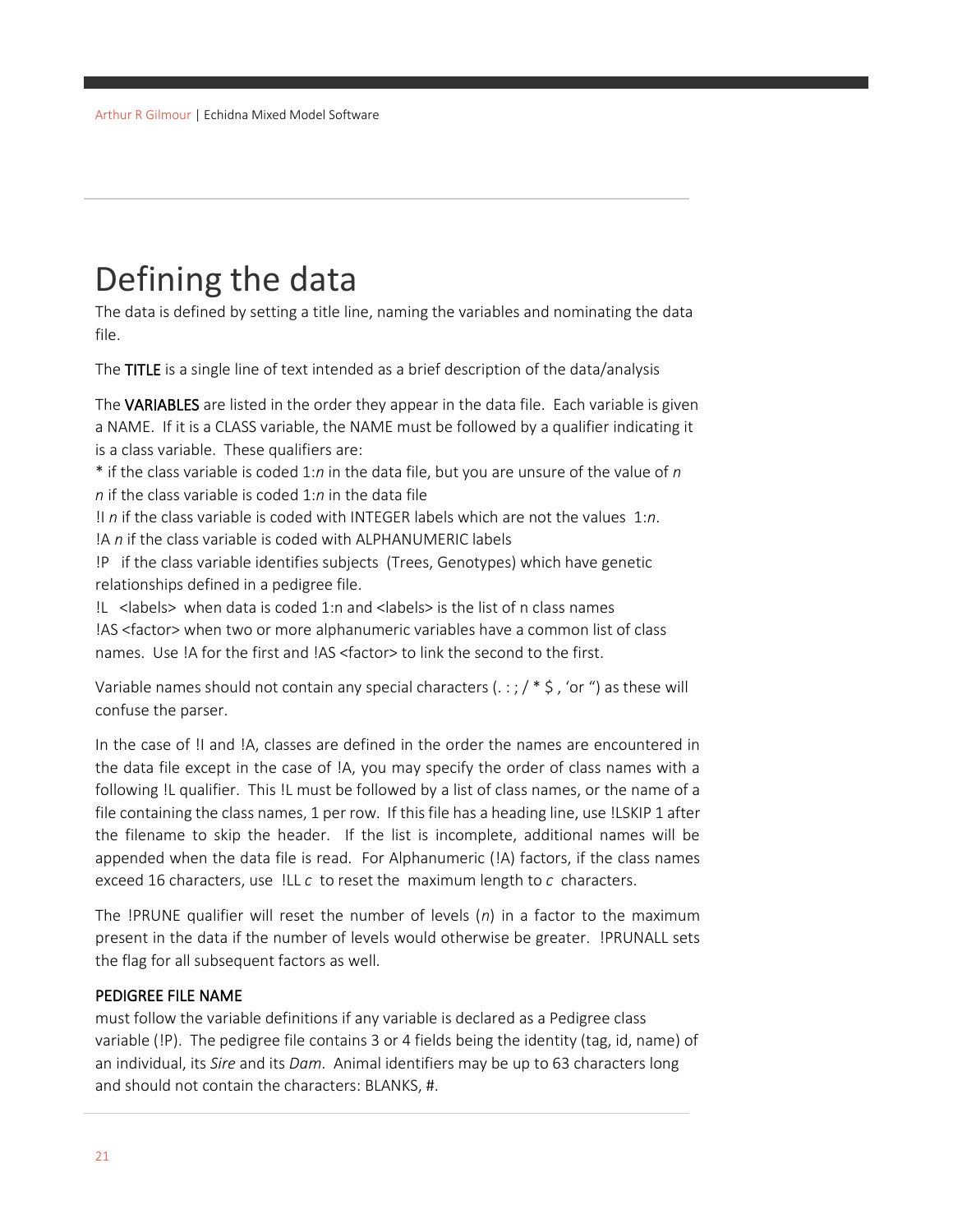Qualifiers that may follow the filename include

!SKIP *i* indicating the file contains *i* heading lines to be ignored

!CSV indicates the pedigree file is strictly COMMA delimited although it may not have the .csv suffix. In this mode, embedded blanks are changed to "".

!GROUPS *g* [!GOFFSET *o*] indicates that the first *g* lines in the pedigree are actually genetic groups. They are fitted as fixed effects unless *o* is specified where *o* is a variance ratio typically < 1.

!MGS indicating the third field is a maternal grandsire (not DAM)

!SAVE *f* requests the inverse be written as a .giv (f=1, ascii) or .bgiv (f=3, real binary) file. !TRIM *filename field* !SKIP *i* !KEEP *g*

instructs Echidna to simplify the pedigree file (if it is overly complex or large). It removes from the pedigree list those individuals not found in the field *field* of the data file (*filename*) or parents of those animals (back *g* generations). A !SKIP qualifier after !TRIM is applied to the data file, not the pedigree file. If !KEEP is omitted, all parents are retained except base animals with only 1 offspring. An unnecessarily large pedigree list will increase processing time. Append !NOPRUNE to the line to keep 'base animals with only 1 offspring' in the pedigree.

#### GRM FILE NAMES

The Numerator Relationship matrix generated from a pedigree is a special case of a General Relationship matrix. For the general case, the user must prepare the matrix and present it in one of 5 forms. Use a filename extension .grm if you provide the relationship matrix directly and .giv if you provide the inverse matrix. The forms are:

- DIAGONAL, with 1 value per line being the diagonal element of the matrix,
- SPARSE LT, with <row> <column> <value> on each line, specifying the lower triangle row-wise of the matrix sorted columns within rows, or
- DENSE LT, with all the lower triangle values pertaining to a row on the line (*L* values on the *L*th line).
- BINARY (single precision real) DENSE LT, if the filename extension is .sgrm, .bgrm, or .sgiv, .bgiv
- BINARY (double precision real) DENSE LT, if the filename extension is .dgrm, .or, .dgiv

The binary ?giv forms may include the determinant as the second value on the first line, and an integer value for fixed DF as the  $3<sup>rd</sup>$  value on the first line. These values are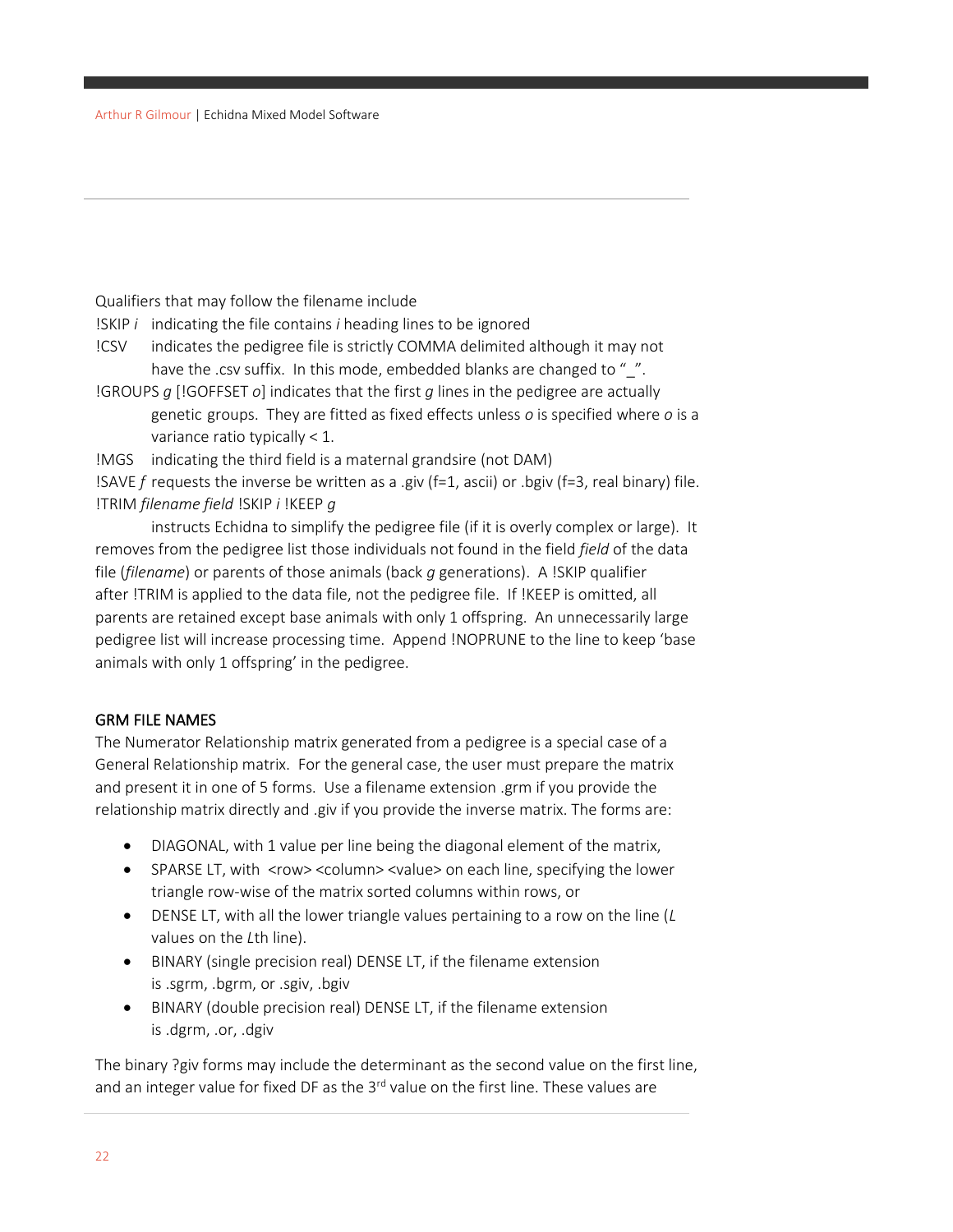automatically inserted when Echidna creates these file. In the .giv (ASCII) file, the line with the 1,1 cell value may have qualifiers !LDET *log(|G|)* and !GROUPSDF *DF* to supply these values. If a GIV files is read in without *log(|G|)*, Echidna will calculate an approximate value by default or the actually value if !LDET is specified without an argument.

GRM line qualifiers include:

- !SKIP i to skip the first i lines of the grm/giv file
- !SAVE writes the inverse GRM to a binary file ….bgrm when a GRM is inverted.
- !ADD adds 1d-6 to the non-zero diagonal elements of a GRM matrix before inversion 2 adds 1d-5, 3 adds 1d-4, 4 adds 1d-3. This may be needed to make the matrix positive (semi) definite
- !NONULL with !ADD requests in the offset be also added to the zero diagonal elements, !NULLSING instructs Echidna to use the SMIDENSE inverter retaining null rows (diagonal elements are zero) as null rows in the inverse.
- !NONULL and !NULLSING are only valid if the corresponding equations have no data.
- !PSD allows a GRM matrix to be positive semidefinite
- !NSD allows a GRM matrix to be negative semidefinite
- !ND allows a GRM matrix to be negative definite
- !PRECISION 1|2 allows a courser test for singularity when inverting a GRM matrix; this may convert a negative definite result into a singular result (with !NSD)
- !LDET d lets you set the logDet value for the supplied giv matrix
- !LDET instructs Echidna calculate the LogDet.
- !MRM should be specified if the GRM matrix is to be used as part of an mrm() variance function model. Normally, if you supply a GRM matrix, Echidna will invert the matrix and in the process calculate the LogDeterminant. In the mrm() case this inverse and LogDet are not required.
- !TRIM trmID ID trmID.txt assumes the GRM file specified is indexed by the levels of factor ID but many of the levels have no data; that the file trmID.txt lists the levels with data so we create a new factor trmID with just those levels and subset the GRM matrix to just those levels

There are 3 inversion routines available to invert the GRM matrix. The default (SMIMKL. based on MKL library routines) requires the matrix be positive definite.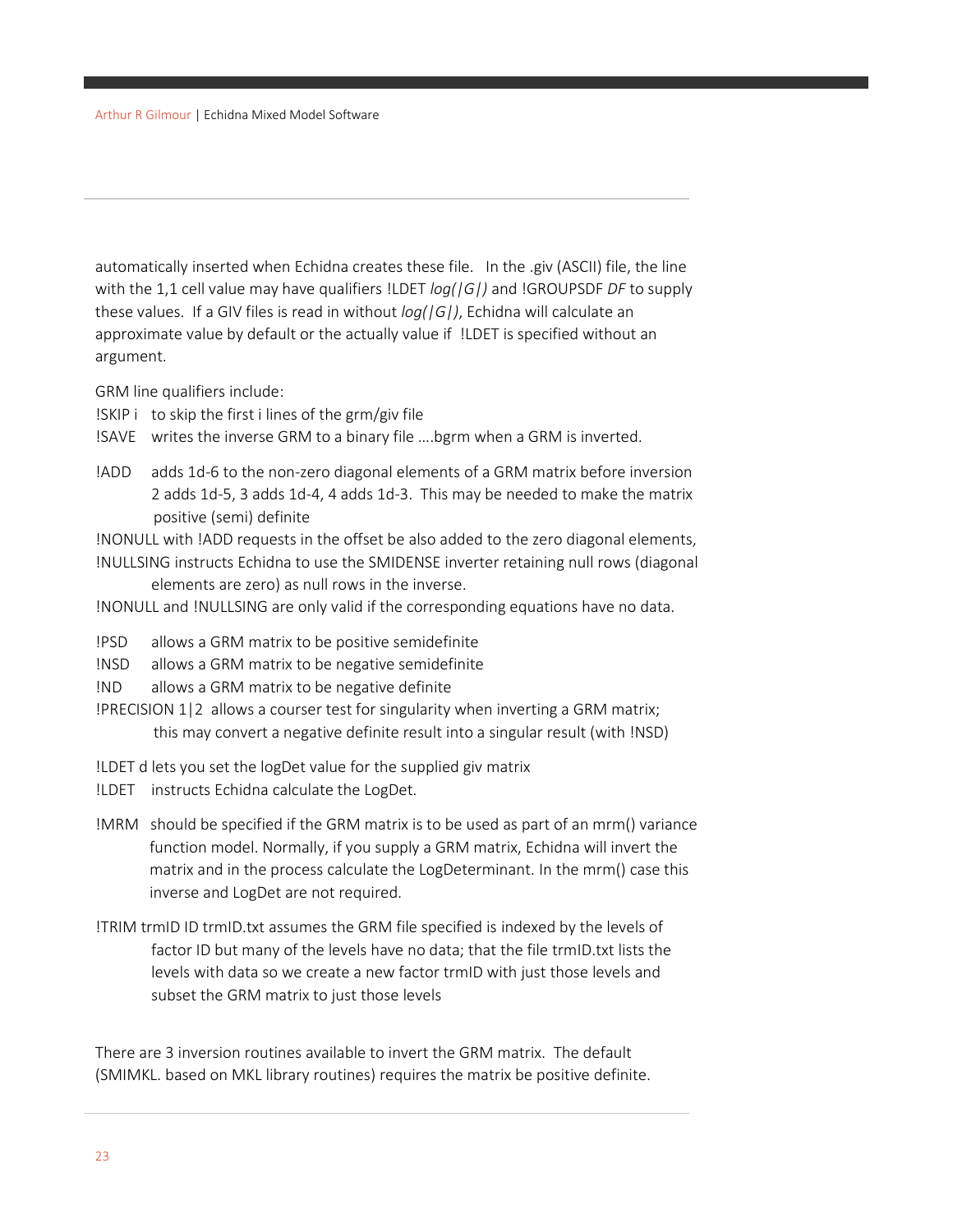SMIDENSE is used if !ND is specified. It allows negative diagonals and null rows but not singularities (linear dependencies). Use !ADD to remove linear dependencies. SMISING is used if !PSD or !NSD is specified. SMIDENSE seems fastest. SMISING handles singularities by enlarging the GIV matrix to provide an equivalent solution.

#### DATA FILE NAME

is the last filename to be specified. It is assumed to be an ASCII file unless the filename extension is .bin in which case a 32bit binary file is assumed.

Qualifiers that follow the filename include

- !SKIP *i* indicating the file contains *i* heading lines to be ignored
- !CSV indicates the data file is strictly COMMA delimited although it may not have the .csv suffix. In this mode, embedded blanks are changed to "".
- !READ *f* specifying that *f* data fields are to be read.
- !FORMAT(*string*) where *string* is a comma separated list of field descriptors *n*X, *n*A*w*, *n*I*w* and *n*F*w.d*, *n* is a repeat count, *w* is a field width, *d* positions the decimal point if it is not explicit, X skips a character, A is an character field, I is an integer field and F is a real value.
- !MULTIPLE instructs Echidna to take values over multiple records (if insufficient values in any record)

All file names are expected to contain a period (.), a character not permitted in a variable name.

Echidna attempts to read the data and print a summary before proceeding to read the model lines.

## <span id="page-23-0"></span>Transforming data

Often the values in the data file are not exactly in the form required for analysis. Rather than recreating the data file, you may be able to use some of the following functions to modify the values.

Basic transformations have the form !<operation> <argument> and are placed after the appropriate variable name. Thus, !<operation> is essentially a qualifier to the variable. For example, yield !M 0 means treat zeros in the variable yield as missing values.

Most transformation qualifiers expect an argument which may be a real number or the number of another data field prefixed by V. For example !+ V3 would add the value of the 3<sup>rd</sup> variable to the current variable.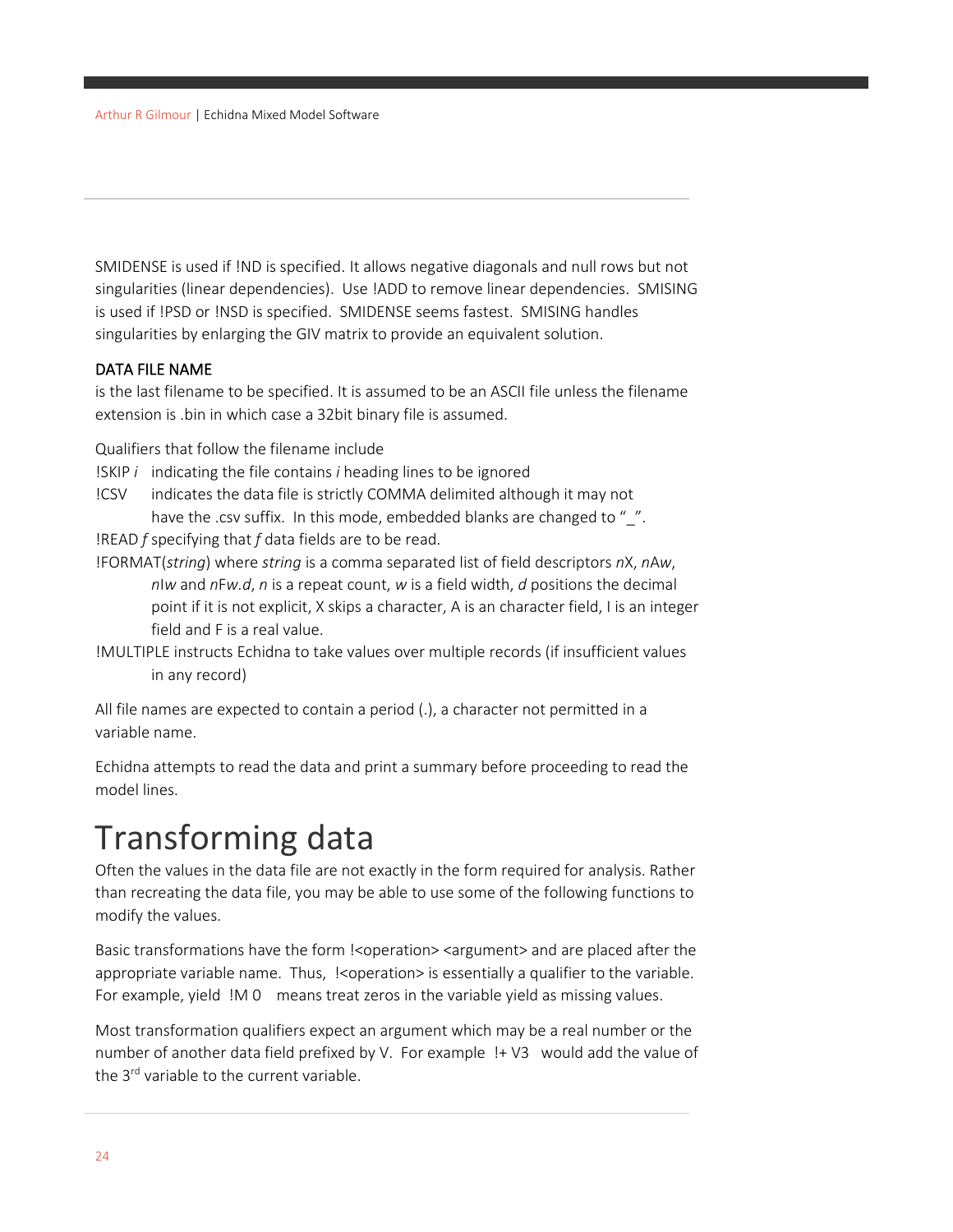| $ +,$ $ -,$ $ $ *, $ /$ $  \wedge$      | Basic arithmetic operations                                 |
|-----------------------------------------|-------------------------------------------------------------|
| $\vert <, \vert < = \vert >, \vert > =$ | Basic logical operations (result is 0 or 1)                 |
| IM, IM<, IM>                            | Set data values as missing according to the test            |
| $!M<=, !M>=$                            |                                                             |
| $ID, ID<, ID>$ ,                        | Drop records according to the test. Records where the test  |
| $ D<=$ , $ D>=$                         | value is missing are also dropped.                          |
| $I = V$                                 | Assign a value                                              |
| $ <>$ , $  ==$                          | Logical operation NOT EQUAL TO, EQUAL TO                    |
| !LN v                                   | Natural log of (field value + $v$ )                         |
| !NA <sub>v</sub>                        | Replace missing values with the argument value              |
| !ABS                                    | Absolute value                                              |
| !MIN v                                  | Minimum of data value and argument value                    |
| !MOD                                    | Modulus of data value relative to argument value            |
| !MAX v                                  | Maximum of data value and argument value                    |
| <b>!NORMAL v</b>                        | Normal random variable with SE v                            |
| <b>ISEED v</b>                          | Set the seed of the random number generator                 |
| <b>ISEQ</b>                             | Recodes variable with new level for each change             |
| !SET v                                  | Values 1:n are replaced by the values in positions 1:n of   |
|                                         | vector v (of length n). Values outside 1:n are set to zero  |
| !SIN s                                  | Sine function; Set s to 360 if data is degrees              |
| <b>ISUB v</b>                           | Data values that appear in the list v are replaced by their |
|                                         | position number in v. Values not in v are changed to 0.     |
| !COS s                                  | CoSine function; Set s to 360 if data is degrees            |
| !TAN s                                  | Tangent function; Set s to 360 if data is degrees           |
|                                         |                                                             |
|                                         |                                                             |
| !UNIFORM                                | Uniform random number [0,1] scale by argument               |
|                                         |                                                             |
|                                         |                                                             |

### <span id="page-24-0"></span>TABULATE

The TABULATE statement is intended to facilitate data checking and exploration.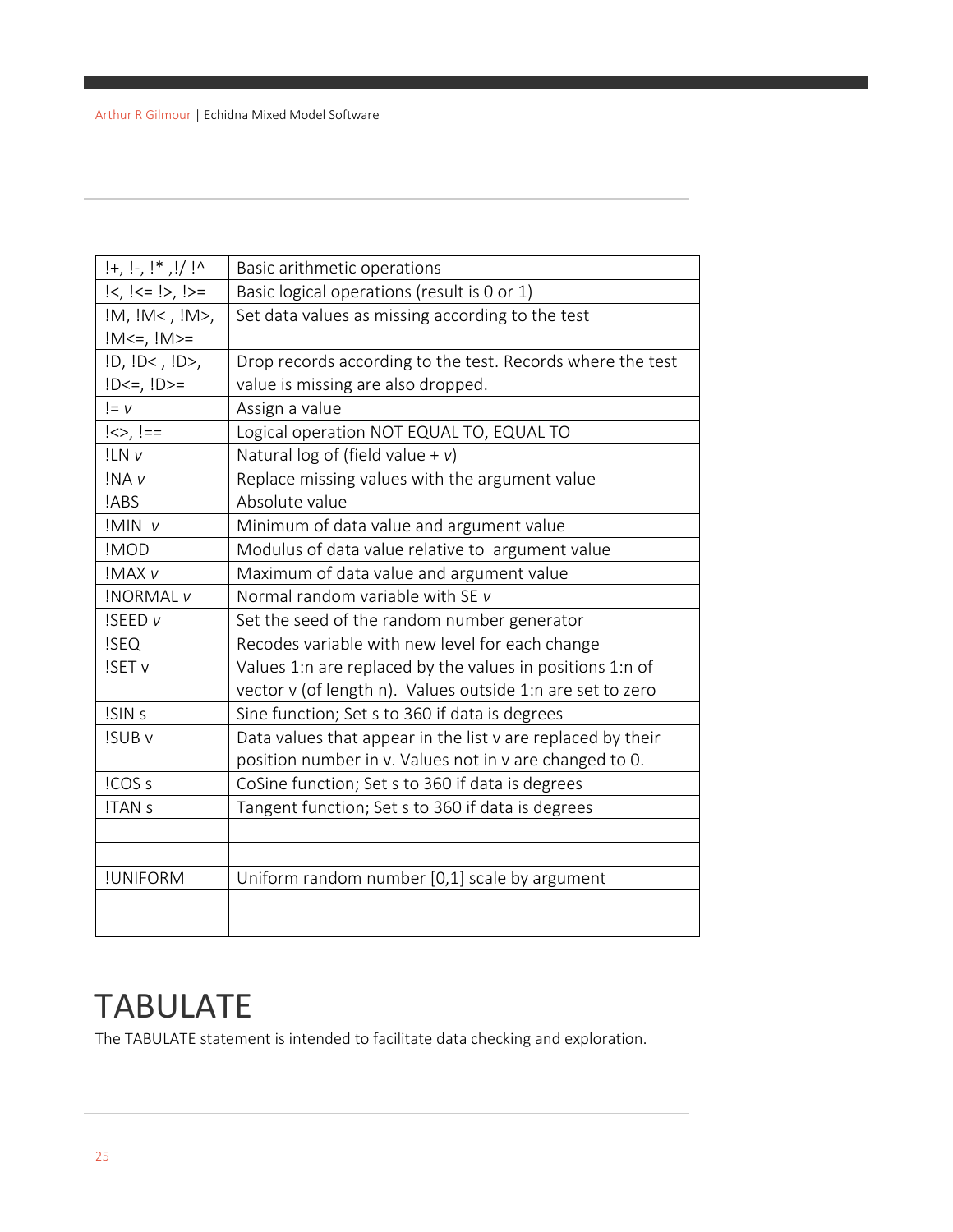The syntax is TABULATE <list of response variables> ~ <list of classifying factors> [!LIST]

The tabulation is written to a file with file extension .etb reporting Count Mean StndDevn Minimum Maximum for each factor combination (with data) for each trait

The !LIST qualifier is provided to create a series of files listing the levels of the second factor which are present for the first factor. For example

```
TABULATE yield ~ Env Geno !LIST
```
Also writes a set of files, one for each level of Env, listing the levels of Geno associated with that level of Env. This is designed to facilitate use of the GRM !TRIM qualifier.

## <span id="page-25-0"></span>PLOT

The PLOT statement is intended to facilitate data checking and exploration.

```
The syntax is
PLOT <X variable> <Y variable> [ <grouping variable> ] [ !JOIN ]
```
The data can be split into up to 9 separate panels by specifying a grouping variable. The !JOIN qualifier causes a line to be drawn between plots in the same panel whenever the X value increases between consecutive points.

The plot is displayed to the screen if the header line !VIEW qualifier is set. In any case it is written to a file for later viewing. It will be a Windows Meta File (.emf) unless !EPS/!PNG/PGL has been specified on or before the first PLOT statement.

## <span id="page-25-1"></span>Model fitting qualifiers

There are many qualifiers that control various aspects of the model fitting process and reporting of results. They are listed here in categories with the more popular ones listed first.

#### <span id="page-25-2"></span>Iteration process

#### !EQNorder i

selects an equation ordering option. The main options (changed in Feb 2020) are:

- 1 order based on initial row lengths (fast ordering, usually adequate)
- 2/3/4 simulates the absorption process (usually better than 1)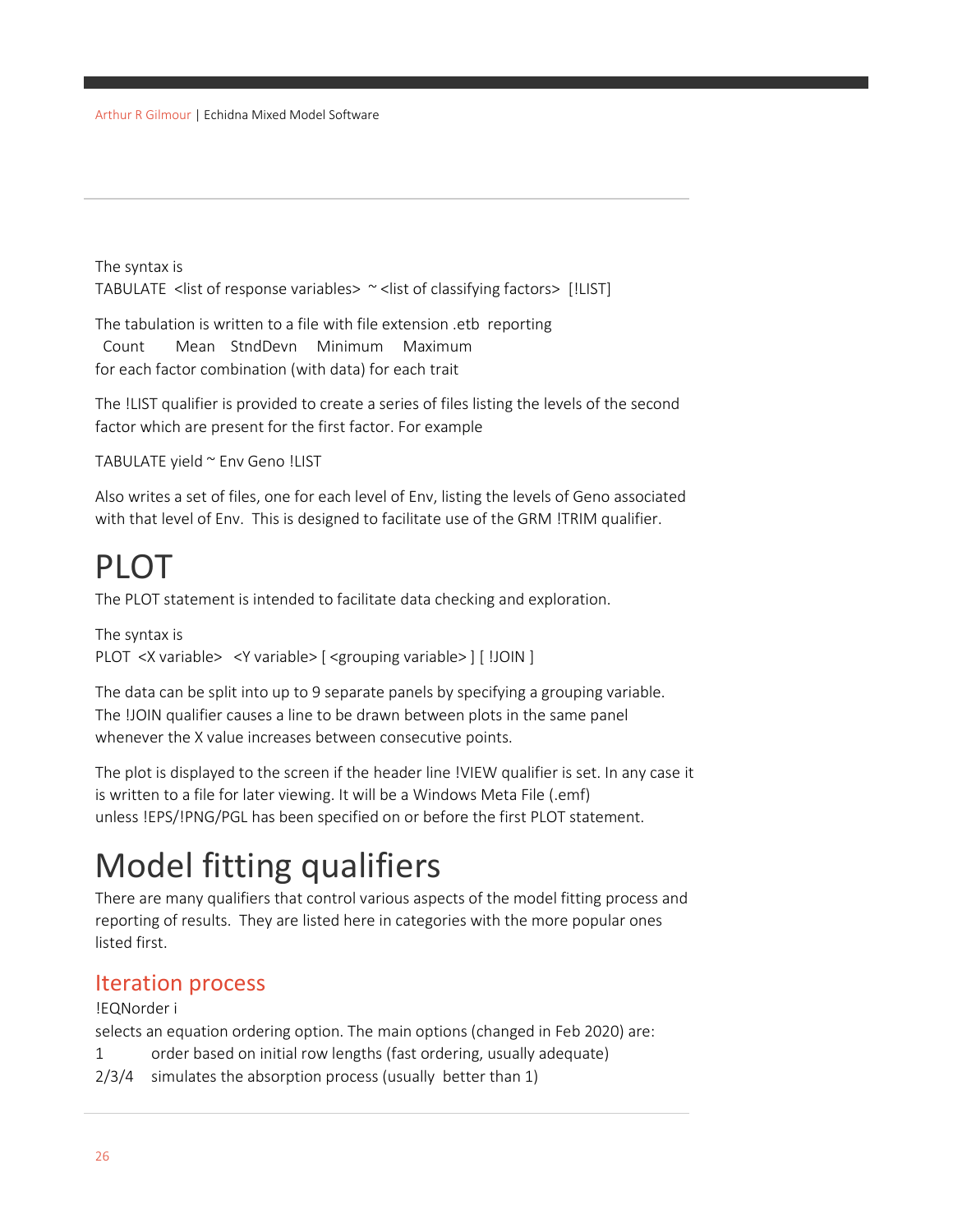- 5/6 use model order
- 7 use ASReml ordering (slow to obtain but often better than 4)
- 77 retrieves order created from previous run (from .eqo file) if it seems to match.

Each is best in particular cases. Echidna makes a selection based on job characteristics if none is selected. If the job runs slow, explore the options in the order 1, 2 then 3. To assess which is best for your data, run the job with !DEBUG and !LOG qualifiers and grep (Unix) or findstr (Windows) the .esl file for ">>" to get timing and FILLIN details.

#### !EXTRA *n*

forces *n* more iterations after convergence criterion is met up to the limit set by !MAXIT

#### !MAXIT *m*

sets the maximum number of iterations to *m* (default 13 in many jobs). Iteration stops after *m* iterations, or when the changes in the log likelihood are small. Use !MAXIT 0 simply create a .esv file in which you can change initial parameter values.

#### !SINGLE

forces Echidna not to use Parallel Processing in those few places were it may. This is primarily to allow timing comparisons.

#### !SLOW

reduces stepsize when updating variance parameters so convergence is slower but possible more reliable.

#### <span id="page-26-0"></span>Special Model terms

!CONTRAST *Cname Variable contrast\_values*

!SUBSET *SSname Variable class\_list*

!SPLINE *spl(X,k) <knot points>*

predefines the spline model function explicitly setting the *k* knot points

#### !PVALS *X <prediction points>*

sets a set of values for X which can be used

#### <span id="page-26-1"></span>Model fitting options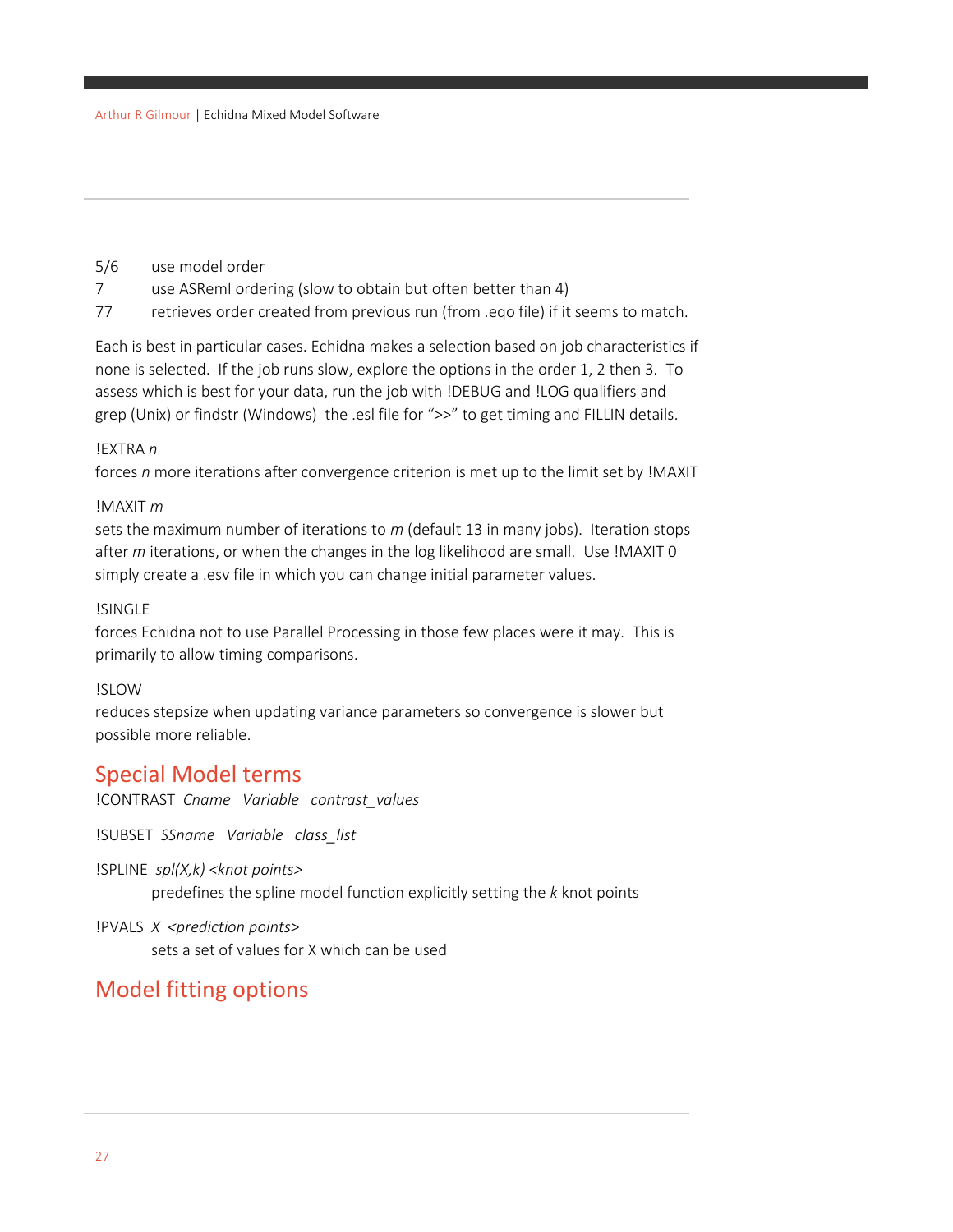- !ARLIMIT *r* sets an maximum for an AR parameter commonly used in spatial models. If no !ARLIMIT qualifier is specified, the limit will be 0.95. If !ARLIMIT is specified without an argument, the limit will be 0.75
- !DENSE *n* sets the maximum number of equations fitted as DENSE equations (default 800)
- !GDENSE includes a dense grm(ID) model term with a single scaling parameter in the DENSE equations resulting in faster processing of this particular model.
- !FILTER *Variable* !SELECT *value or* !EXCLUDE *value* records where the Variable is missing, or fails the test are omitted from analysis

!HOLD is typically used with !CONTUNE and fixes the variance parameters at the values retrieved from the .esv file.

- !MVINCLUDE design variables which are missing are assumed to be zero. This is inappropriate for covariables unless they have been centred.
- !MVREMOVE data records are ignored if any design variables have missing values.
- !TAU *t* is used with !CYCLE to calculate !TwoStageWeights where the second 'fixed genotype' model is fitted to data adjusted for a covariate estimated in the first 'random genotype' model.

#### <span id="page-27-0"></span>Output options

#### !EPS/!PGL/!PNG

write hardcopy graphics to .eps / .pgl / .png files (EPS/PGL/PNG formats) rather than .emf (Windows Meta File format). Use the Winteracter program plotconv supplied with Echidna to convert to other file types.

#### !PRINT

prints the transformed data, comma separated, to an ASCII file with file name ending \_PRNT.csv

#### !SAVE

writes the transformed data in 32bit real binary format to a file with file name ending \_SAVE.bin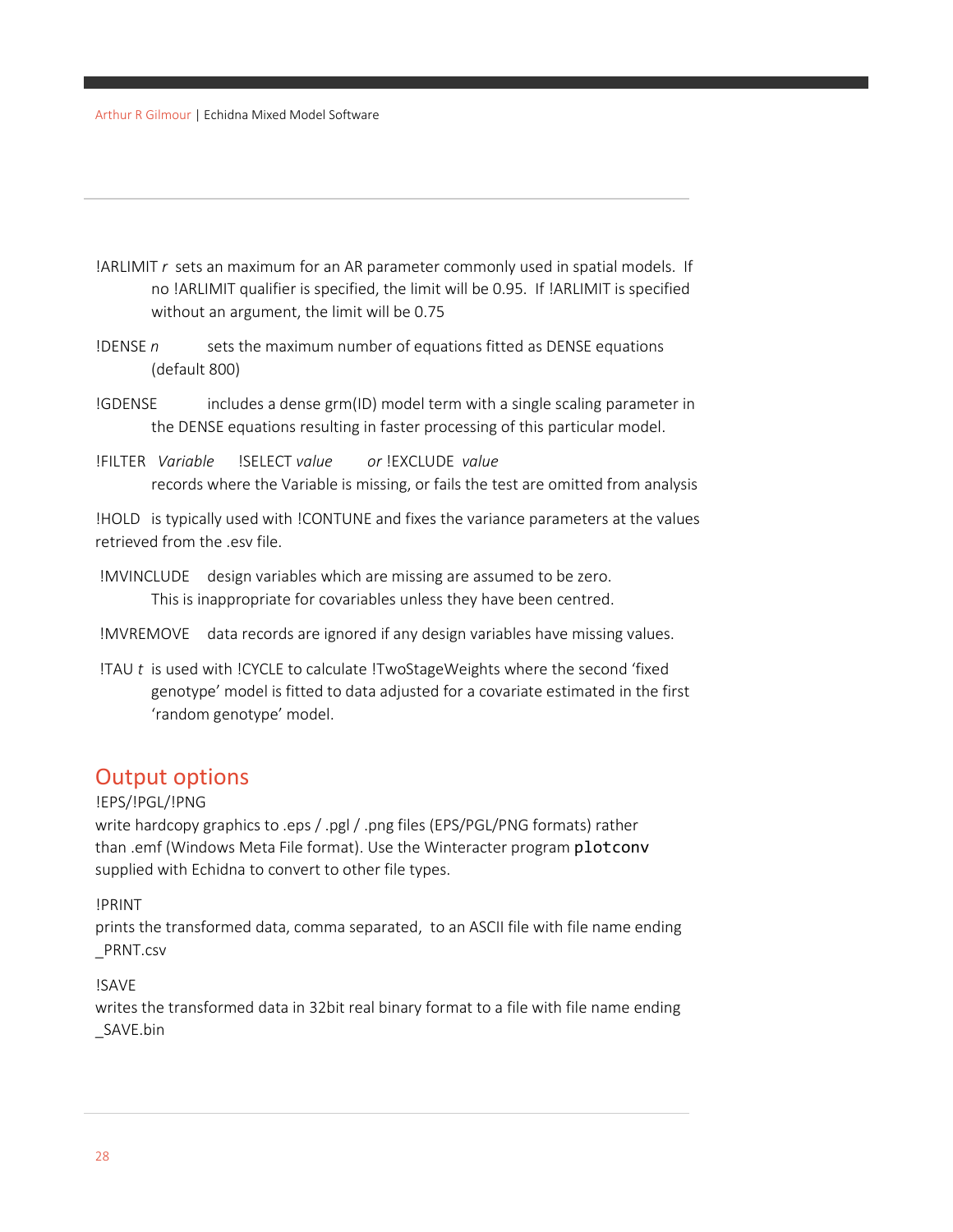#### !SLN

requests the fitted values be written to a (.ess) file (default for smaller jobs).

#### !VRB

writes (X'H<sup>-1</sup>X)<sup>-1</sup> to the .evb (variance matrix for fixed effects) file and reports log|(X'H<sup>-</sup>  $(1)(x)^{-1}$  | to the .esr file.

#### !WVR

write working variables from the first iteration to .ewv file

#### !YHT

requests the residuals and fitted values be written to a (.esy) file (default for smaller jobs). When residuals are calculated, there is a basic (character based) plot of residuals vs fitted values written to the .esv file and also a graphical plot (emf/eps/pgl/pnf) written (and displayed if !VIEW is active).

## <span id="page-28-0"></span>Model lines

The model lines specify the response variable(s) followed by the character  $\sim$ the model terms to be fitted as fixed effects, followed by !R and the model terms to be fitted as random effects, followed by

!F and any other large model terms to be fitted as fixed effects

a line beginning with the word RESIDUAL which defines the model for the residual

All of these are defined using the names of the variables, either directly, or in combination or in model functions or variance functions.

The model line for the oats split plot example is yield ~ mu Variety\*Nitrogen !r blocks/wplots

There are several predefined model terms:

mu is the intercept (constant); usually it is not the mean

Trait is the counterpart to mu used in multivariate analysis

mv is a fixed term which fits effects for missing values

units is a random term with a level for each record

zero inserts a zero column in the design matrix

half A variable like mu with a value of 0.5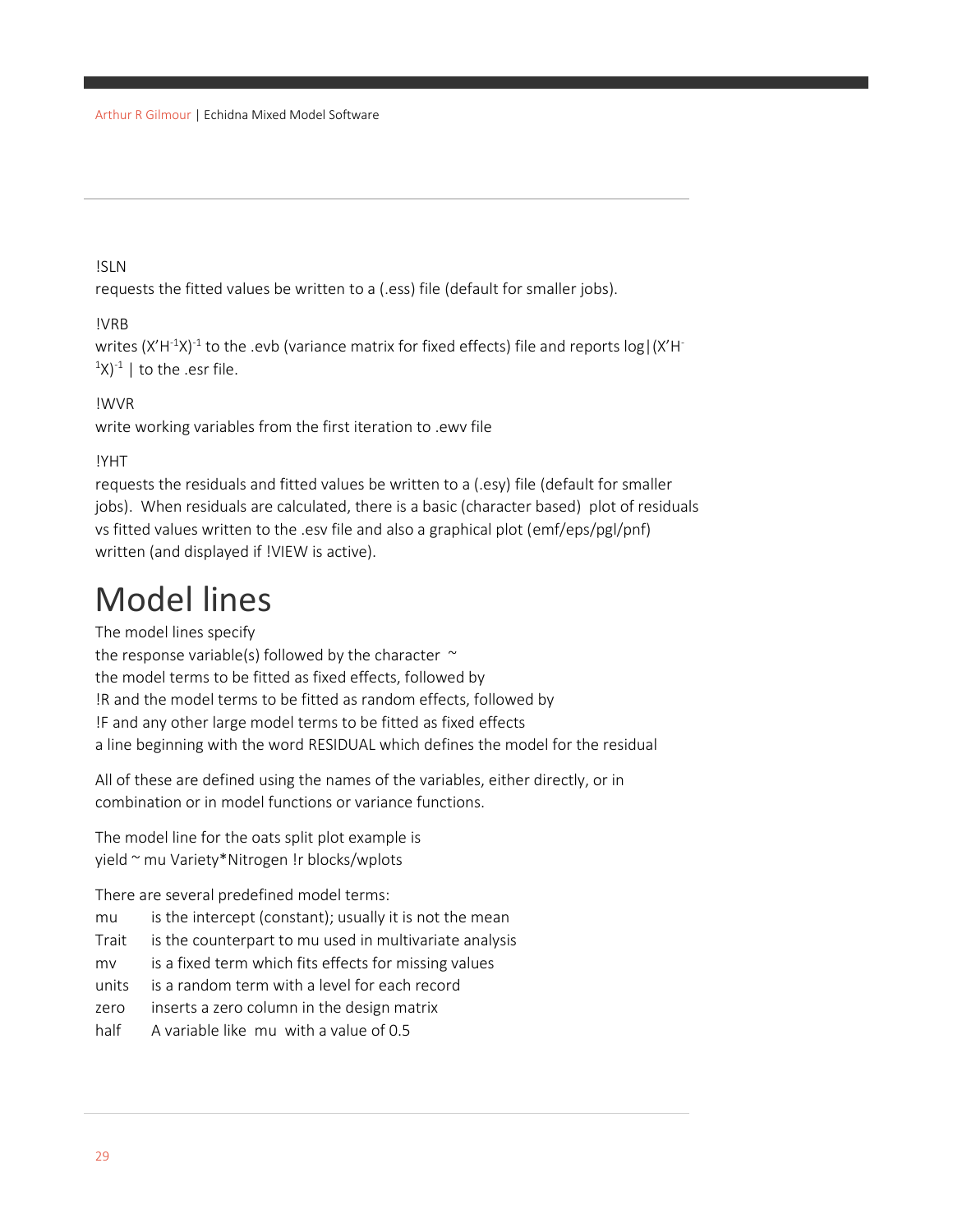There are several model line operators:

- . defines an interaction of two terms as in variety.nitrogen
- / expands a nested list: blocks/wplots expands to blocks blocks.wplots
- \* expands to interactions and main effects: Var\*Nit expands to Var Nit Var.Nit, the expansion is main effects, all twoway and the full multiway interactions
- + is an optional character between terms, and indicates the model is incomplete at the end of a line
- is an optional character between terms, and indicates the model is incomplete at the end of a line
- before a term indicates the term is not to be fitted even though it is listed

Variable names are case sensitive. They may be given in truncated form in the model line (Var is equivalent Variety) provided no ambiguity is introduced.

Common model functions include:

and(.,s) overlays the specified model term  $(x s)$  on the previous term

- at(.,k) binary variable, 1 if variable has value k, else 0
- c(.) The last class is fitted as the negative sum of the other classes
- dev(.) used to specify deviance in a hglm bivariate model
- fac(.,.) create a factor from values of 1 or 2 variates (coordinates).
- hs(.,k) binary variable, 1 if variable has value 1 or k, else 0
- inv(,.s) take reciprocal transformation of variable value+ s
- leg(.,[-]*k*) Legendre polynomials of degree *k* (negative omits the constant)
- lin(.) Treat factor levels as a covariate
- log(.,s) take log transformation of variable value+ s
- ref(.,k) form design for factor except class k is set to zero
- sqrt(.,s) take square root transformation of variable value+ s
- tr(.,s) scales the variable by s
- spl(., $k$ ) Random (curvature) component of spline function e.g.  $y \sim m \alpha$  X !r spl(X)
- uni(.,k) creates a units term when the variable has value k
- val(s) scales the model term e.g. Lgeno.val(0.5) and(Rgeno.val(0.5))
- zero(*k*) inserts *k* zero columns in the design

at(), dev(), lin(), log() and sqrt() may be used as response variables.

For multivariate analysis, provide a list of response variables, for example GFW FDIAM ~ Trait Tr.c(YEAR) !r us(Tr).TEAM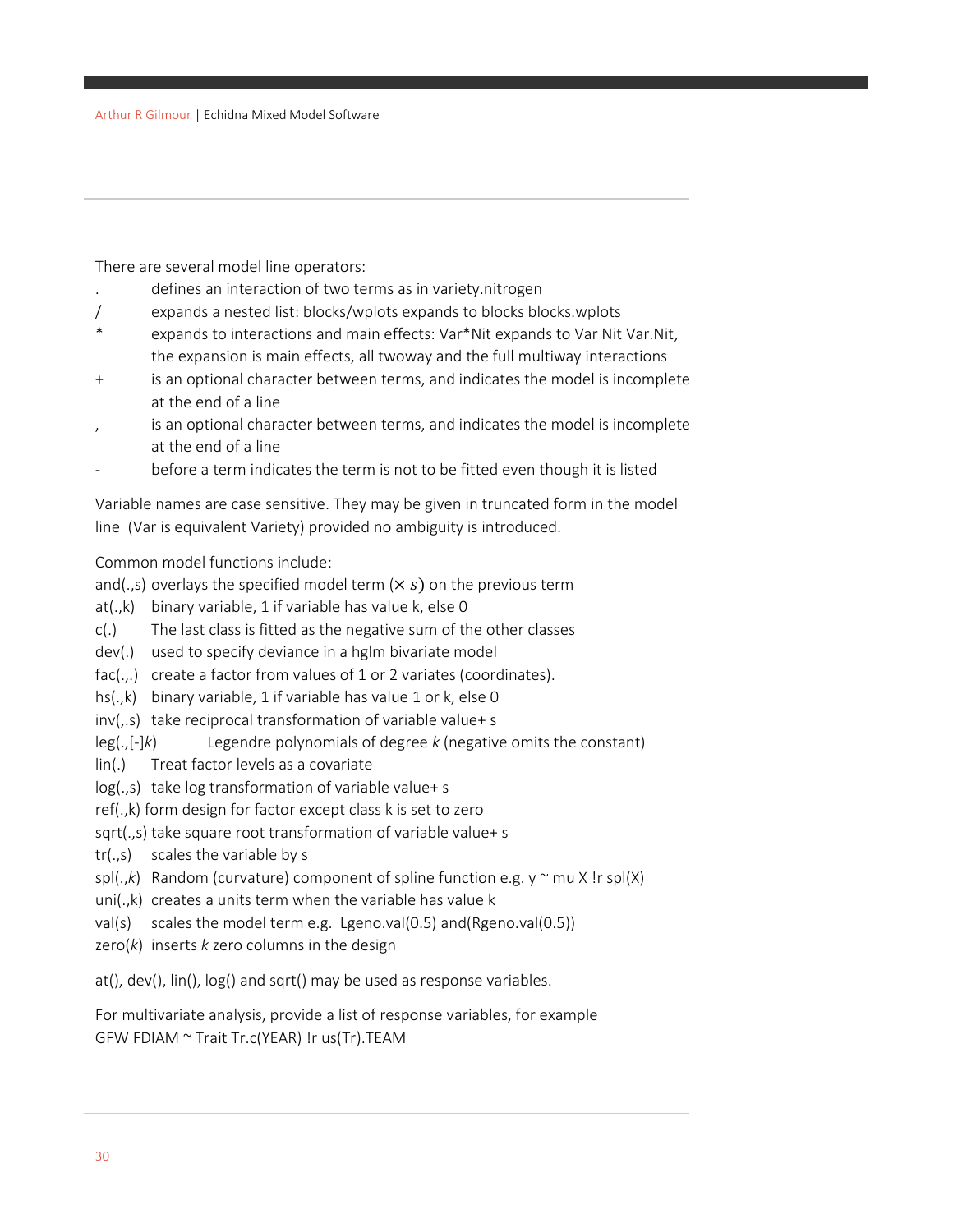## <span id="page-30-0"></span>Variance structures

Common variance wrapper functions include:

| $id(.)$ and $idv(.)$                | identity or scaled identity                        |
|-------------------------------------|----------------------------------------------------|
| $ar1(.)$ and $ar1v(.)$              | autoregressive correlation or covariance matrix    |
| $coru(.)$ , $coruv(.)$ , $coruh(.)$ | uniform correlation matrix, v for common variance, |
|                                     | h for heterogeneous variance                       |
| diag(.)                             | diagonal variance matrix                           |
| grmk(.)                             | the kth GRM matrix                                 |
| mrmk(.)                             | multiple relationship matrices                     |
| us(.)                               | unstructured variance matrix                       |
| facvk(.)                            | factor analytic (basic form)                       |
| xfak(.)                             | factor analytic (eXtended form)                    |
| rrk(.)                              | factor analytic: No specific variance              |

Echidna will generate starting values which will usually be adequate, but the user can supply them when you have prior knowledge.

| You can either write something like          |                                                                              |
|----------------------------------------------|------------------------------------------------------------------------------|
| us(Trait 0.4 0.4 2.0).TEAM                   | or                                                                           |
| ASSIGN VTERM 0.4 0.4 2.0<br>us(Trait a).TEAM | # the first ASSIGN statement<br># a means look for start values in the first |
|                                              | # ASSIGN string                                                              |

Echidna assumes variance matrices are symmetric. The various variance functions represent various degrees of structure ranging from an Identity (id()), scaled identity (idv(.)), a known matrix (grm*k*(.) maybe with a scaling factor) to the completely unstructured matrix (us(.)).

Often the us() form is not estimable as a positive definite matrix because it has too many parameters. The factor analytic is then a popular reparameterization in the form of  $\Sigma = \Gamma' + \Psi$  where for Σ of rank p, Γ is a p by k matrix of loadings and Ψ is a diagonal matrix of specific variances. So for p=3, k=1 we have 6 parameters as does the corresponding US form. The loadings represent regressions onto an underlying factor (k factors).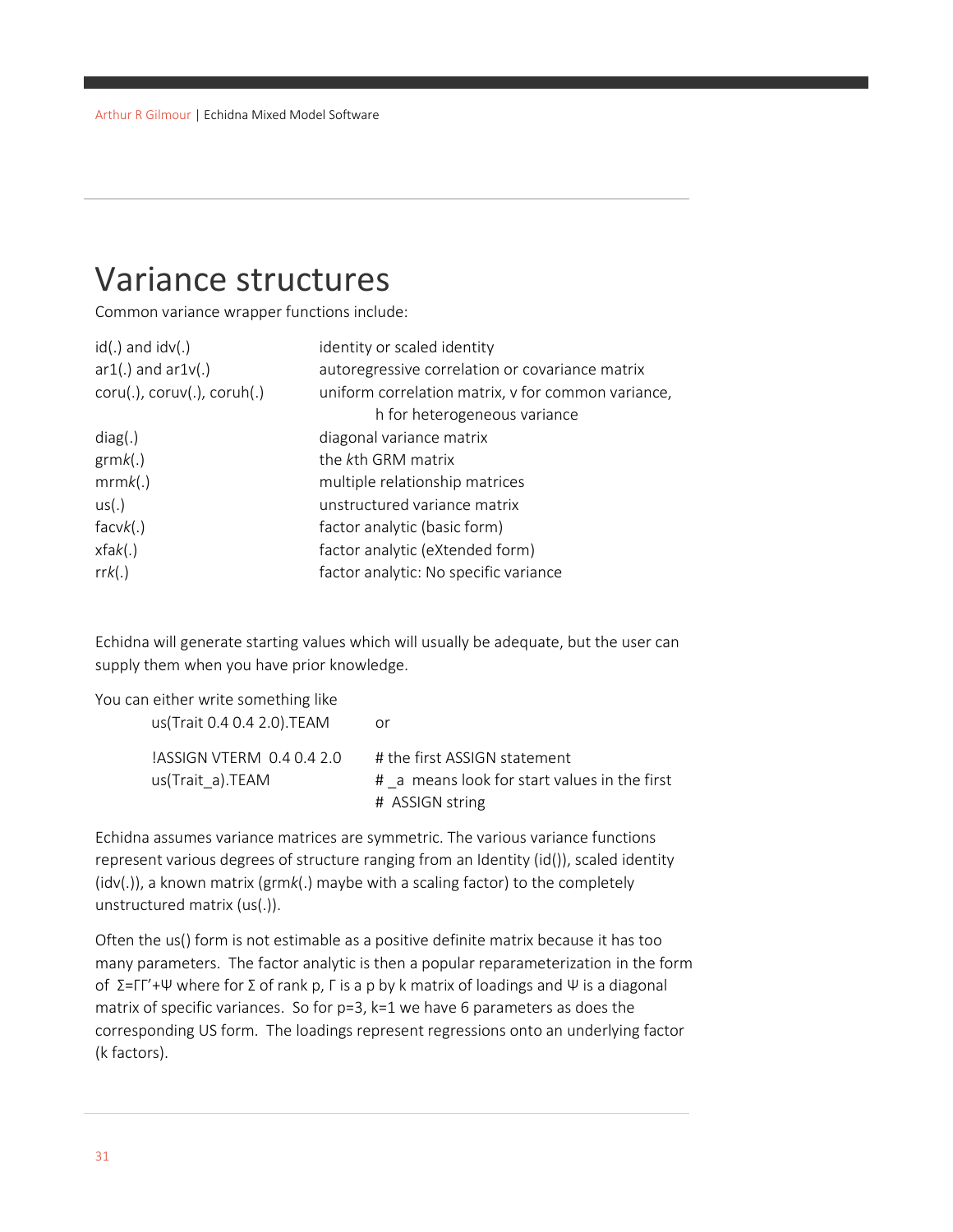The Factor analytic variance structure comes in 3 forms. facv*k*() assumes all specific variances are present (non zero) so that the matrix is positive definite. It is a dense formulation best suited to small matrices (<10 levels). Use the facv() form in the residual structures. The parameter order in ASReml is loadings then specific variances but in Echidna is specific variances before loadings. If reading an .as command file, Echidna switches the parameters to the Echidna order. The xfa*k*() allows some specific variances to be zero. The rr*k*() form has all specific variances zero and is typically used with a matching DIAG structure to supply the specific variances. Specific variances are before the loadings in the xfa() structure and omitted in the rr() structure. The xfa*k*() runs faster than the facv*k*() form and the rr*k*(S).gen + diag(S).gen is faster again. See the six site MET example for further information. When factor analytic is crossed with a GRM or NRM matrix in a 3 way direct product (not yet available), define the structure with the RR (XFA) term first and the NRM/GRM term last.

nrm(.) specifies the relationship matrix derived from a pedigree, and may be used alone (as in univariate analysis) or in a product with a variance matrix (as in multivariate analysis).

grmk(.) specifies the relationship matrix supplied by the user, typically based on markers/SNPs). It also may be used alone (as in univariate analysis) or in a product with a variance matrix (as in multivariate analysis). *k* selects which GRM matrix to use (if more than 1 are defined).

mrmk(.) specifies the relationship matrix which is a sum of other relationship matrices. The matrices must be conformable. *k* selects the components. For example '12i' would indicate the sum of GRM1, GRM2 and an Identity, and so would fit 3 components. The test job fitted equivalent models:

```
!PART 6
Ablue !WT Ywt !DISP 1 \sim mu Env !r giv1(Hyb) giv2(Hyb) ide(Hyb) +
    idv(Env).giv1(Hyb) idv(Env).giv2(Hyb) idv(Env).ide(Hyb)
!PART 66
Ablue !WT Ywt !DISP 1 \sim mu Env !r mrm12i(Hyb)
                          id(Env).mrm12i(Hyb)
```
with 65 levels of Env and 1919 Hybrids; Part 6 takes 30m per iteration, part 66 takes 7.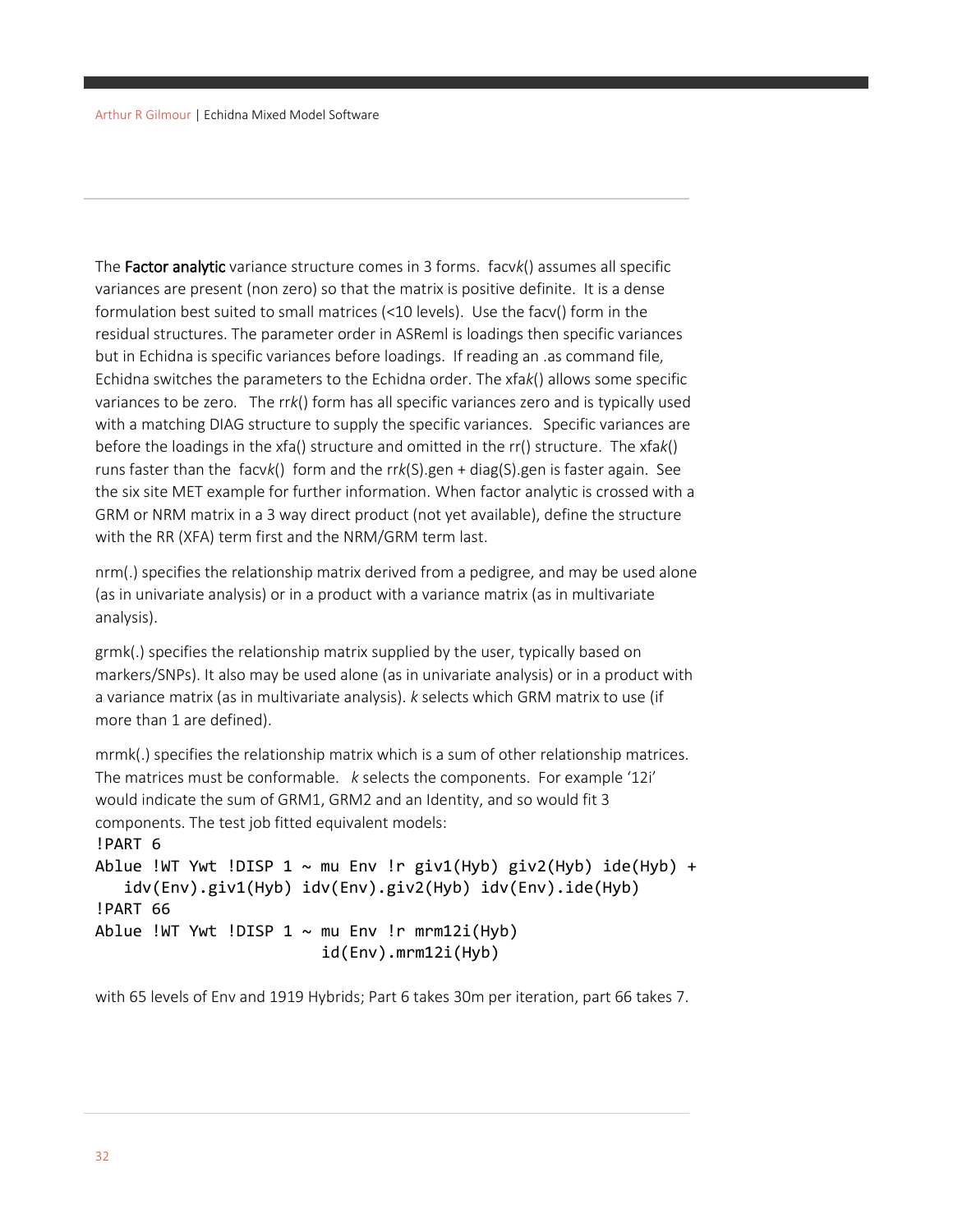## <span id="page-32-0"></span>Residual Line

The RESIDUAL line may be omitted when the residuals are all IID (with a common variance).

Otherwise it should be specified immediately after the model line.

For a standard Spatial analysis, that is for data from plots in a rectangular grid, indexed by variables Row and Column in sorted order (Columns within Rows) and, fitting autogressive residual correlations within rows and columns, the specification is

```
Residual ar1(Row).ar1(Column)
```
For a multi environment trial, we can specify a spatial model for each environment as

RESIDUAL at(site).ar1(row).ar1(col)

Or more specifically as, say,

residual sat(site,3).idv(col 0.5).ar1(row 0.4) sat(site,2,1).ar1v(col .2 1.2).ar1(row 0.3)

When the R structure is defined by factors in the model, Echidna sorts the data records to ensure the structure matches the plot order, assuming the structure is consistent across sections(experiments).

For multivariate analysis, write RESIDUAL units.diag(Trait) or RESIDUAL units.us(Trait)or RESIDUAL sat(Site).units.diag(Trait) or RESIDUAL sat(Site).units.us(Trait)

where diag() defines a diagonal variance structure, us() defines an unstructured variance structure, units represents the rows of data and Site represents independent blocks of data.

## <span id="page-32-1"></span>VCC Setting variance parameter values

Echidna will assign default starting values for all variance parameters implied by the model specified.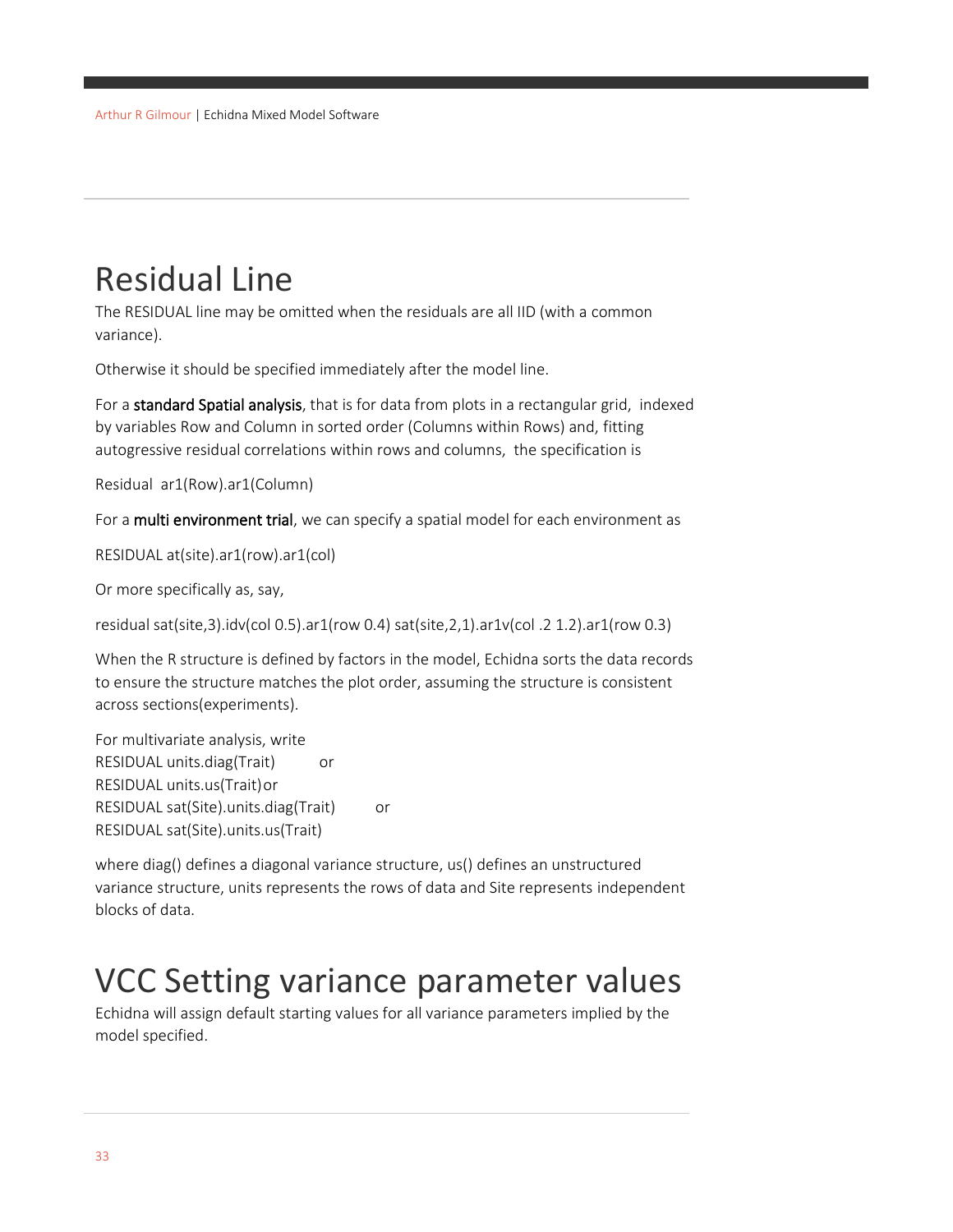The user may want to set parameters to particular values, or initialize them at particular values, or specify simple relationships among parameters. There are several ways these tasks may be done, depending on the circumstances.

For this discussion, a parameter has four characteristics: value, type, parameter space and relationship. The common types are and their parameter space:

variance, required to be positive covariance, correlation, restricted between -1 and 1. loading, range, must be positive.

'Gamma codes' are used to set/report the relationship of a parameter to its usual parameter space:

- P positive: keep parameter within the usual parameter space U unrestrained: F fixed: Z hold at zero (if a covariance) C constrained to match another parameter (if the same type)
- B bound i.e. fixed at a value close to the boundary of the parameter space.

The default gamma code for all parameters is P. The first 4 may be set by the user using the !G qualifier described below. C is set by the !MATCH qualifier or the != qualifier described below. B is set by the program when a P parameter is updated to become outside the parameter space.

Most parameters are not allowed to have a value of zero (unless formally part of the variance structure). Parameters typically have a natural parameter space which is represented by the letter P. With this restraint, variance components are required to be positive, correlations inside [-1,1]. The restraint letter U means unrestrained. The restraint letter F means fixed and sometimes Z can be used to fix a correlation at 0.0.

- 1. Set traditional components for simple random terms in the model line
- 2. Set the parameters directly in the variance function.
- 3. Set the parameters in the variance function using !ASSIGN
- 4. Set the parameters via the .esv file
- 5. Set the parameters via a VCC statement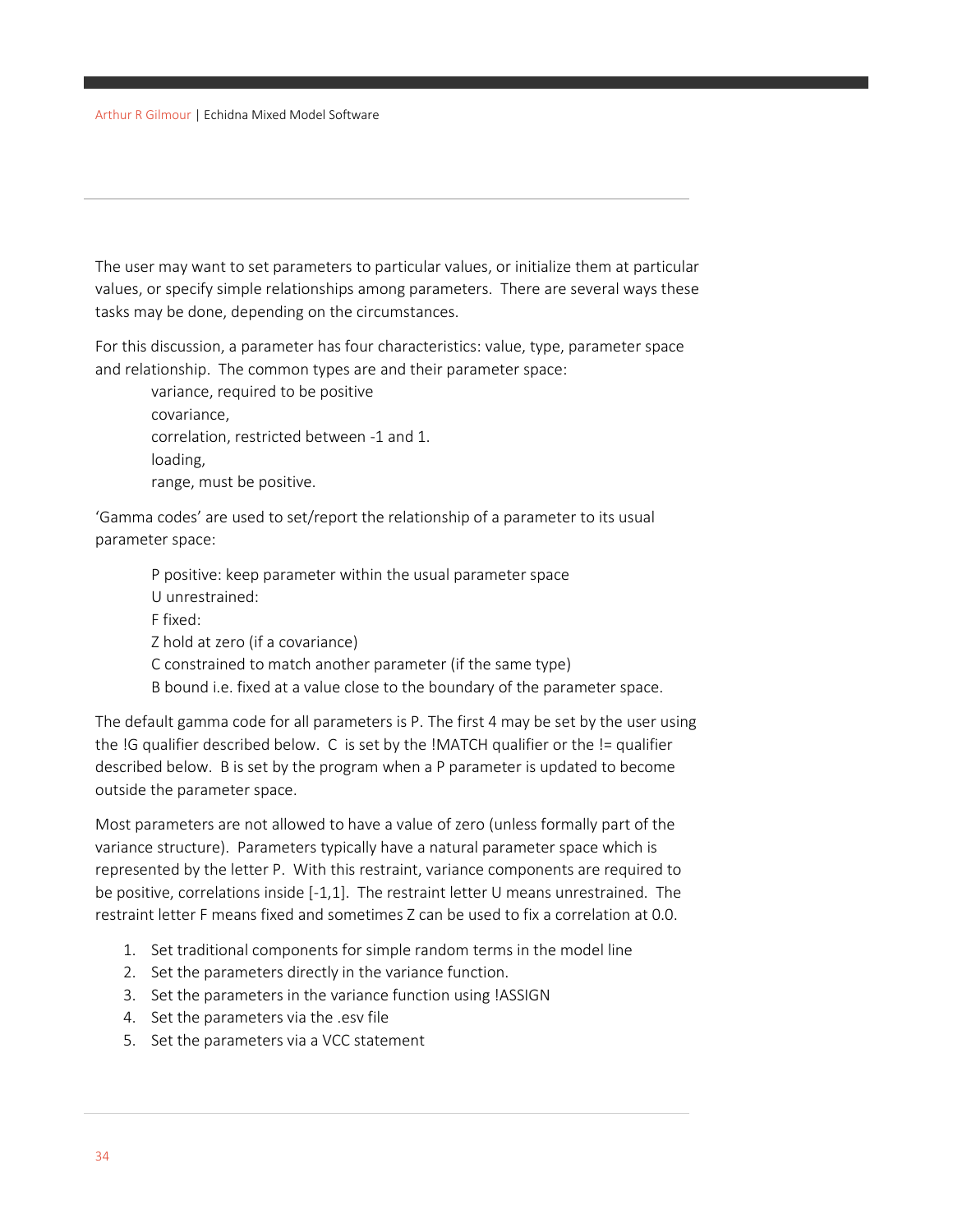#### Set traditional components for simple random terms in the model line

For simple random factors where a variance wrapper function is not specified, follow the model term with its initial value, and maybe its restraint code, if required.

For example

yield ~ mu Var\*Nit !r Blocks 0.2 !GF Bl.wplot 0.3 !GU

fixes (F) the variance ratio (since this model is fitted on the gamma scale) for blocks at 0.2 and initializes the variance ratio for Bl.wplot at 0.3 but allows it to have a negative value (U) when estimated.

#### Set the parameters directly in the variance function.

For variance structures specified using wrapper functions, initial parameter values and restraint codes are specified as additional arguments to the function.

For example

```
 Residual ar1(Row 0.48).ar1(Col 0.65)
```
initializes the two spatial correlation parameters for Row and Col at 0.48 and 0.65 respectively.

The extra arguments are stripped out of the function and stored in an ASSIGN string until need to initialize the parameter values. This method is convenient when there are only a few parameters.

#### Set the parameters in the variance function using !ASSIGN

In cases where there are say more than say six parameters, we recommend the user use the ASSIGN string directly. Use the string tag with & to link the string to the function. For example

!ASSIGN XFAQ !< !init 0.05 0.05 0.20 0.10 0.10, 0.6403124 0.4685213 0.2186433 0.2030259 -0.0624695 , 0.0000000 0.2654954 0.5934603 0.7340167 0.5622255 !> yield ~ site !r xfa2(site,&XFAQ).geno residual sat(site):id(160)

Note, use of & is the syntax chosen to link the string to the function without actually inserting the values into the line, just to strip them out again!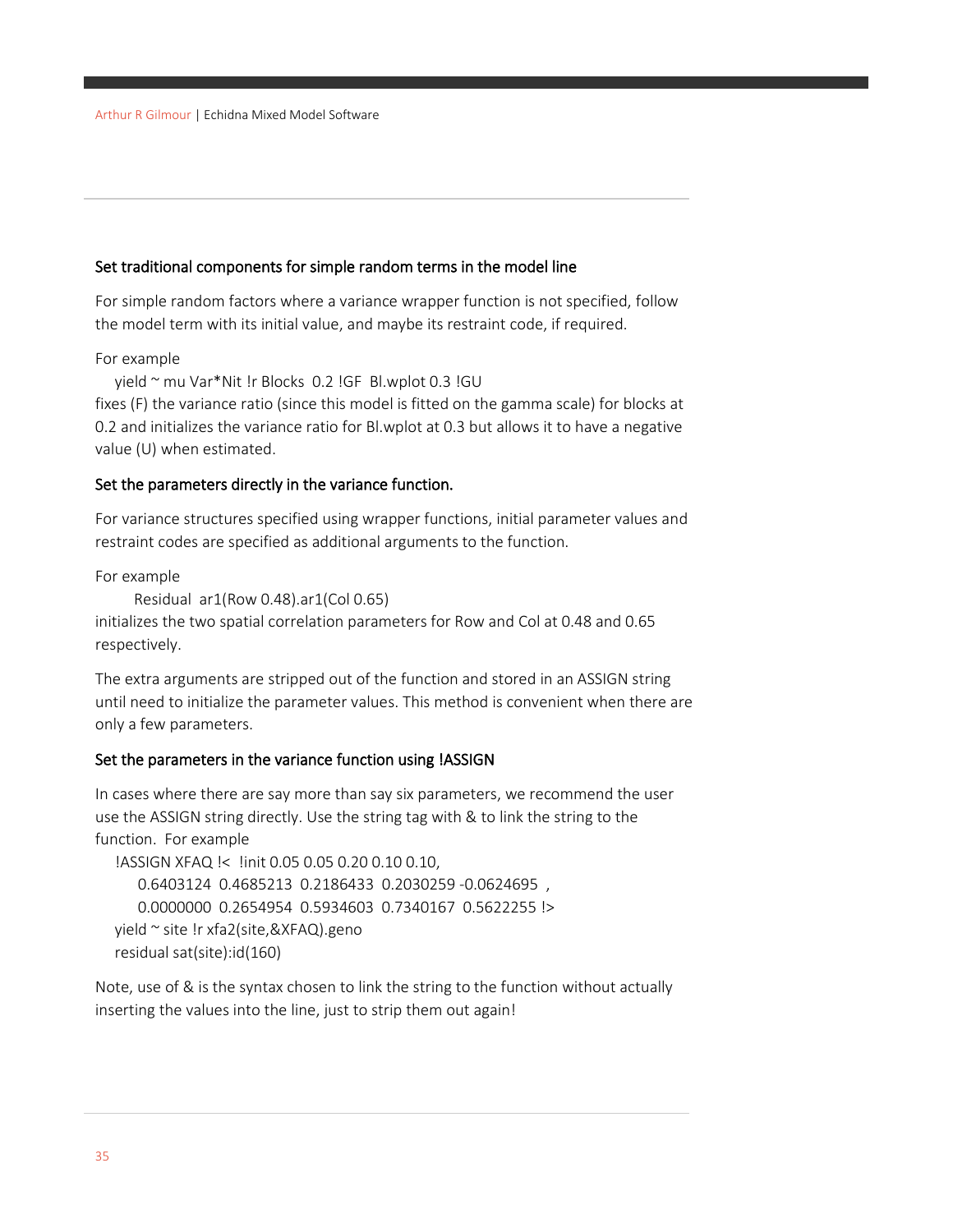#### Set the parameters via the .esv file

After setting up the model, and after every iteration, Echidna writes the current parameter values to an .esv (Echidna start values) file. When the !CONTINUE qualifier is set, the parameters are updated from the .esv file before the first iteration (rather than that file being written at this point). The idea is that the user can use the .esv file to set parameter values and Gamma codes by editing the .esv file.

#### Set the parameters via a VCC statement

The VCC statement allows simple relationships to be declared among parameters as well as setting Gamma codes and starting values. The full syntax is VCC *term;comp [ !INIT <v> ] [!G<g> ] [!BLOCK r ] [!MATCH <c>]* where

*term* identifies the model term and *comp* identifies the component whose parameters are being respecified

[..] indicates the enclosed qualifier is not required !INIT *<v>* specifies starting values for the parameters (as space separated list) !G*<g> specifies a string of Gamma codes (without spaces)* !BLOCK *r* repeats the relationships defined by !MATCH as blocks of size r !MATCH *<c>* sets parameter relationships relative to the first in the list

By way of example, for data with 5 sites, yield ~ site !r xfa2(site).geno residual sat(site).id(160) vcc sat(site,1).id !MATCH 1 2 3 4 5 vcc xfa !init 0.05 0.05 0.20 0.10 0.10, 0.6403124 0.4685213 0.2186433 0.2030259 -0.0624695 , 0.0000000 0.2654954 0.5934603 0.7340167 0.5622255

In this example the residual sat(site):id(160) line defines 5 residual variance structures, the first being sat(site,1).id, and having just a single parameter (a variance). The first VCC line sets the variances for all 5 sites to be the same. The second VCC line supplies initial values for the xfa term in the model. Without introducing ambiguity, the *term;comp* string has in each case been abbreviated.

In addition to making parameters equal, the !MATCH list can associate coefficients with the parameters. The initial use was to specify two components which were to have the same magnitude put opposite signs. In the example, if we wanted the variance at site 3 to be half that at other sites, we would write !MATCH 1 2 3\*0.5 4 5.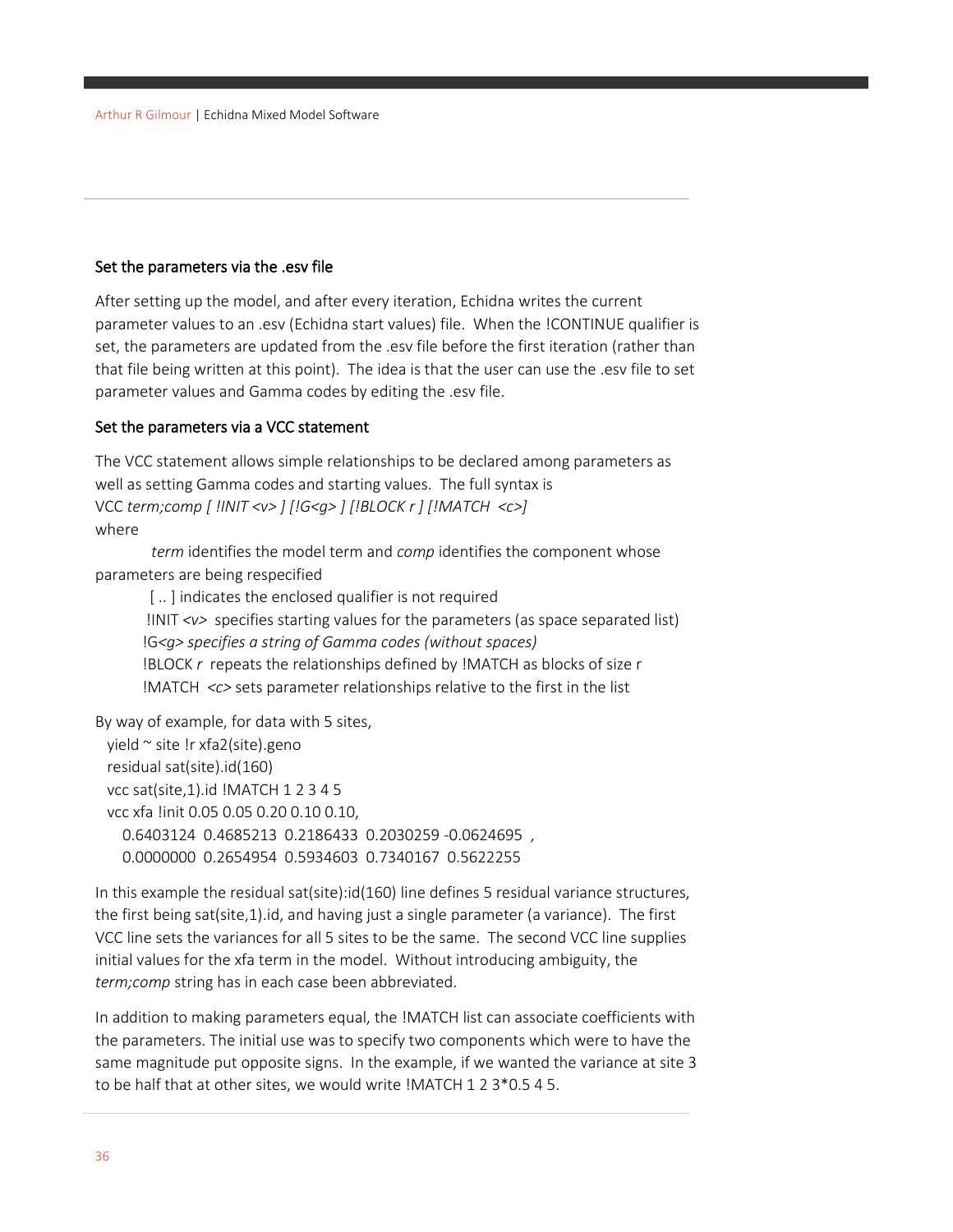Note that the !INIT and !G qualifiers only apply to parameters for the specified model term and have the same syntax as if specified in an ASSIGN list. !MATCH links across model terms assuming the user knows how the related components are positioned relative to those of the specified term.

A more complex example involving !BLOCK and !MATCH is

```
residual at(expt).ar1(prange).ar1v(prow)
VCC at(expt,1) !MATCH 1 4 7 10 13 16 !BLOCK 3 #AN15
VCC at(expt,7) !MATCH 1 4 7 !BLOCK 3 #BL15
VCC at(expt,10) !MATCH 1 4 7 10 13 16 19 22 !BLOCK 3 #KV15
VCC at(expt,18) !MATCH 1 4 7 10 13 !BLOCK 3 #MN15
VCC at(expt,23) !MATCH 1 4 7 10 13 16 19 !BLOCK 3 #PN15
VCC at(expt,30) !MATCH 1 4 7 10 13 16 19 22 25 28 31 34 37 40 !BLOCK 3 #RS15
VCC at(expt, 44) !MATCH 1 4 7 10 13 16 !BLOCK 3 #TC15
VCC at(expt,50) !MATCH 1 4 7 10 13 16 19 !BLOCK 3 #WT15
In this example, 56 experiments are nested in 8 environments and the user wants to 
constrain the error variances and spatial correlations to be the same within the eight 
environments. There are 3 parameters per experiment and !BLOCK 3 means we only 
need 1 VCC statement for each environment. The identifying text at(expt,1) is 
shorthand for at(expt,1).ar1(prange).ar1v(prow);ar1(prange), the correlation 
parameter.
```
ASReml has a !USE facility which allowed common variance parameters to be used across two similar variance structures for example xfa1(Loc).Hybrid xfa1(Loc !USE xfa1(Loc)).Family This facility is not implemented in Echidna but the same result is achieved writing xfa1(Loc).Hybrid xfa1(Loc).Family with (check the .esv file to make sure the correct components are linked) VCC xfa1(Loc).Hybrid !MATCH 1 9 !BLOCK 8

# PREDICT

The PREDICT statement facilitates calculation of linear functions of the fitted effects. Not all functions are statistically ESTIMABLE. The prediction process checks for estimability and does not report non-estimable predictions unless specifically requested.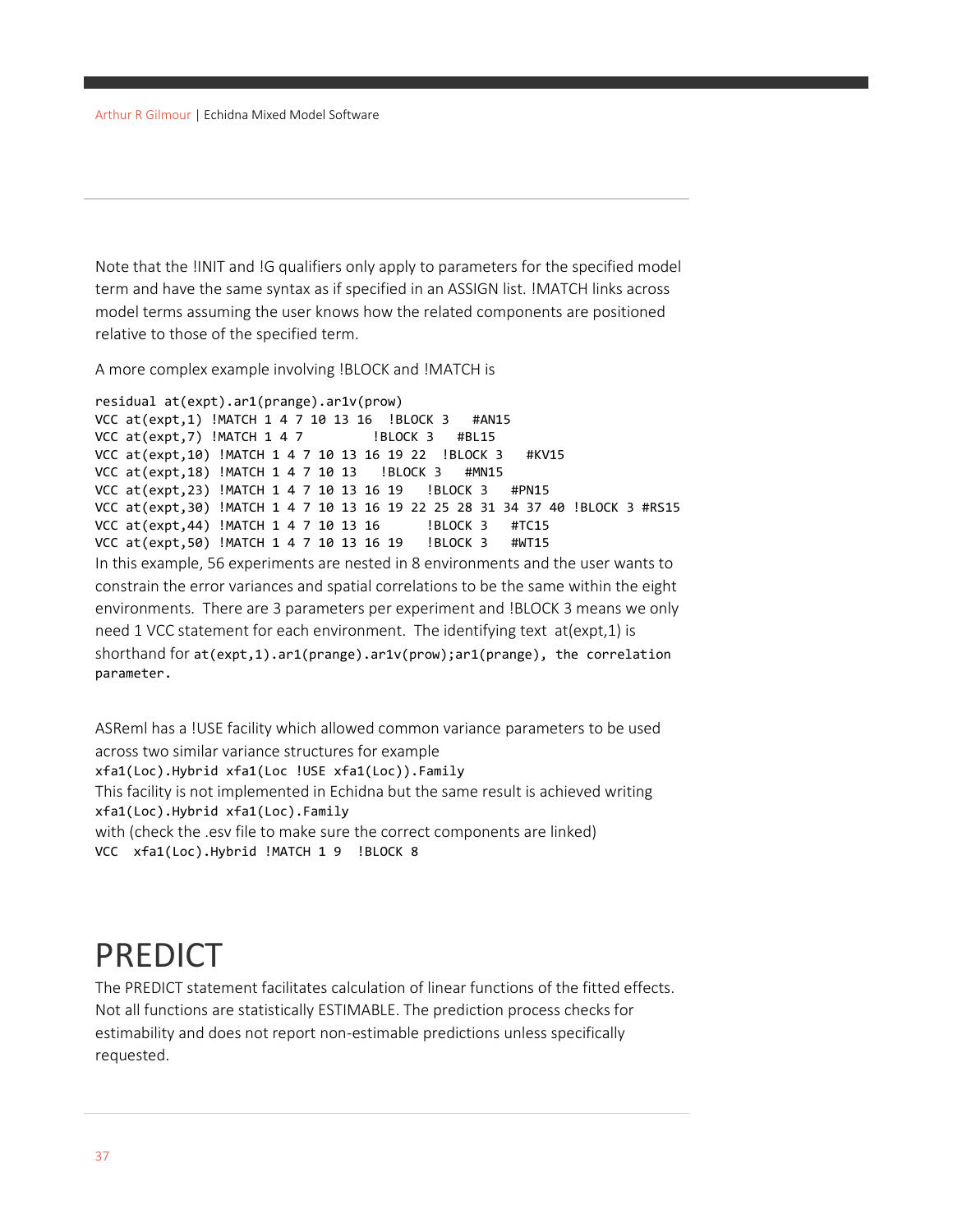The linear model is based on a set of variables, either factors or covariates. Imagine a multiway table based on these variables. The table can be extended by setting a list of values for covariates. Not all cells in the table are necessarily estimable. Usually, we want to collapse this table and this is done in 3 ways. For variables only used to define random terms in the model, these variables may be ignored. For covariates, we can predict at specific covariate values. For variables that define factors that appear as fixed effects, we can predict a specified values, or average over these variables. Averaging over non-estimable cells is the most common source of difficulty with prediction.

The PREDICT statement should be placed after the model and RESIDUAL line. It needs to be parsed before the model is fitted. Up to 10 predict statements may be specified.

Current syntax is:

PREDICT <classify variables> [!VPV] [!PRINTALL]

<classify variables> defines the model factors which define the multiway table to be predicted. Variable names may be followed by values for the variables. For factors, these values would be a subset of the integers 1:f where the factor has f classes defined. For covariates, they can be a list of values the covariate is to be predicted at.

Echidna reports the (estimable) predicted values with their standard error and an average standard error of difference (SED, calculating ignoring estimability issues). The usual calculation of SED is to predict the specified values, their predicted variances, and the predicted variance of their sum. An average covariance is derived from the variance of the sum less the sum of the individual variances. The SED is then calculated from the average variance and average covariance.

!PRINTALL forces the printing of the non-estimable predicted values. They are flagged by an \* in the Ecode field of the report. The non-estimable predictions are rarely of any interest.

!AVERAGE f [wts] may be used to set the weights for combining across levels of factor f. It may also be used to force averaging of factors that only appear in the random part of the model (these terms are typically ignored). If the last of the <classify variables> is also specified to be averaged, the classify table will be averaged/collapsed for this factor. Note, fixed factors not included in the <classify variables> will be averaged; random factors not included in the <classify variables> or explicitly averaged will be ignored; covariates are predicted at their average value if no value is explicitly given.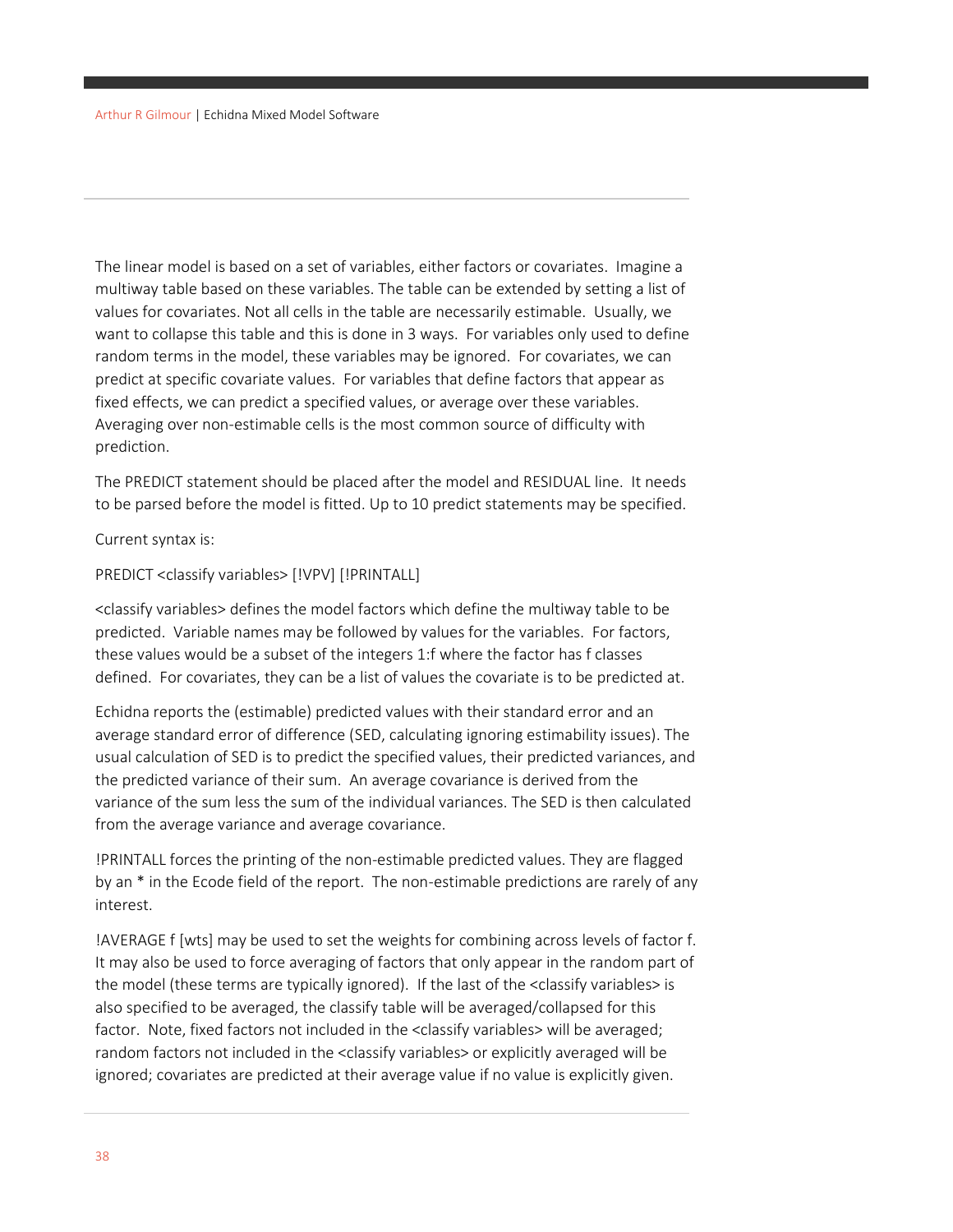!IGNORE t and !ONLYUSE t provide specific control of which model terms to use in prediction. By default, factors appearing in the fixed part of the model or the CLASSIFY set are included. Factors only appearing in random terms are ignored.

!VPV requests Echidna calculate the whole variance/covariance matrix for the set of predicted values. It is actually written to a binary file as 32bit real numbers with just the first few lines displayed in the .epv file to show the storage pattern in the binary file. This can then be reported, or used to calculate t-statistics for all pairwise comparisons

!TDIFF forms the whole variance/covariance matrix and reports individual t-statistics for contrasts between all predicted values.

!TWOSTAGEWEIGHTS reports the diagonal of the inverse of the variance/covariance matrix. These are often used as weights when combining predicted values in a metaanalysis of a series of trials.

Often there is structure in the design factors which must be incorporated into prediction. For a nested structure, use the !ASSOCIATE qualifier for example PREDICT Genotype Region !ASSOCIATE Region Location or for more complicated contexts PREDICT Genotype Region !Present Year Region Location

Use !PARALLEL when the values of the classify variables are to be used in parallel rather than as a cross classification. For example (where AR is an annual rainfall covariate) PREDICT Year 1 2 3 4 AR 450 250 650 500 # generates 16 predicted values PREDICT Year 1 2 3 4 AR 450 250 650 500 !PARALLEL Year AAR # predicts 4 value

!ASSOCIATE is applied to all predict statements in the job but !PRESENT is applied only where specified.

Up to 4 factors can be linked in an ASSOCIATE/PRESENT list. Several such lists may apply to a single prediction. A particular factor may only appear in one of the lists.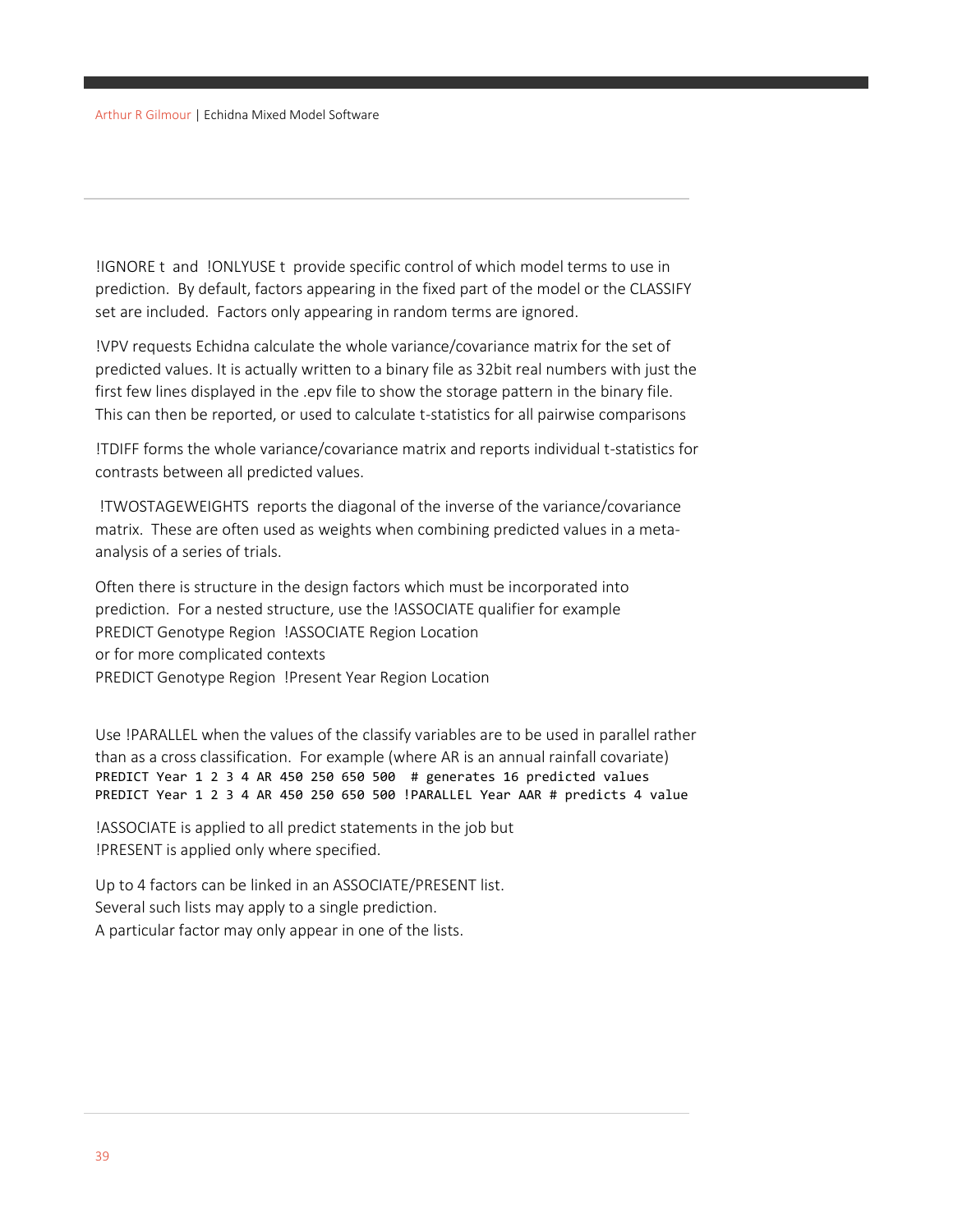# VPREDICT

The VPREDICT statement facilitates calculation of heritability from variance components. The syntax covers several lines with the first containing the single keyword VPREDICT and the last being blank (to terminate the command code).

The intervening lines have the syntax <Key Letter> <Label> <arguments>

<Key Letter> is one of the letters F, H, R, X F specifies a linear function e.g F Total animal + units H specifies a ratio (heritability) e.g. H herit animal / Total R specifies correlations from a matrix e.g. R Rg Gmat V converts a FA structure to a US structure e.g. X NRM nrm K sets short vectors for constants (e.g. Legendre coefficients) to be used for M M uses the K coefficients to convert US (us(leg(dim,3))) matrix for a specific dim S is a square root function X is a multiply function C (copy) moves components back e.g. C label  $|[\cdot||] = |[\cdot, J]|$  where  $| \lt J$  D discards components eg D from 393 W *f* writes components to *f*.vpc and their variance to *f*.vpv

<Label> is the label for what is calculated ( <arguments> lists the variance components to be used.

An example is given in the Coopworth examples

Every line must begin with one of the key letters (C, D, F, H, K, M, R, W, or X) followed by a space and then a label for the product (even if a label is not required).

The output (.evp file) first lists the variance components giving them a sequential number. Individual parameters may be referred to by that number or by the component name. Names may be abbreviated to an unambiguous substring. Where a set of contiguous components have the same (abbreviated) name, the set is indicated by the name and a single (or subset) of components may be given in square brackets.

F forms a linear combination of the parameters. The implicit operator is between arguments is + but – may be specified. An asterisk and multiplier may be specified after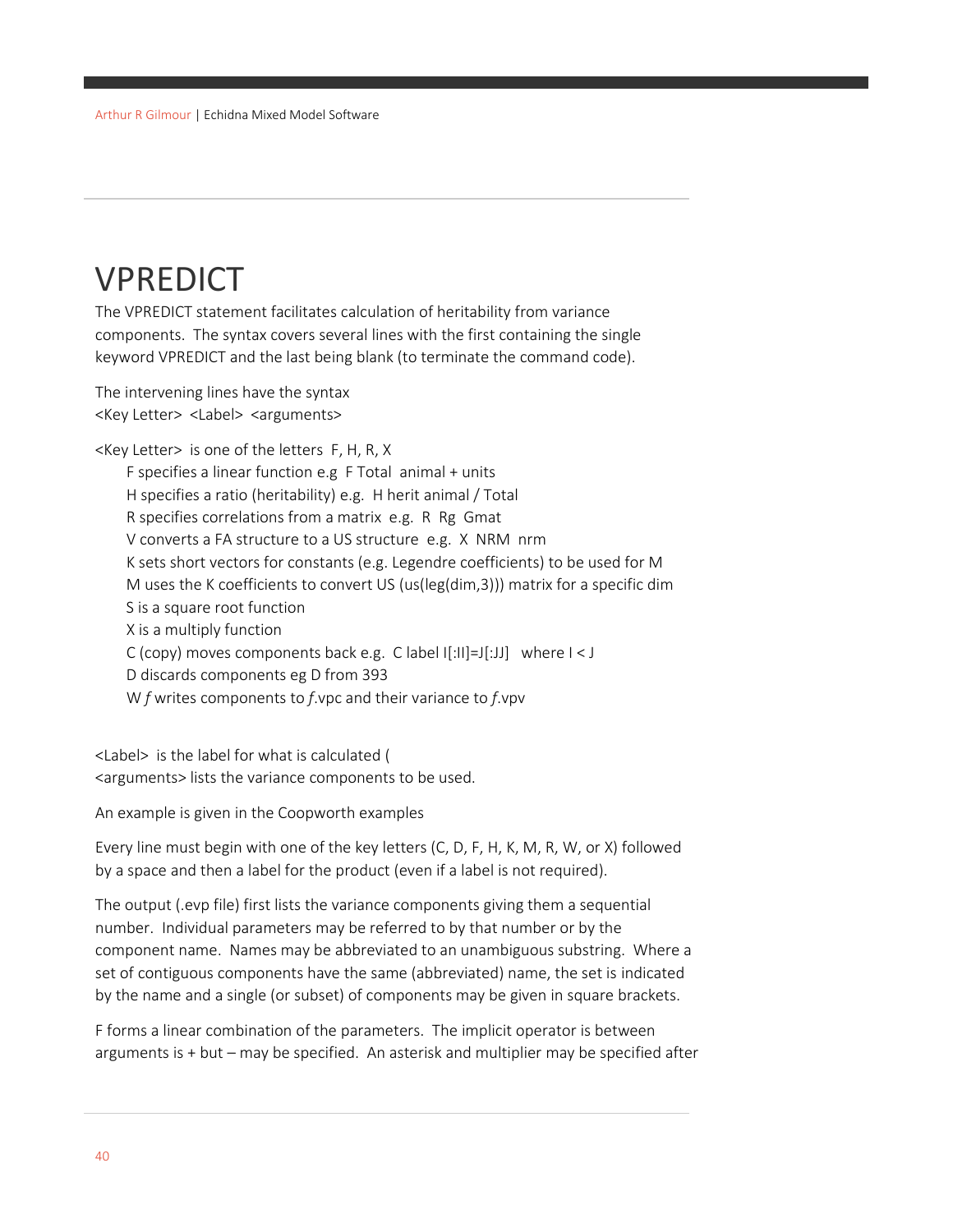each component if required. If the terms are sets of components, they must be conformable.

K and M are used together to obtain components in a random regression context. For a model term us(leg(DIM,3)).nrm(Cow), there will be 10 variance parameters which can be referred to as nrm. To form the 5x5 matrix of genetic relationships at 5 specific values of DIM (say 30, 90, 150, 210, 300) write K DIM30 <4 coefficients>

```
K DIM90 <4 coefficients>
K DIM150 <4 coefficients>
K DIM210 <4 coefficients> 
K DIM300 <4 coefficients>
M AddVar DIM nrm
```
where the coefficients for the specific values of DIM are taken from the esx file.

If the model term was xfa2(Trait.leg(DIM,3)).nrm(Cow), assuming the same K statements and 3 Traits, V NRM nrm # convert the xfa2 components to a US parameterization called NRM M AddVar DIM NRM would create the 15x15 matrix of DIM levels within Traits.

S label i:j when i:j are positive variance parameters, inserts components which are the SQRT of components i:j,

X label i\*k inserts a component being the product of components i and k

X label i:j\*k inserts j-i+1 components being k times components i : j

```
X label i:j*k:l inserts a set of j - i + 1 components being the pairwise products of
components i : j and k : l
```
# Generalized Linear (Mixed) Models

The method of analysis for binomial (binary) and Poisson data implemented as iteratively reweighted least squares is known as PQL (posterior quasi-likelihood). The process is invoked by specifying the distribution (!BINOMIAL or !POISSON) and the link function (!LOGIT, !PROBIT or !COMPLOGLOG for binomial, !LOG or !SQRT for Poisson) after the variable. For binomial data, a !TOTALS <totals> qualifier is required to set the count numbers for binomial data (else the response is assumed 0/1 (binary)). A dispersion parameter is estimated by default from the residual of the working variable), unless !DISP 1 is specified to set the dispersion to 1.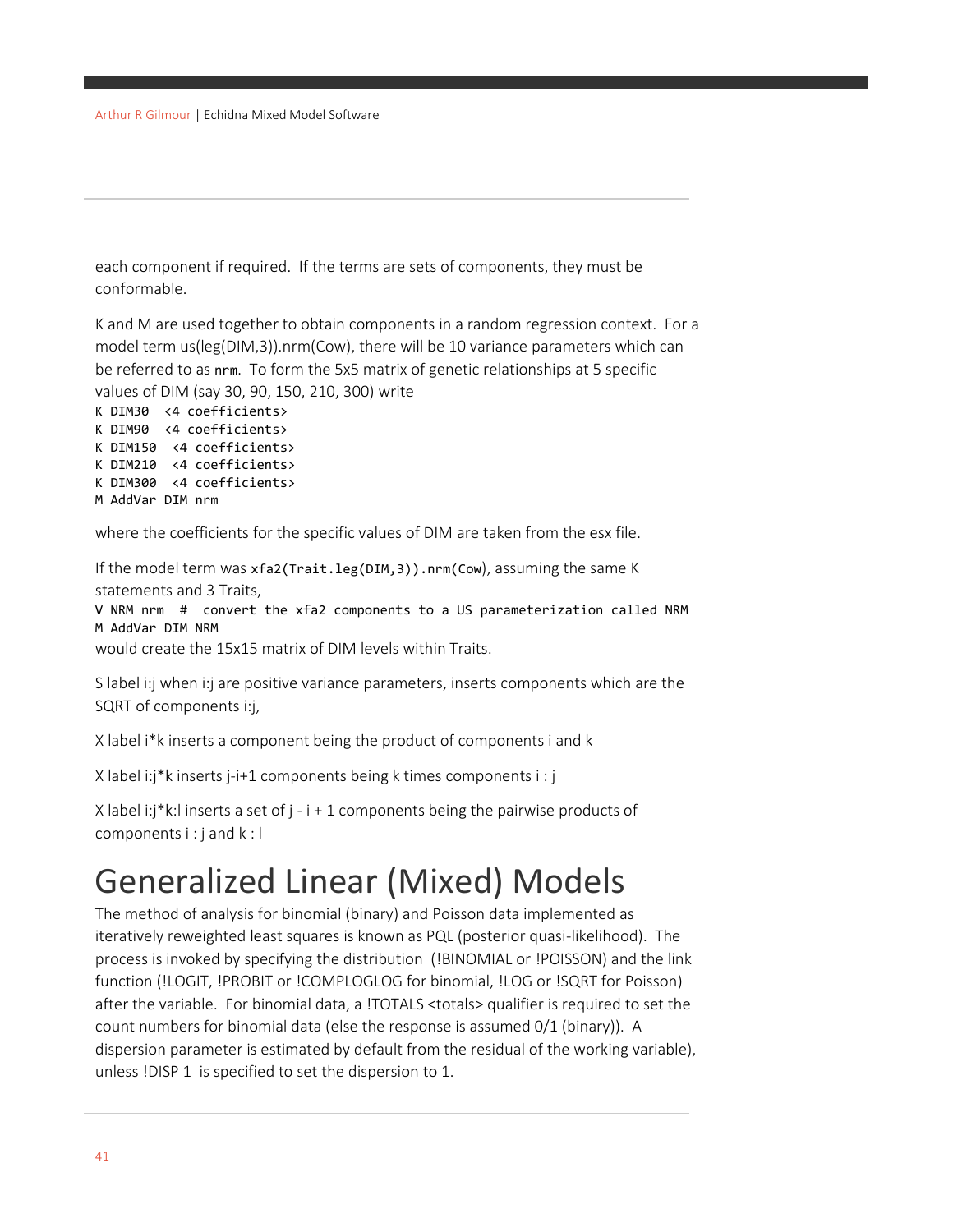For binomial count data, the response is assumed to be a proportion unless the mean is greater than 1 in which case it is assumed to be counts.

See the LAMB example L5 !BINOMIAL !LOGIT !TOTAL=TOT !DISP 1 ~ mu SEX GRP !r SIRE .16783

The PQL method is well known to give estimates of variance parameters which are biased down when class sizes are low (<10) for the random terms. This particularly applies to the so called ANIMAL model. An alternative intermediate method is available with the !MARGINAL qualifier. The concept is based on the 'Expectation Maximization' method of Gilmour et al (1985) but the implementation is different. In this implementation, the weights are based only on the fixed part of the model, but the mixed model equations are used allow for a correlated correlation structure. It should only be used with binary (not grouped) data. The variance components are relative to a total variance of 1. See separate notes.

# Ancillary operations

### Preparation of files for GBLUP analysis of transformed data.

A common model in genomic analysis fits genomic effects using a marker based genomic relationship matrix (GRM). Analyses with more than 5000 genotypes in the GRM. Take considerable time to run. One approach for simple models of this type was shown me by Michael Roper and is briefly described here.

It requires singular value decomposition (SVD) of the GRM and transformation of the model using the SVD factor matrix so that the dense G inverse becomes diagonal (although other terms in the model become dense).

Two preparation steps are required: perform the SVD and transform the model. These can be performed by the MAKE directive in Echidna which may only be specified immediately after the TITLE line. The test example used an Echidna file with just 2 lines:

Revised BGRM matrices MAKE A22 data\_gg.csv !SKIP 1 IF5-6V20V

assuming the GRM is stored in A22.bgrm as a half stored, lower triangle, rowwise real (binary) matrix, and the data is in data\_gg.csv which has 1 header line to be skipped.

The first line is the standard TITLE line (required)and the second line makes the required files (if they do not exist).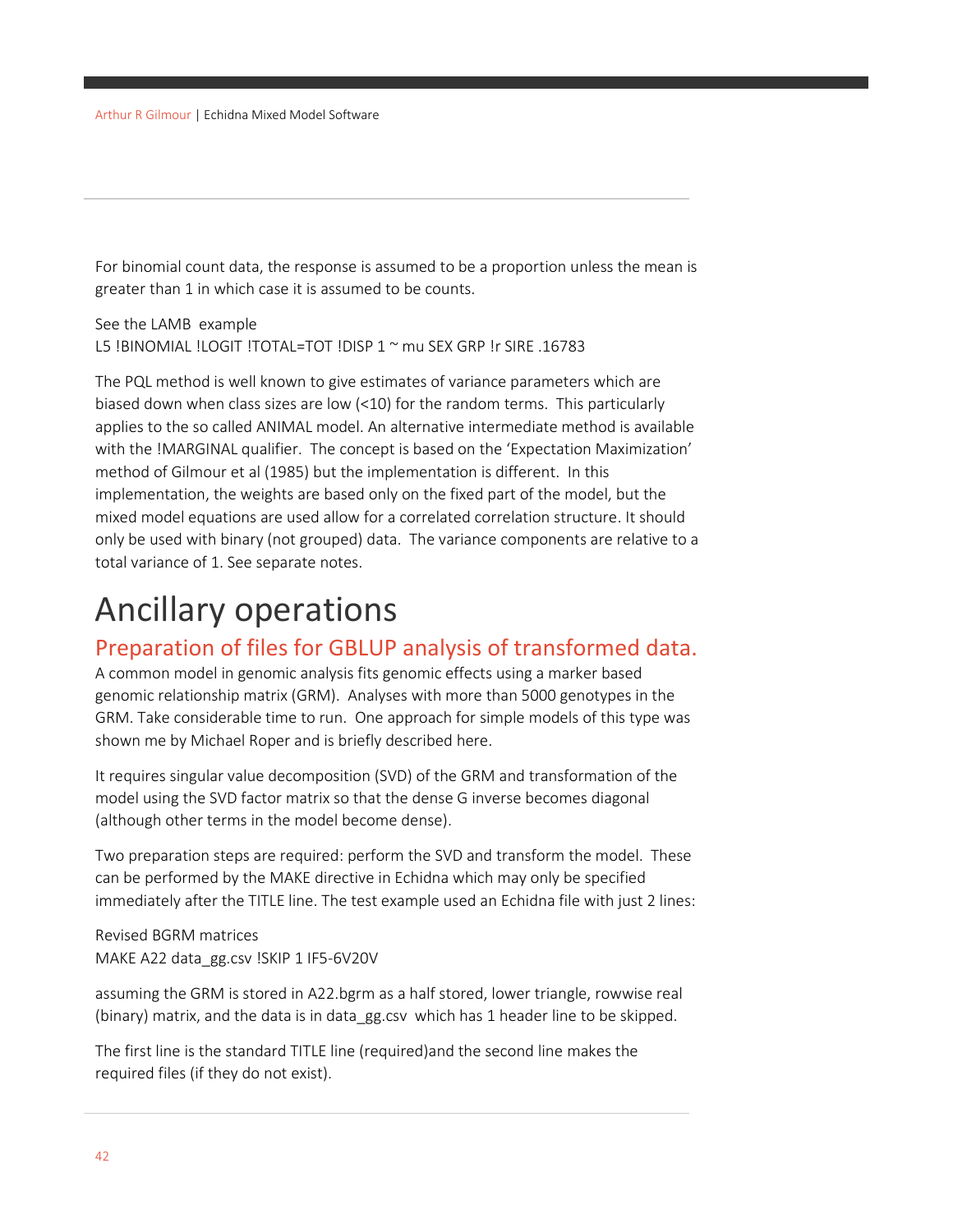This MAKE statement is only recognised if it immediately follows the TITLE line. The first argument is the name of the .bgrm file (Echidna adds the .bgrm file extension).

It performs an SVD decomposition (of the matrix in A22.bgrm) and stores the results in files A22\_D.bgirm (size and eigenvalues) and A22\_U.bgrm (eigen vectors). The SVD analysis is skipped if these output files already exist. It takes 50 min on my fastest machines with the A22.bgrm example of order 9688.

If a simple data file and PATTERN are supplied, it picks factors (like CG) and variates (like imf, sf5 and gg columns) out of the data file and creates a transformed data file data gg IF5-6V20V A22.bin and data gg IF5-6V20V A22.es Echidna command file but only if the files do not exist. The factors MUST be coded 1:N and no provision is made for interactions in this process.

In the PATTERN, IF5-6V20V, F indicates the location of a Factor (CG), V indicates a variate, we have repeat counts and other letters indicating variables which are ignored, Thus we skip the first field containing ID (the ID is assumed to run from 1:N, the number of records), the second is the CG factor, we ignore the next 5 factors (most I presume are repeats of the first; the last isn't but I am cheating a bit here; since there are 376 levels in CG, putting them all in would make the transformed data file quite large). Then we pick up the six response variables and the first twenty columns of GG.

Note the !SKIP qualifier to skip the header in data\_gg.csv.

The .es file forms the basis of a job to perform univariate and bivariate analyses. For the test TenK data, a univariate analysis takes about 40 seconds and a bivariate analysis takes about 10 minutes. Given this dataset has six traits, the template .es file was revised to now read:

```
!WORK 6 !RENAME !ARGS !OUT
A22_U.bgrm data_gg.csv IF5-6V20V !DOPART $1
 ! id,cg_imf,cg_sf5,cg_cemd,cg_ccfa
ID 9688
imf sf5 emd fat cwt pwt
#tY8 tY9 tY10 tY11 tY12 tY13
GG !G 20 
# tY14 tY15 tY16 tY17 tY18 tY19 tY20 tY21 tY22 tY23
# tY24 tY25 tY26 tY27 tY28 tY29 tY30 tY31 tY32 tY33
CG !G 376
A22_D.bgrm
data_gg_IF5-6V20V_A22.bin
!PART 1 // imf \sim mu !r grm1(ID) GG !f CG
```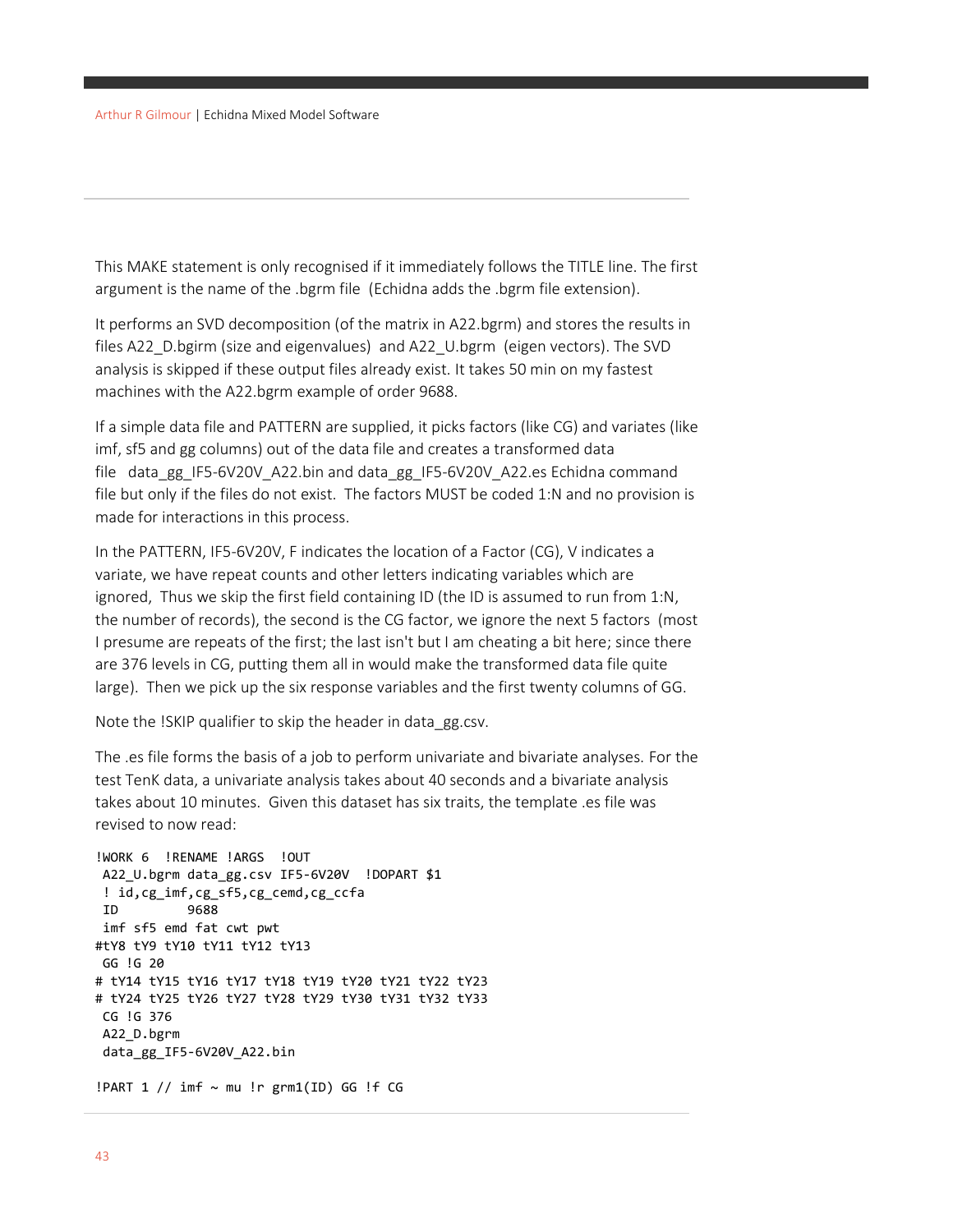```
!PART 2 // sf5 ~ mu !r grm1(ID) GG !f CG
!PART 3 // emd ~ mu !r grm1(ID) GG !f CG
!PART 4 // fat ~ mu !r grm1(ID) GG !f CG
!PART 5 // cwt ~ mu !r grm1(ID) GG !f CG
!PART 6 // pwt \sim mu !r grm1(ID) GG !f CG
!PART 12 // imf sf5 \sim +
!PART 13 // imf emd \sim +
!PART 14 // imf fat \sim +
!PART 15 // imf cwt \sim +
!PART 16 // imf pwt \sim +
!PART 23 // sf5 emd ~ +
!PART 24 // sf5 fat \sim +
!PART 25 // sf5 cwt ~ +
!PART 26 // sf5 pwt ~ +
!PART 34 // emd fat \sim +
!PART 35 // emd cwt ~ +
!PART 36 // emd pwt \sim +
!PART 45 // fat \text{cut} \sim +!PART 46 // fat pwt \sim +
!PART 56 // cwt pwt \sim +
!PART 12:56
   Trait !r us(Tr).GG us(Tra).grm1(ID) !f Tr.CG
Residual units.us(Trait)
```
# Examples

### Oats: Split Plot

The command file (oats.es) for a basic split plot analysis is

```
!ARG 2 !OUTFILE !RENAME !LOGFILE
Split plot analysis - oat Variety.Nitrogen
# "C:\new.txt (Created by Genstat: 13:54:37 06/01/99)"
# blocks nitrogen subplots variety wplots yield
# 1 0.6_cwt 1 Marvellous 1 156
# 1 0.4_cwt 2 Marvellous 1 118
# 1 0.2_cwt 3 Marvellous 1 140
# 1 0_cwt 4 Marvellous 1 105
# 1 0_cwt 1 Victory 2 111
# 1 0.2_cwt 2 Victory 2 130
# 1 0.6_cwt 3 Victory 2 174
# 1 0.4_cwt 4 Victory 2 157
blocks
nitrogen !A
subplots
variety !A<br>wnlots *
wplots
yield
```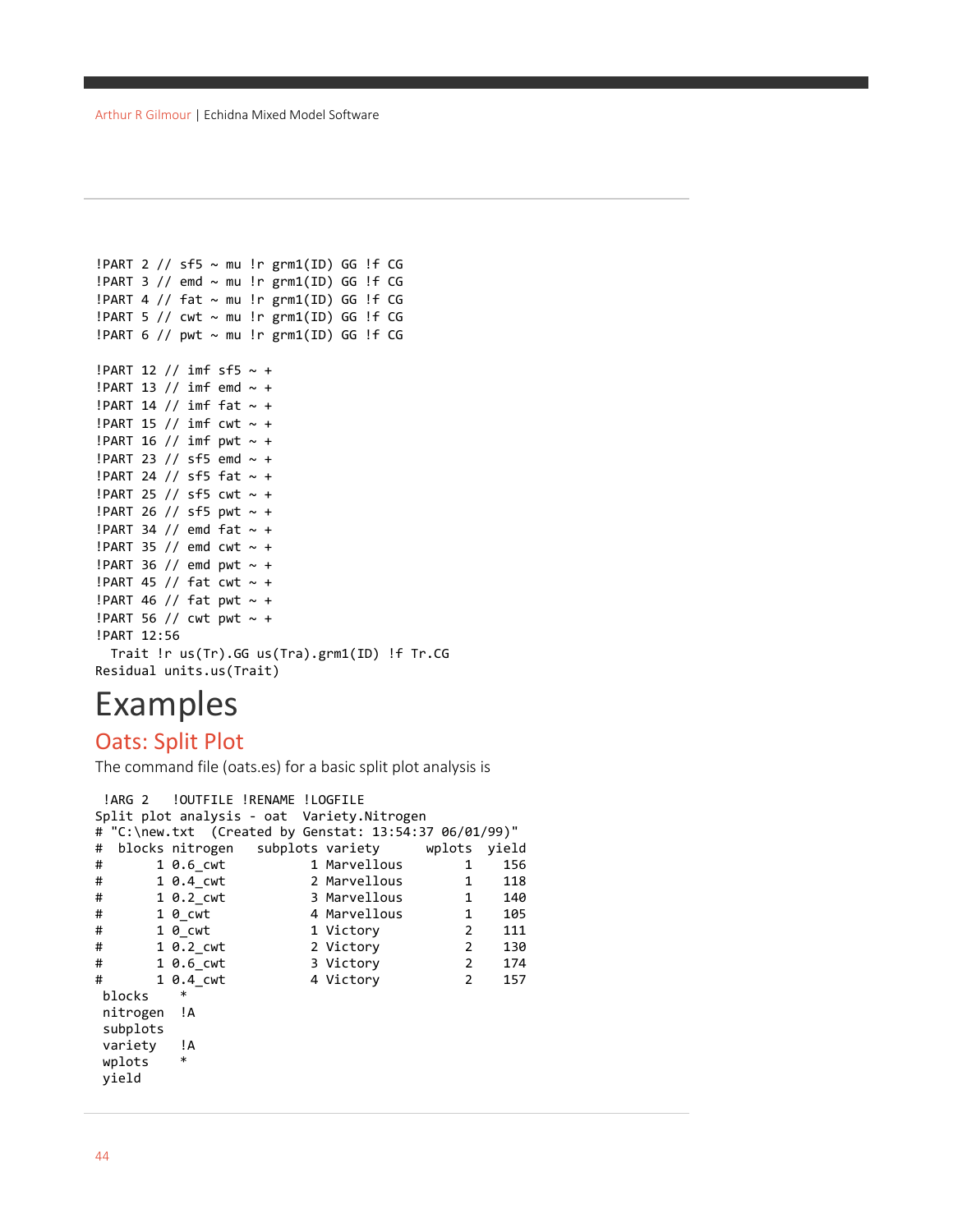```
oats.asd !skip 2 !DOPART $1 !OUTLIER
TABULATE yield ~ nitrogen variety
!CONTRAST LinN nitrogen 3 1 -1 -3
!PART 1
yield ~ mu, LinN c(variety) c(nitrogen) ,
 LinN.c(variety) c(variety).c(nitrogen),
 !r blocks blocks.wplots // residual idv(units)
#predict variety nitrogen !margin
!PART 2
!SLN !YHT<br>yield ~ mu,
               variety nitrogen, c(variety).c(nitrogen),
        !r blocks blocks.wplots
```

```
The output is written to oats2\oats.esr which contains
```

```
Echidna 0.065 Aa 8 Mar 2019 Windows Mon Mar 11 08:15:01 2019
Licensed to Arthur(Arthur@cargovale.com.au)
Split plot analysis - oat Variety.Nitrogen
  Folder: E:\MMX-II\Ex\Tests
nitrogen !A
variety !A !L Golden rain Marvellous Victory
Data File: oats.asd
Summary of 72 data records
Variable Levels Miss Zero Min Max Distribution or Mn SD Sk Kt 
blocks 6 0 0 1 6 12 12 12 12 12 12
nitrogen  4  0  0  1  4  18  18  18  18
subplots 1 0 0 1.00 4.00 2.50 1.13 0.00 -1.41
variety 3 0 0 1 3 24 24 24
wplots 3 0 0 1 3 24 24 24
yield 1 0 0 53.00 174.00 103.97 27.06 0.27 -0.46
Error: Ignoring unrecognised PREDICT qualifier !WEIGHT
Error: Ignoring unrecognised PREDICT qualifier !SED
Error: Ignoring unrecognised PREDICT qualifier !FITMAR
Error: Ignoring unrecognised PREDICT qualifier !WT
Warning: block taken as blocks
Error: Ignoring unrecognised PREDICT qualifier !ONLY
    1 LogL= -222.61 306.2 60 DF
    2 LogL= -220.80 275.6 60 DF
    3 LogL= -218.42 236.8 60 DF
   4 LogL= -217.06 214.4
```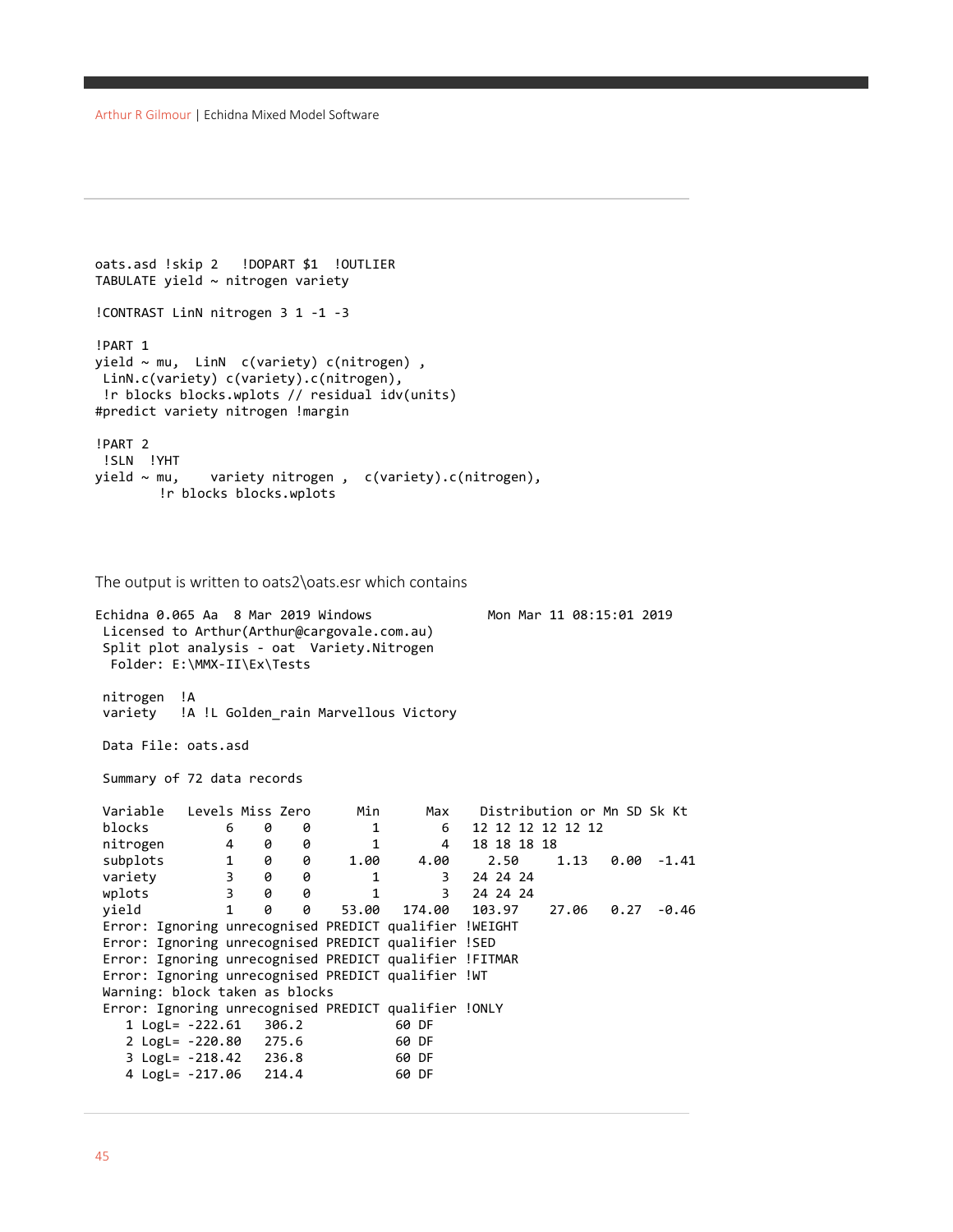| 5 LogL= -215.82                                               | 189.7 |                   | 60 DF       |                    |                 |          |     |
|---------------------------------------------------------------|-------|-------------------|-------------|--------------------|-----------------|----------|-----|
| 6 LogL= -215.50 180.6                                         |       |                   | 60 DF       |                    |                 |          |     |
| 7 LogL= -215.45 177.5                                         |       |                   | 60 DF       |                    |                 |          |     |
| 8 LogL= -215.45 177.1                                         |       |                   | 60 DF       |                    |                 |          |     |
|                                                               |       |                   |             |                    |                 |          |     |
| 9 LogL= -215.45 177.1                                         |       |                   | 60 DF       |                    |                 |          |     |
| Analysis of yield                                             |       |                   |             |                    |                 |          |     |
|                                                               |       | Wald F statistics |             |                    |                 |          |     |
| Source of Variation                                           |       | NumDF             | DenDF       |                    | F-inc F-con     | $P$ -inc |     |
| mu                                                            |       | 1                 |             |                    | 245.14 245.14   |          |     |
| variety                                                       |       | $\overline{2}$    |             | 1.49               | 1.49            |          |     |
| nitrogen                                                      |       | 3                 |             | 37.69              | 37.69           |          |     |
| c(variety).c(nitrogen)                                        |       | 6                 |             | 0.30               | 0.30            |          |     |
|                                                               |       |                   |             |                    |                 |          |     |
| Model Term                                                    |       | Order             | Gamma       |                    | Sigma - Z ratio |          | %C  |
| blocks                                                        |       | 6                 | 1.21116     |                    | 214.477         | 1.27     | 0 P |
| blocks.wplots                                                 |       |                   | 18 0.598937 |                    | 106.062         | 1.56     | 0 P |
| Residual units                                                |       | 72                | 1,00000     |                    | 177.083         | 4.74     |     |
| blocks                                                        |       |                   |             | 6 effects fitted.  |                 |          |     |
| blocks.wplots                                                 |       |                   |             | 18 effects fitted. |                 |          |     |
| Warning: If job runs slow, see if !EQN 2 or !EQN 3 is faster. |       |                   |             |                    |                 |          |     |
|                                                               |       |                   |             |                    |                 |          |     |
|                                                               |       |                   |             |                    |                 |          |     |

The !SLN qualifier causes the model solutions to be reported to oats.ess

The !YHT qualifier causes the residuals to be reported to oats.esy

F-con is second conditional Wald F statistics calculated as described in the next major section (after examples). Since this is a balanced design, it is not different from the incremental statistic (F-inc)

The TABULATE statement writes the following to the oats.etb file

|       | vield    |          |          |          |                      |
|-------|----------|----------|----------|----------|----------------------|
| Count | Mean     | StndDevn | Minimum  | Maximum  | nitrogen             |
|       | variety  |          |          |          |                      |
| 6     | 124.8333 | 20.8750  | 96,0000  | 149,0000 | 0.6 cwt Golden rain  |
| 6     | 126.8333 | 20.2920  | 99.0000  | 156,0000 | 0.6 cwt Marvellous   |
| 6     | 118,5000 | 30.0915  | 86,0000  | 174,0000 | 0.6 cwt Victory      |
| 6     | 114,6667 | 29.9444  | 86,0000  | 161,0000 | 0.4 cwt Golden rain  |
| 6     | 117.1667 | 9.7860   | 104,0000 | 132,0000 | 0.4 cwt Marvellous   |
| 6     | 110.8333 | 26.0109  | 81,0000  | 157.0000 | 0.4 cwt Victory      |
| 6     | 98.5000  | 13.4722  | 82.0000  | 114,0000 | 0.2 cwt Golden rain  |
| 6     | 108,5000 | 26.8533  | 70.0000  | 140.0000 | 0.2 cwt Marvellous   |
| 6     | 89.6667  | 22.5093  | 64.0000  | 130,0000 | 0.2 cwt Victory      |
| 6     | 80.0000  | 21.0048  | 60.0000  | 117,0000 | Golden rain<br>0 cwt |
| 6     | 86.6667  | 16.5731  | 63,0000  | 105,0000 | Marvellous<br>0 cwt  |
|       |          |          |          |          |                      |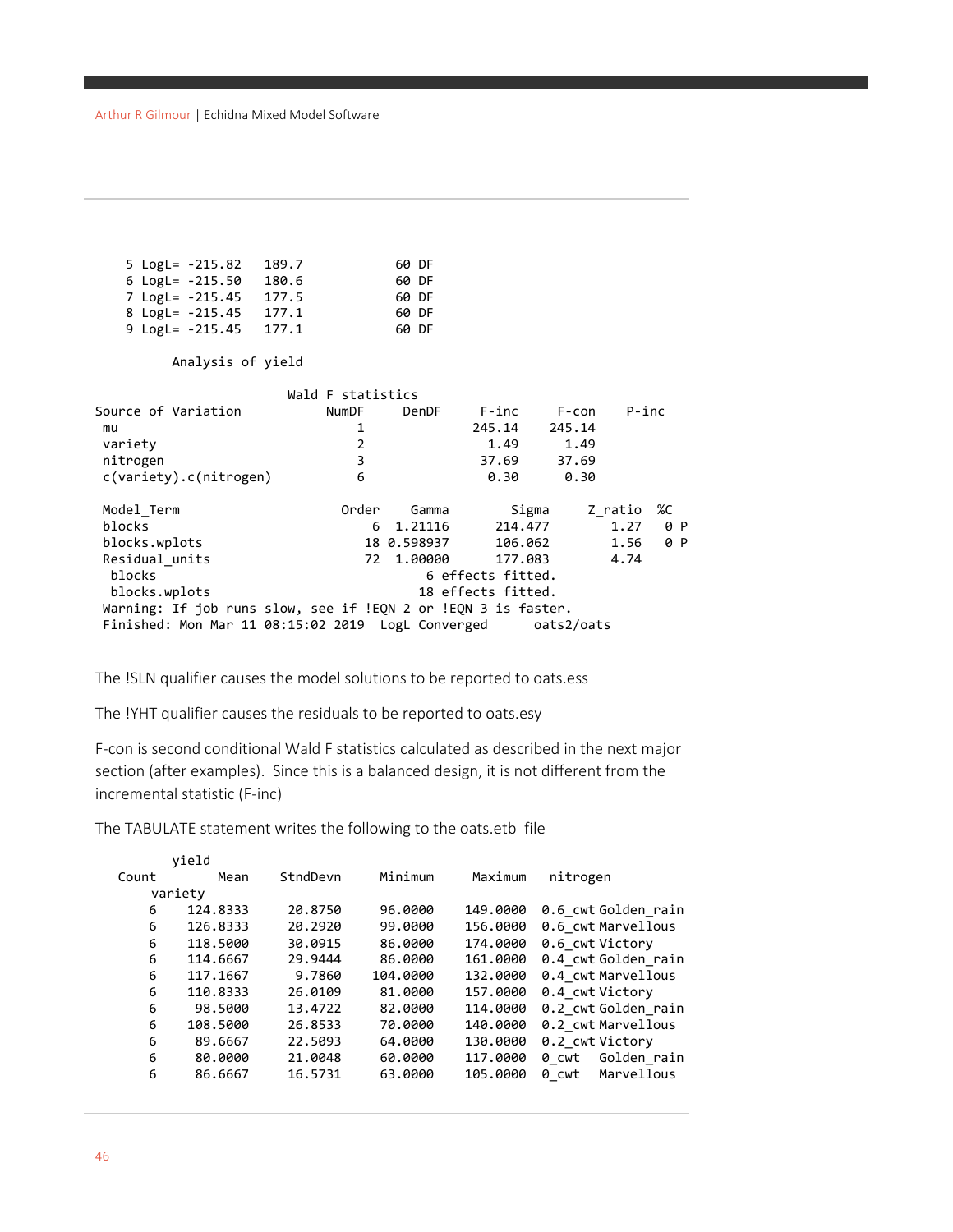6 71.5000 20.5985 53.0000 111.0000 0\_cwt Victory

## Basic Animal Model - Harvey

!DEBUG !LOG !OUT ABSORPTION AND VARIANCE COMPONENTS animal !P sire !A dam LINES 2 DAMAGE ADAILYGAIN ex11a.dat !alpha !DIAG ex11a.dat !extra 2 !SLN AD  $\sim$  mu c(L) ani .25

#### Output

| Pedigree File: ex11a.dat !ALPHA !DIAG |          |     |  |
|---------------------------------------|----------|-----|--|
|                                       | <b>q</b> | Dam |  |
| Data File: ex11a.dat                  |          |     |  |

Summary of 65 data records

| Variable      | Levels Miss Zero |   |       | Min  | Max |      |      |       | Distribution or Mn SD Sk Kt            |              |
|---------------|------------------|---|-------|------|-----|------|------|-------|----------------------------------------|--------------|
| animal        | 74               | 0 | 0     | 2    | 74  |      |      |       |                                        |              |
| sire          | 9                | 0 | 0     | 1    | 9   | 8    |      | 85876 | 87                                     | - 8          |
| dam           | 1                | 0 | 65    | 0.00 |     | 0.00 | 0.00 | 0.00  | 0.00                                   | 0.00         |
| LINES         | 3                | 0 | 0     | 1    | 3.  | 21   | 15   | - 29  |                                        |              |
| <b>DAMAGE</b> | 1                | 0 | 0     | 3.00 |     | 5.00 | 4.38 | 0.78  |                                        | 50.36 158.62 |
| ADAILYGAIN    | 1                | 0 | 0     |      |     |      |      |       | 44.00 206.00 176.65 14.70 -11.28 15.41 |              |
| $1$ LogL=     | $-191.37$        |   | 62 DF |      |     |      |      |       |                                        |              |
| 2 $LogL =$    | $-190.93$        |   | 62 DF |      |     |      |      |       |                                        |              |
| $3$ LogL=     | $-190.83$        |   | 62 DF |      |     |      |      |       |                                        |              |
| 4 $LogL =$    | $-190.81$        |   | 62 DF |      |     |      |      |       |                                        |              |
| $5$ LogL=     | $-190.81$        |   | 62 DF |      |     |      |      |       |                                        |              |

#### Analysis of ADAILYGAIN

|                     | Wald F statistics |            |           |         |       |     |
|---------------------|-------------------|------------|-----------|---------|-------|-----|
| Source of Variation | NumDF             | DenDF      | $F - inc$ |         | P-inc |     |
| mu                  | 1                 |            | 6140.32   |         |       |     |
| c(L)                | $\mathcal{P}$     |            | 6.44      |         |       |     |
| Model Term          | Order             | Gamma      | Sigma     | Z ratio | %C    |     |
| animal              |                   | 74 effects |           |         |       |     |
| animal              |                   | 74 2.14498 | 109.275   |         | 1.04  | 0 P |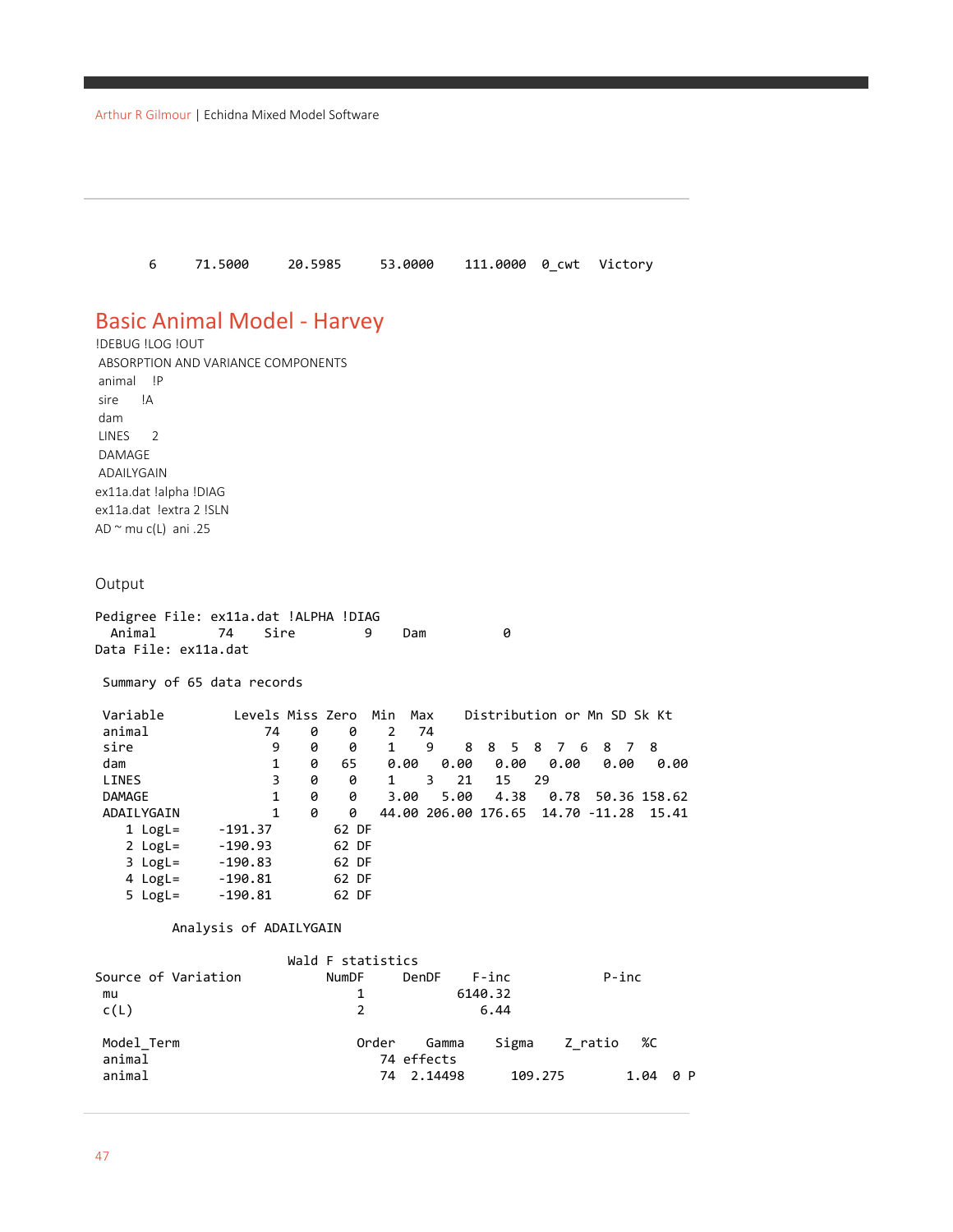Arthur R Gilmour | Echidna Mixed Model Software

Residual\_units 65 1.00000 50.9446 0.59 0 74 effects fitted Finished: Sat Sep 09 14:59:50 2017

### Larger Animal Model - Coopworth 7

!RENAME !OUT !ARG 7 Coopworth data to estimate genetic parameters \$DOPART \$1 tag !P sire dam !P grp 49 sex !L Male Female brr !L Single-Single Twin-Single Twin-Twin Trip litter 4871 age wwt !d0 ywt !M0 gfw !M0 fdm !M0 fat !M0 ./coop.ped !DIAG ./coop.fmt !PART 7 wwt ~ grp sex\*age c(brr) !r dam tag litter VPREDICT F Total dam tag litter Residual H heritability tag Total

Lamb growth data (weaning weight, yearling weight, greasy fleece weight, fibe diameter and ultrasound fat depth) were collected from 49 flocks. The primary output is

```
Echidna 0.003 Aa 19 Sep 2017 Windows 64 
Coopworth data to estimate genetic parameters 
  Folder: c:\Users\Arthur\Dropbox\MMX\Examples
Tue Sep 19 09:33:41 2017
Pedigree File: ./coop.ped !DIAG
  Animal 10696 Sire 92 Dam 3561
Data File: ./coop.fmt
Summary of 7030 data records
Variable Levels Miss Zero Min Max Distribution or Mn SD 
Sk Kt 
tag 10696 0 0 3 10696
sire 1 0 0 1.00 92.00 48.00 25.02 52.23 44.12
dam 10695 0 0 2 10695
grp 49 0 0 1 49
sex 2 0 0 1 2 3220 3810
brr 4 0 0 1 4 1959 733 4190 148
```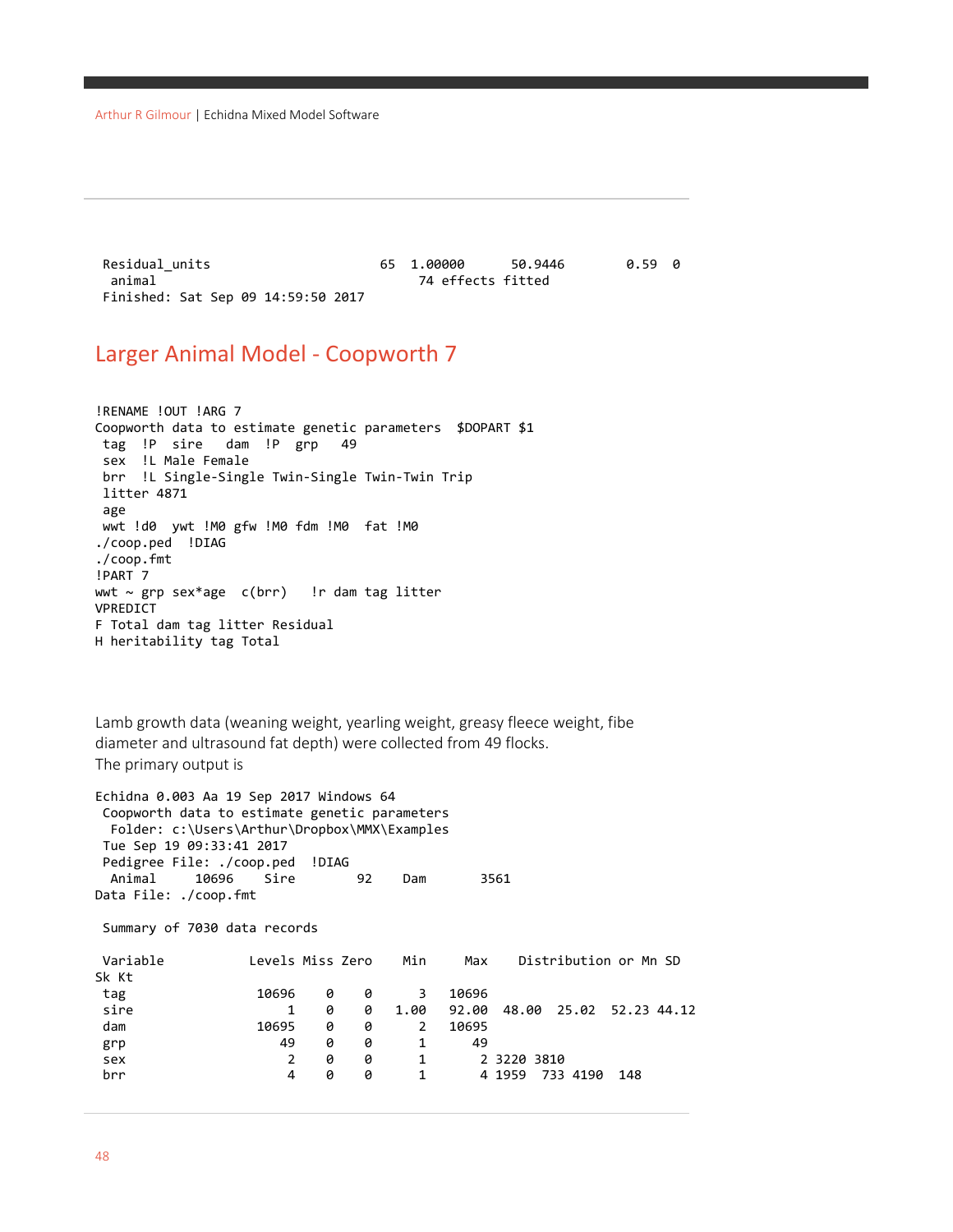| litter<br>age<br>wwt<br>ywt<br>gfw<br>fat                                    | 4871<br>$\mathbf{1}$<br>$\mathbf{1}$                                          | 0<br>0<br>0<br>1 2973<br>1 2994<br>1 6062           | 0<br>0<br>0<br>0<br>0<br>0             | $\mathbf{1}$<br>17.00<br>8.00<br>22.50<br>0.70<br>26.00               | 4871<br>111.00<br>50.50<br>80.00                                    | 48.64<br>28.12<br>47.71<br>6.70 3.04<br>41.30 31.67 | 8.22<br>0.85<br>2.89  | 13.87 18.40<br>$5.92 - 27.62$       | 33.82<br>8.04<br>$0.02 - 2.99$<br>$0.60 - 2.26$<br>8.92 11.95 |
|------------------------------------------------------------------------------|-------------------------------------------------------------------------------|-----------------------------------------------------|----------------------------------------|-----------------------------------------------------------------------|---------------------------------------------------------------------|-----------------------------------------------------|-----------------------|-------------------------------------|---------------------------------------------------------------|
| $1$ LogL=<br>$2$ LogL=<br>4 $LogL =$                                         | -13044.95<br>-12998.32<br>3 LogL= -12993.96<br>-12993.81<br>5 LogL= -12993.80 | 6975 DF<br>6975 DF<br>6975 DF<br>6975 DF<br>6975 DF |                                        |                                                                       |                                                                     |                                                     |                       |                                     |                                                               |
|                                                                              | Analysis of wwt                                                               |                                                     |                                        |                                                                       |                                                                     |                                                     |                       |                                     |                                                               |
| Source of Variation<br>grp<br>sex<br>age<br>sex.age<br>c(brr)                |                                                                               | Wald F statistics<br><b>NumDF</b><br>49             | 1<br>$\mathbf{1}$<br>$\mathbf{1}$<br>3 | DenDF                                                                 | $F$ -inc<br>1547.04<br>680.59<br>1063.79<br>8.50<br>546.14          |                                                     |                       | $P$ -inc                            |                                                               |
| Model Term<br>dam<br>tag<br>litter<br>Residual units<br>dam<br>tag<br>litter | Finished: Tue Sep 19 09:33:46 2017 LogL Converged                             |                                                     | Order<br>7030                          | Gamma<br>10695 0.184505<br>10696 0.303631<br>4871 0.467913<br>1,00000 | 10695 effects fitted<br>10696 effects fitted<br>4871 effects fitted | Sigma<br>1.52007<br>2.50151<br>3.85496<br>8.23863   | Z ratio<br>sped7/sped | %C<br>3.88<br>3.72<br>8.93<br>18.68 | 0 P<br>0 P<br>0 P<br>0                                        |

#### Standard Spatial Analysis – Slate Hall Farm

This wheat experiment tested 25 varieties in 6 replicates using a balanced incomplete block design. Two standard models are shown in the code:

```
!REN !OUT !ARG 1 2 !DEB !LOG
Slate Hall 1976 Cereal trial !DOPART $1
rep 6 latrow 30 latcol 30
fldrow 10 fldcol 15
variety 25<br>yield 1
         yield 1 !/10
weight !=V0 !== 145 !*-0.5 !+1
data\shf.dat !DISPLAY 15
!PART 1 # Balanced Incomplete Block Analysis
yield ~ mu variety !r rep latrow latcol
```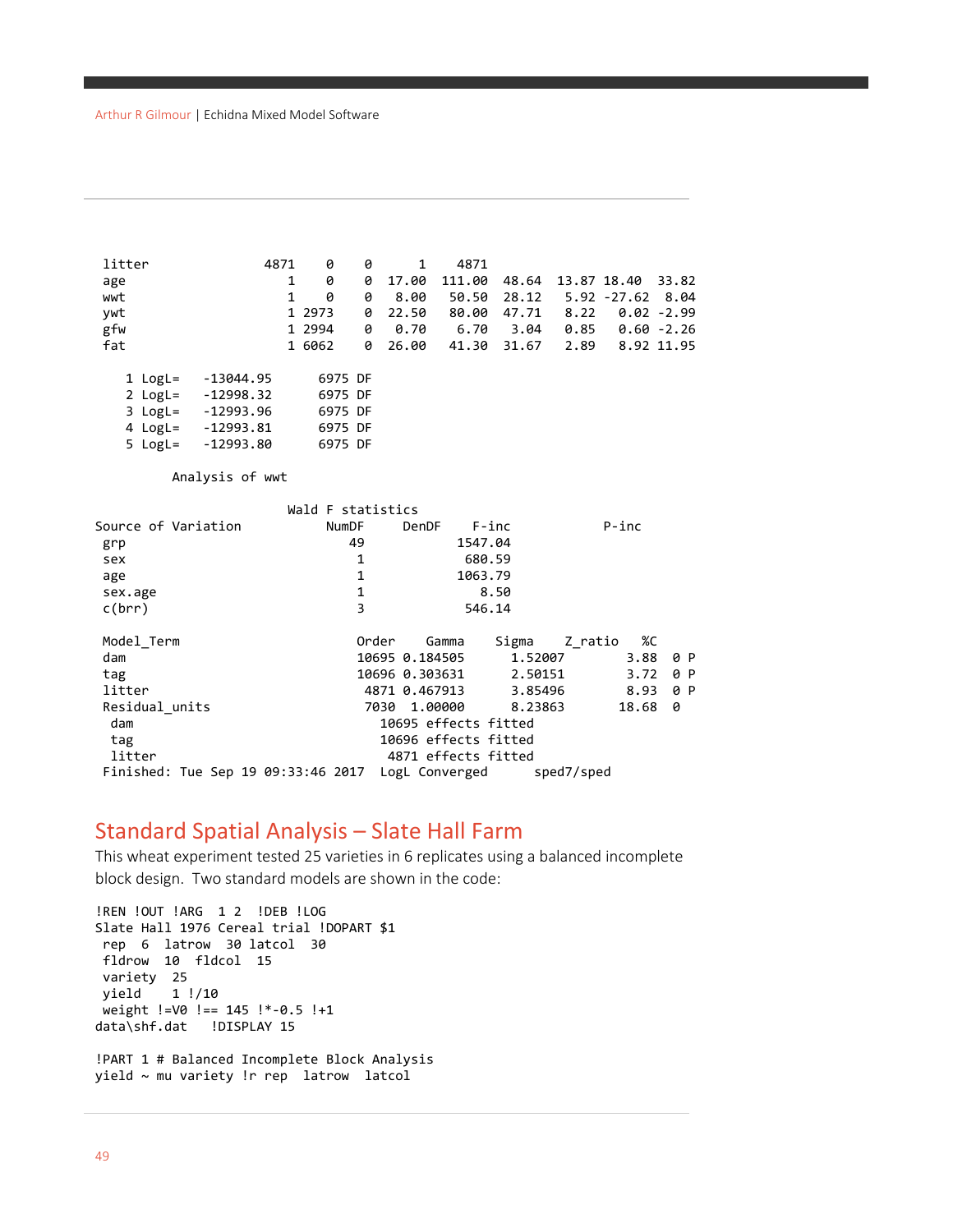```
!PART 2 # AR1 x AR1 Spatial Analysis
yield ~ mu variety
residual ar1(fldrow):ar1(fldcol)
```
!PART 1 2 PREDICT variety

Output from part 1

Summary of 150 data records

| Variable   | Levels Miss Zero |   |        | Min          | Max    | Distribution or Mn SD Sk Kt      |
|------------|------------------|---|--------|--------------|--------|----------------------------------|
| rep        | 6                | 0 | 0      | 1            | 6      | 25 25 25 25 25 25                |
| latrow     | 30               | 0 | 0      | 1            | 30     |                                  |
| latcol     | 30               | 0 | 0      | 1            | 30     |                                  |
| fldrow     | 10               | 0 | 0      | 1            | 10     | 15 15 15 15 15 15 15 15 15 15 15 |
| fldcol     | 15               | 0 | 0      | $\mathbf{1}$ | 15     |                                  |
| variety    | 25               | 0 | 0      | 1            | 25     |                                  |
| yield      | 1                | 0 | 0      | 91.70        | 211.90 | 147.04<br>23.23<br>63.90 187.08  |
| $1$ LogL=  | $-446.36$        |   | 125 DF |              |        |                                  |
| 2 $LogL =$ | $-428.12$        |   | 125 DF |              |        |                                  |
| $3$ LogL=  | $-420.52$        |   | 125 DF |              |        |                                  |
| 4 $LogL =$ | $-419.97$        |   | 125 DF |              |        |                                  |
| $5$ LogL=  | $-419.96$        |   | 125 DF |              |        |                                  |
| $6$ LogL=  | $-419.96$        |   | 125 DF |              |        |                                  |

Analysis of yield

|                                                   | Wald F statistics |            |                   |               |     |
|---------------------------------------------------|-------------------|------------|-------------------|---------------|-----|
| Source of Variation                               | <b>NumDF</b>      | DenDF      | F-inc             | $P$ -inc      |     |
| mu                                                | 1                 |            | 1216.30           |               |     |
| variety                                           | 24                |            | 8.84              |               |     |
| Model Term                                        | Order             | Gamma      | Sigma             | %C<br>Z ratio |     |
| rep                                               |                   | 6 0.528714 | 42.6239           | 0.62          | 0 P |
| latrow                                            | 30                | 1.93444    | 155.951           | 3.06          | 0 P |
| latcol                                            | 30                | 1.83725    | 148.115           | 3.04          | 0 P |
| Residual units                                    | 150               | 1,00000    | 80.6180           | 6.01          | 0   |
| rep                                               |                   |            | 6 effects fitted  |               |     |
| latrow                                            |                   |            | 30 effects fitted |               |     |
| latcol                                            |                   |            | 30 effects fitted |               |     |
| Finished: Tue Sep 26 09:05:23 2017 LogL Converged |                   |            |                   | shf30/shf     |     |

Echidna creates a residual plot for each analysis. It typically includes a plot of residuals against fitted values. In the case of a spatial analysis, it includes a heat map and a variogram. The plot from this analysis is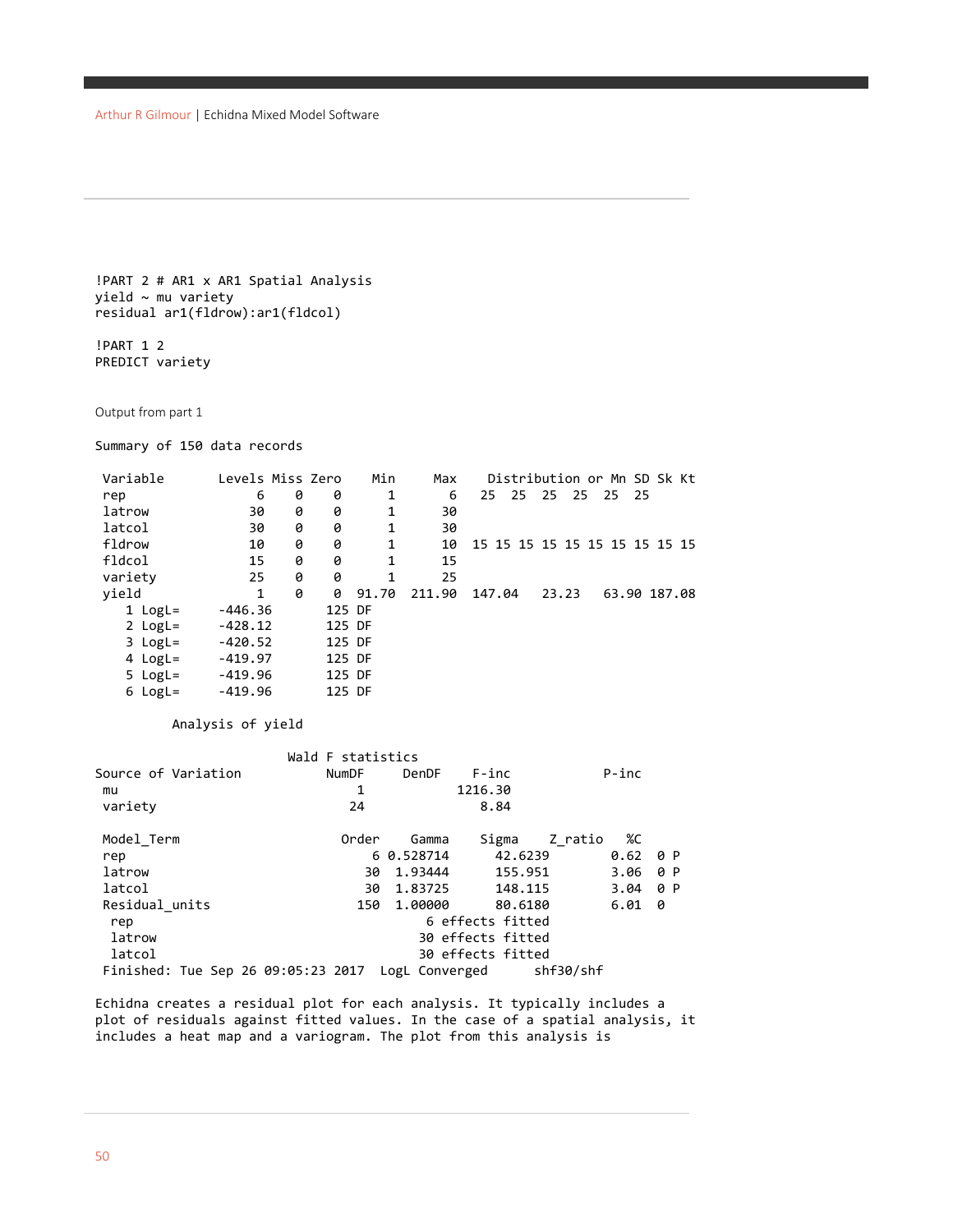

In the heatmap, BLUE highlights the low plots (large negative residuals) and RED highlights the high plots (large positive residuals). The Variogram shows the variance of the difference between residuals separated distances in the two spatial directions. See Gilmour et al 1997 for a discussion on the use of variograms to elucidate spatial structure in residuals.

Output from part 2

 6 LogL= -412.50 125 DF Analysis of yield Wald F statistics<br>NumDF Der Source of Variation MumDF DenDF F-inc P-inc<br>
mu 1 851.32 mu 1 851.32 variety 24 13.04 Model\_Term Order Gamma Sigma Z\_ratio %C ar1(fldrow).ar1(fldcol) 150 effects<br>ar1(fldrow) 10 0.458558 ar1(fldrow) 10 0.458558 177.683 2151.60 0 P<br>ar1(fldcol) 15 0.683772 264.949 4185.87 0 P 15 0.683772 264.949 4185.87 0<br>15 1.00000 387.481 5.00 0 Residual\_units 150 1.00000 387.481<br>Finished: Tue Sep 26 09:24:58 2017 LogL Converged shf31/shf Finished: Tue Sep 26  $09:24:58$  2017 LogL Converged

Note that the spatial model has a better fit (LogL 7.46 higher with 1 less variance parameter).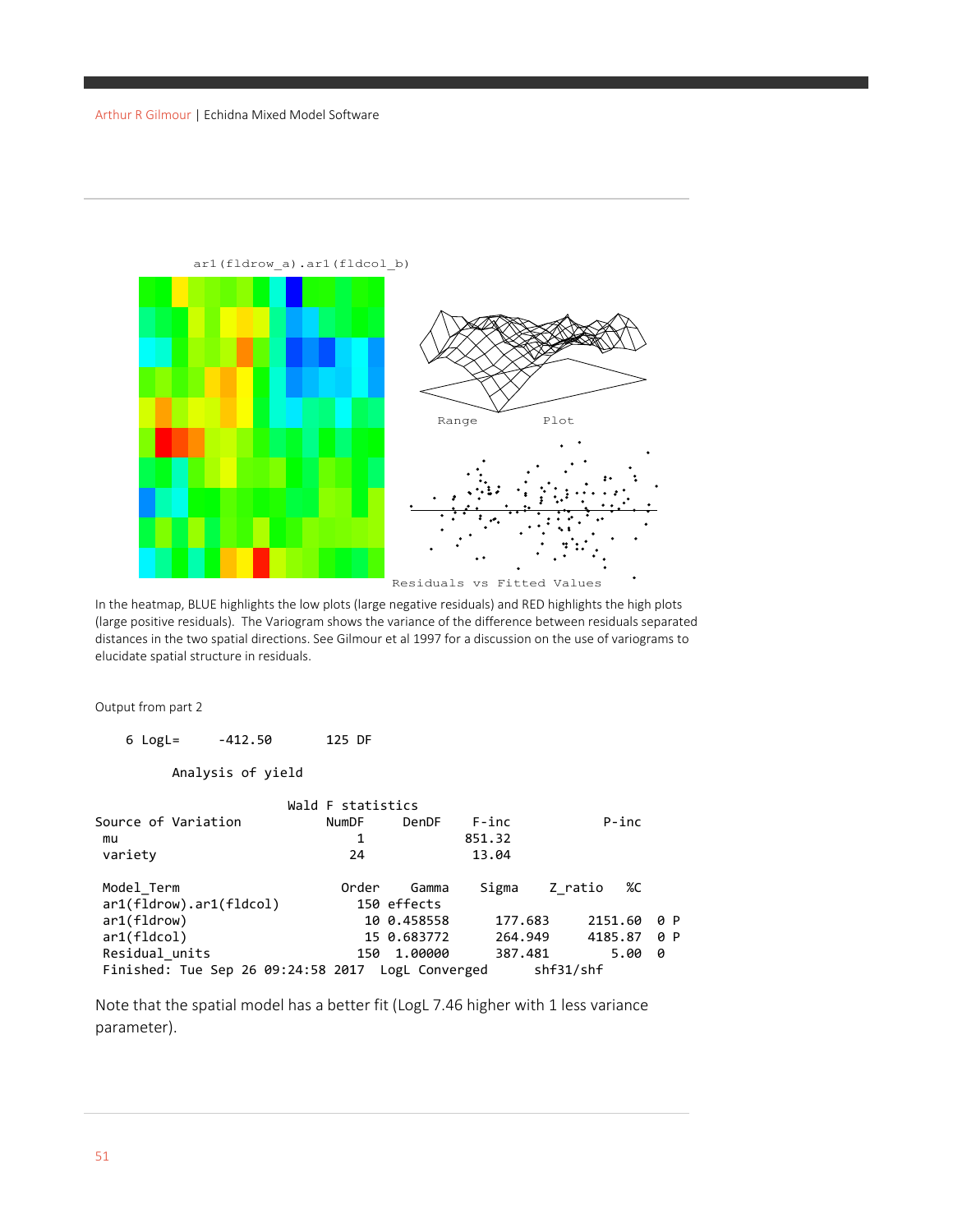#### Missing values in the spatial grid

A second example is the Nebraska Interstate trial (see ningrid.es) which had 56 varieties grown with 4 reps in a 22 x 11 grid. However, there is no data for 18 of the 442 grid points. That is, the data file nin89.asd has only 242 rows of data.

If the model term mv is specified in the model, and a spatial residual model is requested, Echidna will complete the grid so the spatial model can be fitted, estimating 18 missing values. Note that the model associated with the missing values is arbitrary so that the missing value estimates are not useful. You could of course manually complete the grid (so all plots are represented in the data) and then the missing value estimates may be meaningful.

### Basic Multi-environment trial

This is an unreplicated trial run at three locations. Six check varieties are sown on a diagonal grid to give basic replication and allow estimation of spatial correlation.

```
!DEB !LOG !OUT !RE !ARG 1
met test run !DOPART $1
 seq<br>col 15
            # Actually 12 12 and 15 for the sites respectively
 row 34 # Actually 34 34 and 28 for the sites respectively
 chks 7
 test 336
 geno 337
yld 1 !*.01
 site 3
Data\met.dat # !section site !ROW row !COL col
!PART 1
yld ~ site chk.site !r at(site,3).row .02 at(site).col .036 .40 .9 test
residual sat(site,3).idv(col).ar1(row) sat(site,2,1).ar1v(col).ar1(row)
!PART 2
yld \sim site chk.site !r at(site,3).row .623 at(site).col test .103
residual sat(site,3).idv(col 0.12).ar1(row 0.64) sat(site,2,1).ar1v(col 
0.195 .99).ar1(row 0.65)
```
Echidna 0.005 Aa 04 Oct 2017 Windows 64 met test run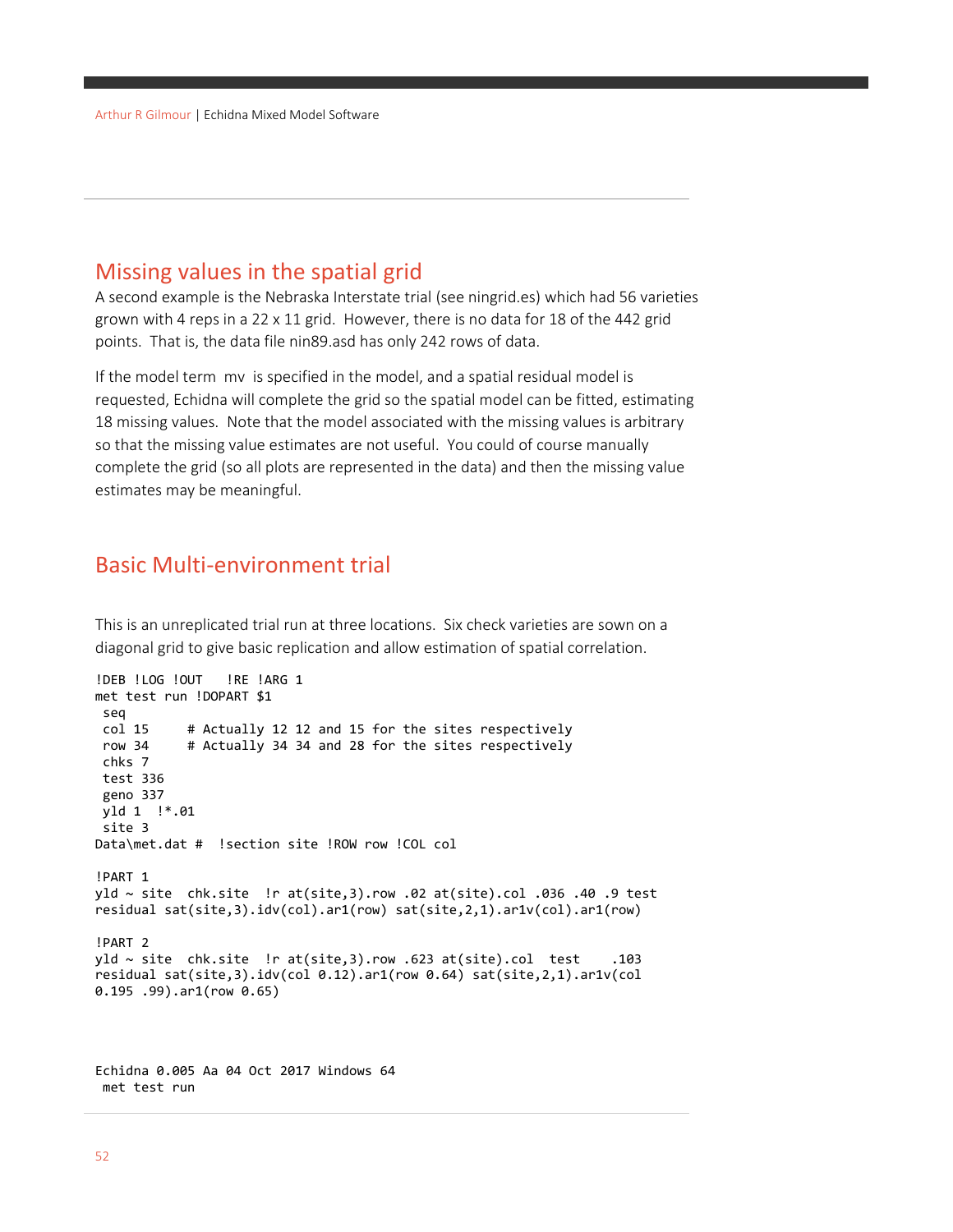```
 Folder: E:\MMX-II\Ex\Tests
Wed Oct 04 08:43:11 2017
Data File: Data\met.dat
```

```
Summary of 1236 data records
Variable Levels Miss Zero Min Max Distribution or Mn SD Sk Kt 
seq 1 0 0 1.00 1236.00 618.50 356.95 0.00 -1.20
col 15 0 0 1 15
row 34 0 0 1 34
chks 7 0 12 0 7 39 39 39 39 39 39 990
test 336 0 246 0 336
geno 337 0 0 1 337
yld 1 0 0 0.98 16.17 6.06 3.77 0.80 -0.88<br>site 3 0 0 1 3 408 408 420
site 3 0 0 1 3 408 408 420
Section 1 [ 1.] 12 x 34<br>Section 2 [ 2.] 12 x 34
Section 2 [ 2.] 12 x 34<br>Section 3 [ 3.] 15 x 28
             3.] 15 x 28
  1 LogL= -2040.15 1213 DF<br>2 LogL= -1352.23 1213 DF
           -1352.23 1213 DF<br>-689.98 1213 DF
  3 LogL=
   4 LogL= -428.26 1213 DF
   5 LogL= -342.25 1213 DF
   6 LogL= -319.58 1213 DF
   7 LogL= -315.01 1213 DF
   8 LogL= -314.34 1213 DF
   9 LogL= -314.27 1213 DF
   10 LogL= -314.26 1213 DF
        Analysis of yld 
                  Wald F statistics<br>NumDF DenDF
Source of Variation MumDF DenDF F-inc P-inc<br>site 3 1229.72
                        site 3 1229.72<br>20 11.36
chk.site
Model Term Camma Sigma Z ratio %C
at(site,3).row 34 0.235065E-01 0.235065E-01 2.77 0 P
at(site,1).col 15 0.624886 0.624886 1.45 0 P
at(site,2).col 15 0.159117 0.159117 1.40 0 P
at(site,3).col 15 0.483124E-01 0.483124E-01 1.85 0 P
test 336 0.103089 0.103089 7.02 0 P
sat(site,1).ar1v(col).ar1(row) 408 effects
ar1(row) 34 0.649656 0.649656 16.78 0 P
```
ar1(row) 34 0.574367 0.574367 13.64 0 P

idv(col) 15 0.120457 0.120457 6.42 0 P ar1(row) 28 0.639512 0.639512 10.11 0 P

sat(site,2).ar1v(col).ar1(row) 408 effects

sat(site,3).idv(col).ar1(row) 420 effects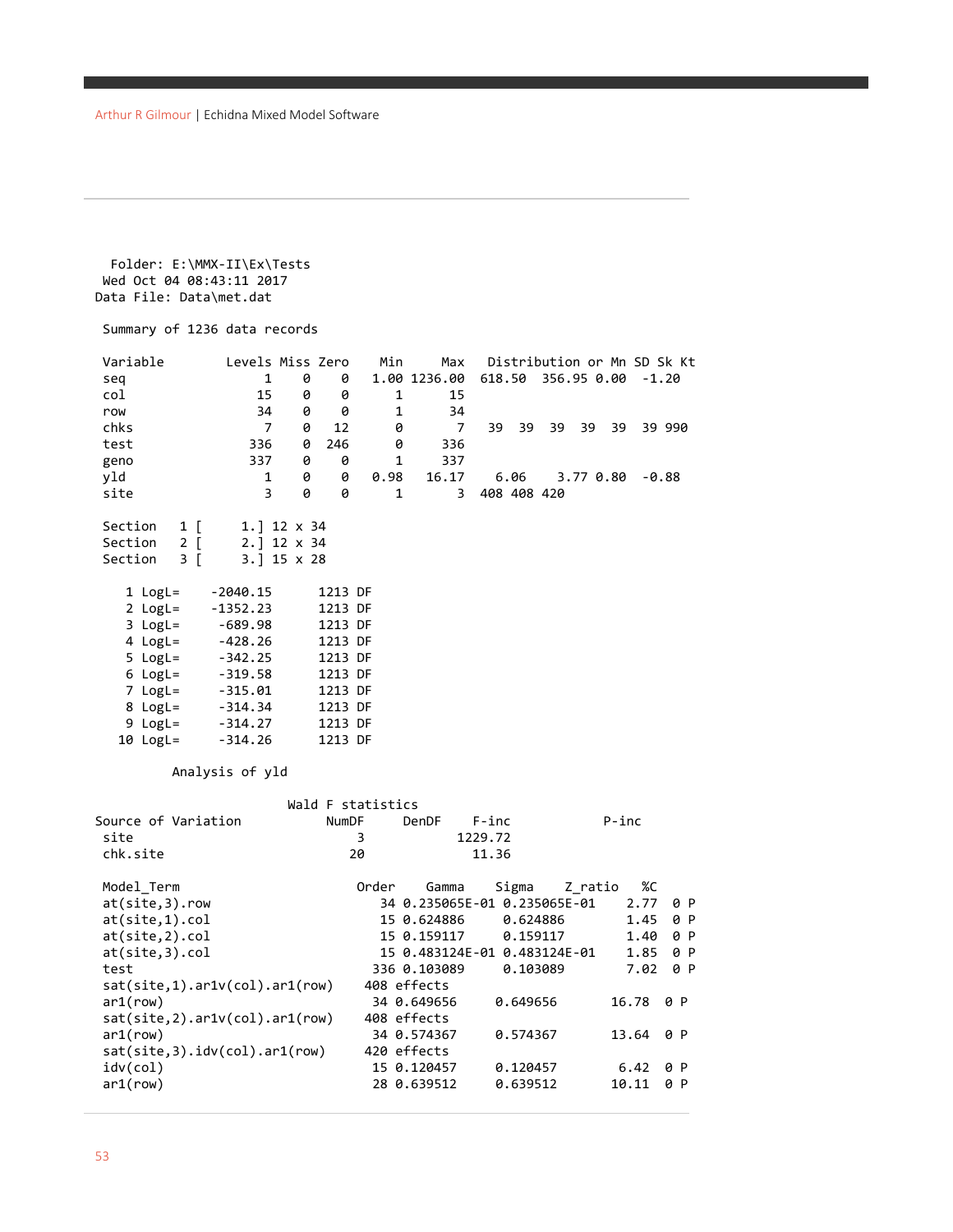Arthur R Gilmour | Echidna Mixed Model Software

at(site,3).row 34 effects fitted, 6 were zero.<br>at(site,1).col 34 effects fitted. 15 effects fitted. at(site,2).col 15 effects fitted. at(site,3).col 15 effects fitted. test 336 effects fitted, 18 were zero. Finished: Wed Oct 04 08:43:13 2017 LogL Converged met1/met

#### Multi-environment trial with six locations

This is a replicated trial testing 37 varieties at six locations. We demonstrate several forms of the Factor analytic model to model the genetic covariance across sites. The factor analytic model parameterizes the 6x6 variance matrix as ΓΓ'+Ψ where Γ here has 6 rows and 1 or 2 columns, Ψ is a diagonal matrix of order 6 of specific variances. Specific variances may be zero (or negative). Spatial variation is modelled.

```
!WORK 1 !ren !ARG 12 !OUT !CONTINUE
mid sub seed yield 1st year !DOPART $1
 seq
 site 6 !A
 snam 6 !A
 year 2 !A
 locat 6 !A
 state 3 !A
 sy
 row 27
 col 6
 variety 37 !A
 lr lc
 species 14 !A
 sqrtsy logsy
mssy.asd !skip 1 !maxit 22 !SLN !EXTRA 1 
!PART 0
logsy \sim site site/c(species) mv,
      at(site,3).lr at(site,4).lr,
!r at(site,1).col .13 at(site,5).col .39, at(site,6).col .05,
!PART 6
!ASSIGN VQ !INIT 0 .1 .1 .1 .1 0 .6 -.1 .2 .3 .3 .4
!r xfa1(site $VQ).variety
!PART 7
!ASSIGN VQ !INIT 0.001 .1 .1 .1 .1 0.001 .6 -.1 .2 .3 .3 .4
```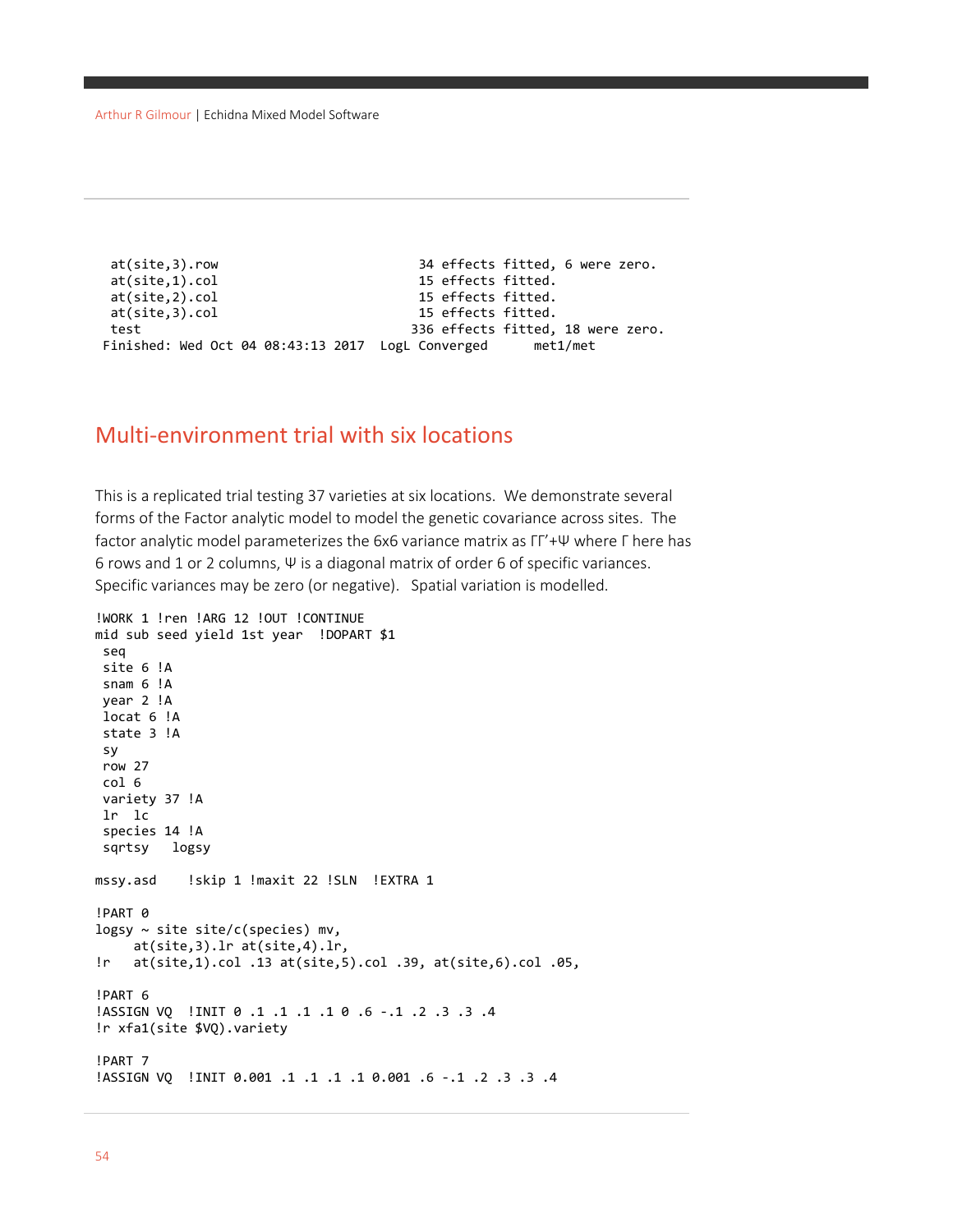```
!r xfa1(site $VQ).variety
!PART 8
!ASSIGN VP !INIT 0.001 .1 .1 .1 .1 0.001
!ASSIGN VLE !INIT .6 -.1 .2 .3 .3 .4
!r rr1(site $VLE).variety diag(site $VP).variety
!PART 10
!ASSIGN VP !INIT 0.001 .1 .1 .1 .1 0.001
!ASSIGN VLE !INIT .6 -.1 .2 .3 .3 .4
!r xfa1(site 0 0 0 0 0 0 .6 -.1 .2 .3 .3 .4).variety diag(site $VP).variety
!PART 12
!r xfa2(site).variety
!PART 0
residual sat(site):ar1(col):ar1(row)
```
PARTS 6, 7, 8 and 10 all specify the same factor analytic 1 model. Initial values are supplied, but typically these would not be supplied. It turns out that Ψ vales 1 and 6 go to zero, and were initialized at zero in part 6, at point 0.1 in part 7. Part 8 shows the RR (for reduced rank) formulation. Here, the rr() fuction just models the ΓΓ' part of the factor analytic model and the specific variances are modelled in a separate diag() term. The equivalent model is specified in part 10 using the xfa1() variance function with all the specific variances specified but set to zero. The rr1() syntax differs from that used in ASReml in that ASReml includes specific values of zero in the rr() parameter set.

PART 12 extends the model to 2 factors and if run after parts 6 or 7, will use the results from those runs to initialize the parameters for part 12 if !CONTINUE is specified (as it is).

NB. The syntax shown here has been tested but not all model arrangements have been tested.

```
Echidna 0.030 Aa 2 Aug 2018 Windows Mon Aug 06 12:24:30 2018
Licensed to Arthur(Arthur@cargovale.com.au)
mid sub seed yield 1st year
  Folder: E:\MMX-II\Ex\xfa
site 6 !A
snam 6 !A
year 2 !A
locat 6 !A
state 3 !A
variety 37 !A
```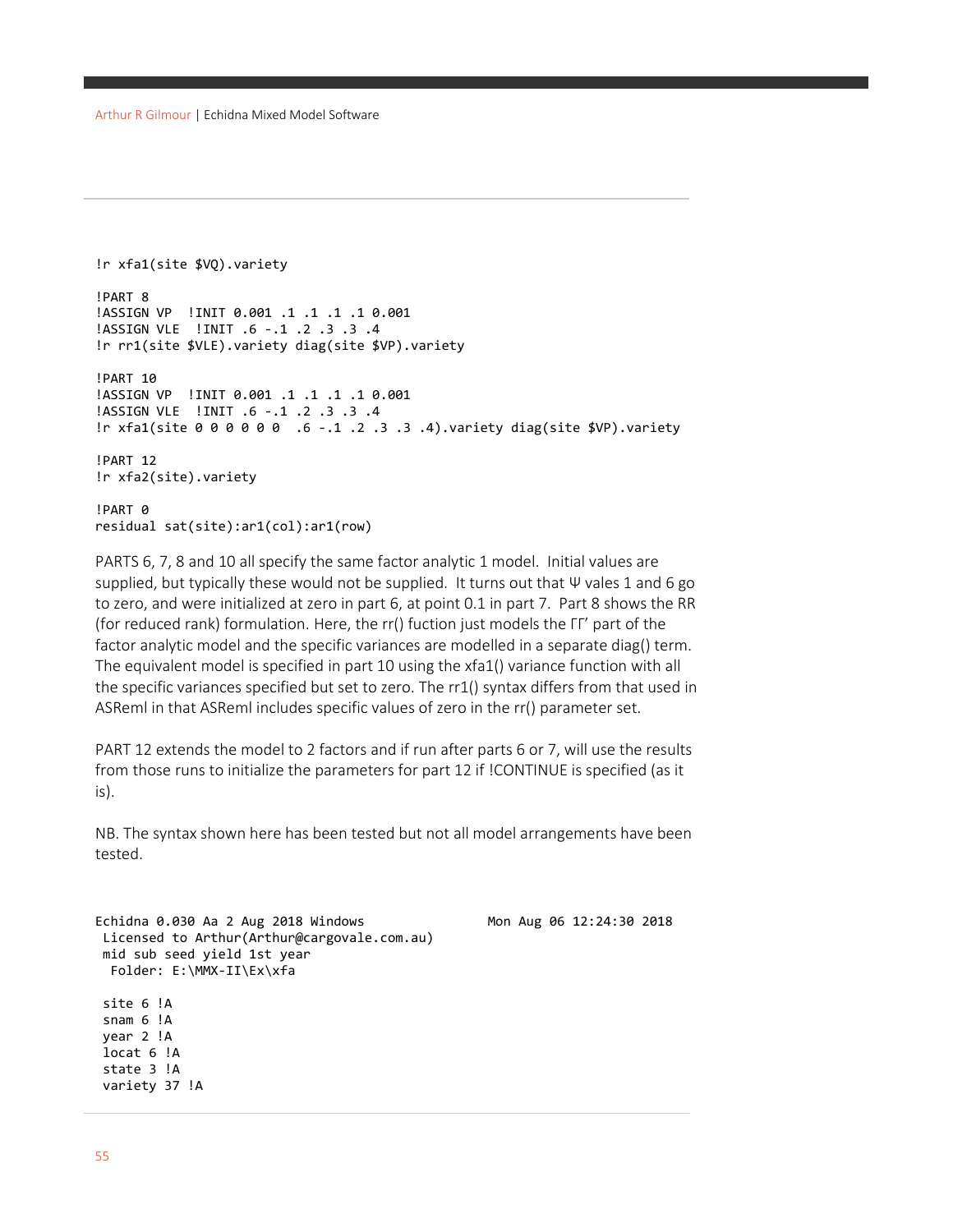```
species 14 !A
Data File: mssy.asd
Summary of 535 data records
Variable Levels Miss Zero Min Max Distribution or Mn SD Sk Kt 
seq 1 0 0 1.00 535.00 268.00 154.58 0.00 -1.21<br>site 6 0 0 1 6 104 104 66 66 81 114
site 6 0 0 1 6 104 104 66 66 81 114
snam 6 0 0 1 6 104 104 66 66 81 114
year 2 0 0 1 1 535
locat 6 0 0 1 6 104 104 66 66 81 114
state 3 0 0 1 3 322 132 81
sy 1 4 0 8.00 2331.00 301.02 203.53 2.68 18.78
row 27 0 0 1 27
col 6 0 0 1 6 120 120 120 93 41 41
variety 37 0 0 1 37<br>1 0 21 -13.00 13.00
lr 1 0 21 -13.00 13.00 0.00 6.32 0.00 -0.75
lc 1 0 27 -2.50 2.50 0.00 1.39 0.00 -0.89
species 14 0 0 1 14<br>sartsy 1 1 1 0.00 48.28
sqrtsy 1 1 1 0.00 48.28 16.39 5.55 0.44 1.85
logsy 1 4 0 2.19723 7.75448 5.48574 0.73733 -1.03 2.30
Warning: Unknown QUALIFIER NOD ignored in line: mssy.asd
Warning: site_b taken as site
Section 1 [ 1.] 4 x 26
Section 2 [ 2.] 4 x 26
Section 3 [ 3.] 6 x 11
Section 4 [ 4.] 6 x 11
Section 6 [ 6.] 6 x 19 sat(site,6).ar1(col).ar1(row)
   1 LogL= -61.36 505 DF
   2 LogL= -25.33 505 DF
  3 LogL= 7.56 505 DF<br>4 LogL= 13.54 505 DF
  4 LogL= 13.54
   5 LogL= 14.02 505 DF
   6 LogL= 14.03 505 DF
  7 LogL= 14.03
        Analysis of logsy 
                   Wald F statistics
Source of Variation NumDF DenDF F-inc P-inc 
site 6 2455.17
site.c(species) 18 4.56
Model_Term Order Gamma Sigma Z_ratio %C
at(site,1).col 6 0.130346 0.130346 0.94 0 P
at(site,5).col 6 0.389531 0.389531 0.98 0 P
at(site,6).col 6 0.457810E-01 0.457810E-01 0.92 0 P
xfa1(site_b).variety        259 effects<br>xfa1(site_b)        0  1  7  0.00000<br>xfa1(site b)         0  2   7 0.128853E-03
xfa1(site_b) 0 1 7 0.00000 0.00000 0.00 0 F
xfa1(site_b) 0 2 7 0.128853E-01 0.128853E-01 0.98 0 P
xfa1(site_b) 0 3 7 0.830662E-02 0.830662E-02 0.20 -1 P
```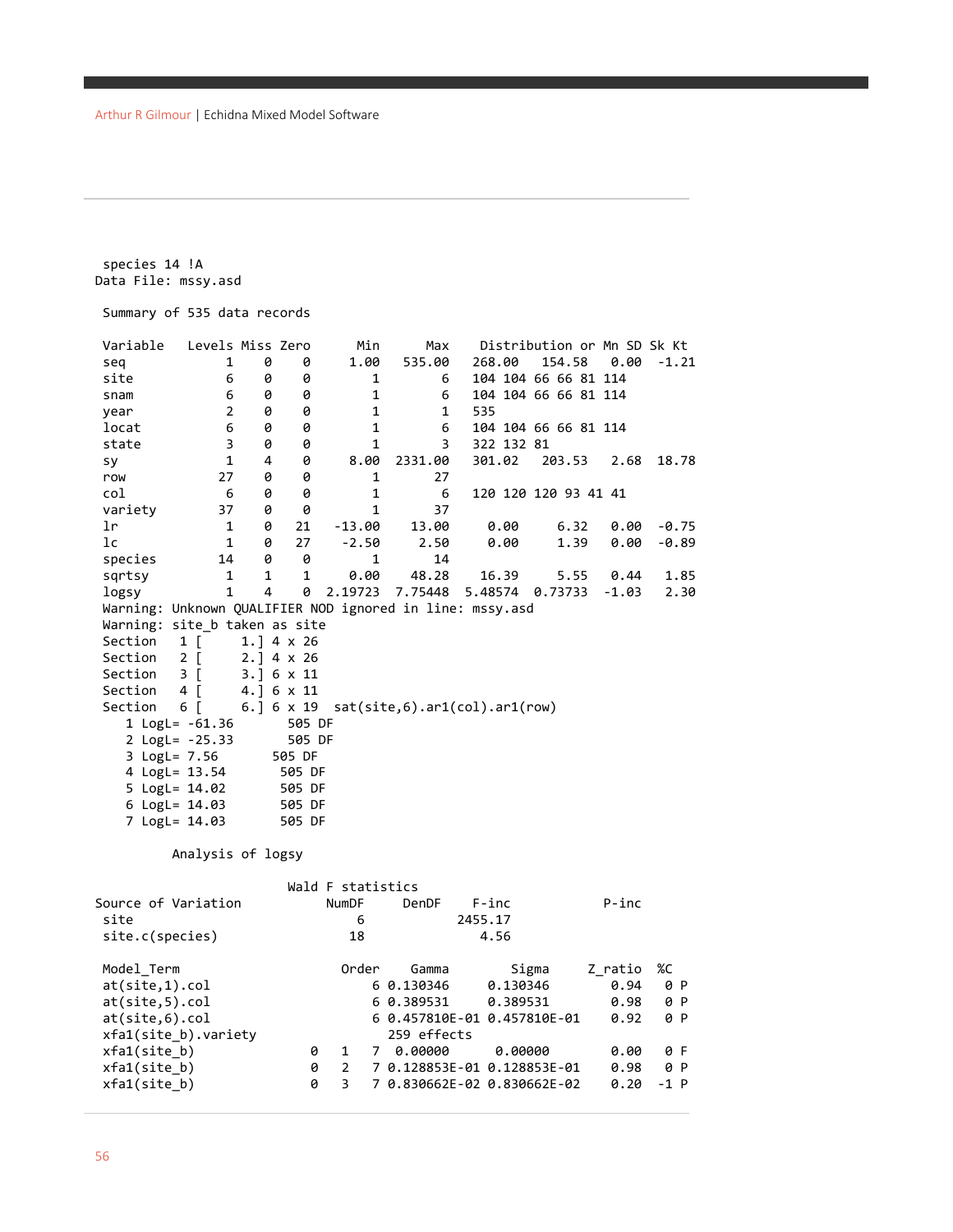| xfa1(site b)                       | 0            | 4              | 7 0.855346E-01 0.855346E-01  |                                | 1.55    | 0 P    |  |
|------------------------------------|--------------|----------------|------------------------------|--------------------------------|---------|--------|--|
| xfa1(site b)                       | 0            | 5              | 7 0.705927E-01 0.705927E-01  |                                | 1.51    | 0 P    |  |
| xfa1(site b)                       | 0            | 6              | 7 0.00000                    | 0.00000                        | 0.00    | 0 F    |  |
| xfa1(site b)                       | $\mathbf{1}$ | $\mathbf{1}$   | 7 0.206451                   | 0.206451                       | 2.62    | 0 P    |  |
| xfa1(site b)                       | $\mathbf{1}$ | $\overline{2}$ | 7-0.251937E-01-0.251937E-01  |                                | $-0.51$ | 0 P    |  |
| xfa1(site b)                       | $\mathbf{1}$ | 3              | 7 0.189174                   | 0.189174                       | 2.17    | 0 P    |  |
| xfa1(site b)                       | $\mathbf{1}$ | 4              | 7 0.254406E-01 0.254406E-01  |                                | 0.25    | 0 P    |  |
| xfa1(site b)                       | $\mathbf{1}$ | 5              | 7 0.169110E-01 0.169110E-01  |                                | 0.16    | 2P     |  |
| xfa1(site b)                       | $\mathbf{1}$ | 6              | 7 0.438153                   | 0.438153                       | 4.59    | 0 P    |  |
| sat(site,1).ar1(col).ar1(row)      |              |                | 104 effects                  |                                |         |        |  |
| ar1(col)                           |              |                | 4 0.506758E-01 0.506758E-01  |                                | 0.36    | 0 P    |  |
| ar1(row)                           |              |                | 26 0.383241                  | 0.383241                       | 3.70    | 0 P    |  |
| ar1(row)                           |              |                | 26 0.475011                  | 0.475011                       | 5.64    | 0 P    |  |
| sat(site, 2).ar1(col).ar1(row)     |              |                | 104 effects                  |                                |         |        |  |
| ar1(col)                           |              |                | 4 0.253246                   | 0.253246                       | 2.00    | 0 P    |  |
| ar1(row)                           |              |                | 26 0.296927                  | 0.296927                       | 3.08    | 0 P    |  |
| ar1(row)                           |              |                | 26 0.153510                  | 0.153510                       | 5.91    | 0 P    |  |
| sat(site,3).ar1(col).ar1(row)      |              |                | 66 effects                   |                                |         |        |  |
| ar1(col)                           |              |                |                              | 6 0.569952E-01 0.569952E-01    | 0.37    | 0 P    |  |
| ar1(row)                           |              |                | 11 0.241967E-01 0.241967E-01 |                                | 0.17    | $-1$ P |  |
| ar1(row)                           |              |                | 11 0.279422                  | 0.279422                       | 4.58    | 0 P    |  |
| sat(site,4).ar1(col).ar1(row)      |              |                | 66 effects                   |                                |         |        |  |
| ar1(col)                           |              |                | 6 0.236058                   | 0.236058                       | 1.42    | 0 P    |  |
| ar1(row)                           |              |                | 11 0.460897                  | 0.460897                       | 3.14    | 0 P    |  |
| ar1(row)                           |              |                | 11 0.377468                  | 0.377468                       | 3.81    | 0 P    |  |
| sat(site,5).ar1(col).ar1(row)      |              |                | 81 effects                   |                                |         |        |  |
| ar1(col)                           |              |                | 3 0.240395                   | 0.240395                       | 1.51    | 0 P    |  |
| ar1(row)                           |              |                | 27 0.758894E-02 0.758894E-02 |                                | 0.06    | 0 P    |  |
| ar1(row)                           |              |                | 27 0.289851                  | 0.289851                       | 5.32    | 0 P    |  |
| sat(site, 6).ar1(col).ar1(row)     |              |                | 114 effects                  |                                |         |        |  |
| ar1(col)                           |              |                | 6 0.192688                   | 0.192688                       | 1.46    | 0 P    |  |
| ar1(row)                           |              |                | 19 0.301040                  | 0.301040                       | 2.46    | 0 P    |  |
| ar1(row)                           |              |                | 19 0.311971                  | 0.311971                       | 5.44    | 0 P    |  |
| mv                                 |              |                |                              | 4 effects fitted.              |         |        |  |
| at(site,3).lr                      |              |                |                              | 1 effects fitted.              |         |        |  |
| at(site,4).lr                      |              |                |                              | 1 effects fitted.              |         |        |  |
| at(site,1).col                     |              |                |                              | 6 effects fitted, 2 were zero. |         |        |  |
| at(site,5).col                     |              |                |                              | 6 effects fitted, 3 were zero. |         |        |  |
| at(site,6).col                     |              |                |                              | 6 effects fitted.              |         |        |  |
| xfa1(site_b).variety               |              |                | 259 effects fitted.          |                                |         |        |  |
| Finished: Mon Aug 06 12:24:30 2018 |              |                | LogL Converged               | mfa6/mfa                       |         |        |  |

## Lupin Multi-environment trial with 87 locations

This is an analysis of variety means from 87 lupin trials. There are 2019 means representing 203 varieties (means in 11.4% of the two-way table). We have fitted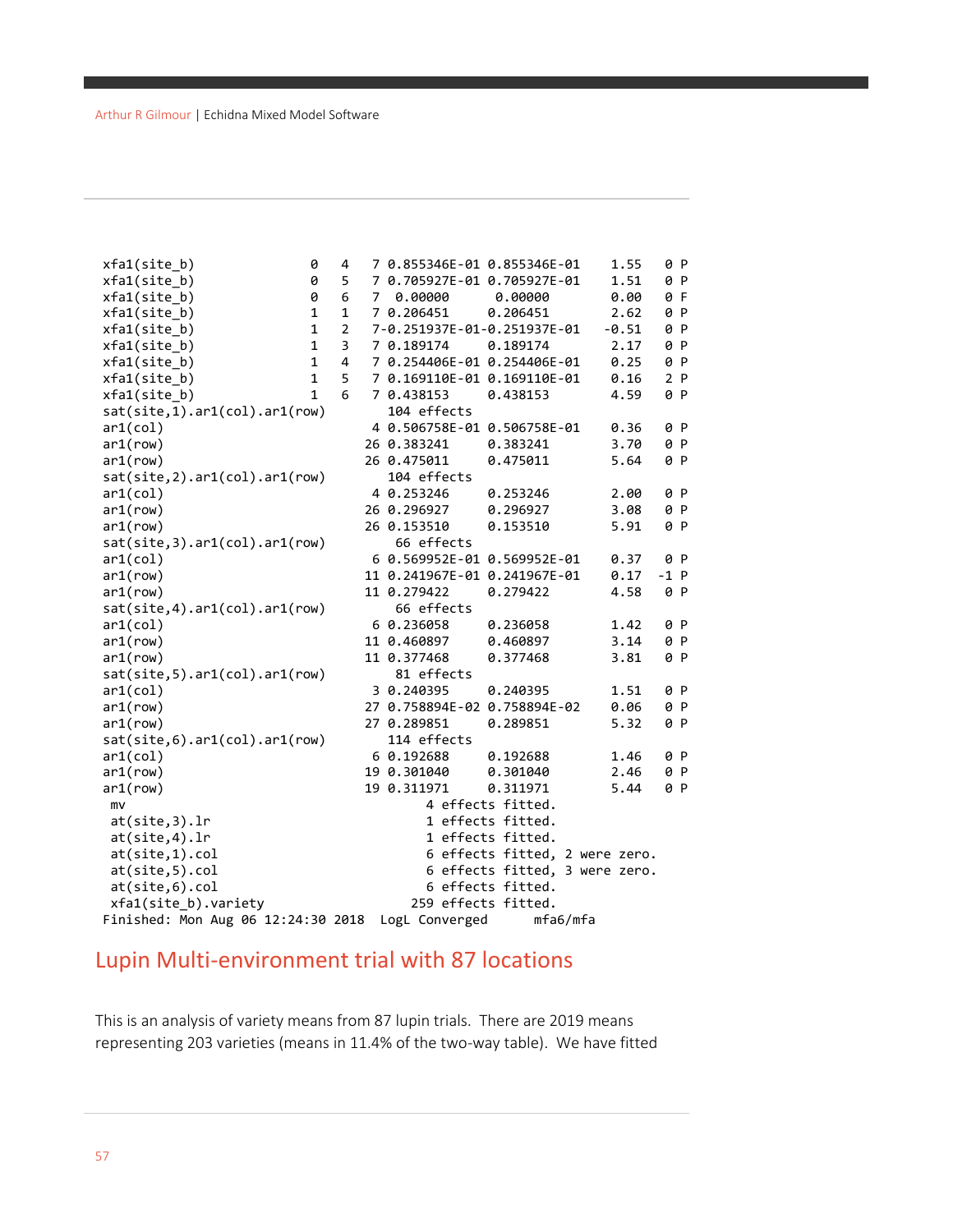```
models with 1, 2, 3 and 4 factors, and compare the loglikelihood with the results 
obtained from ASReml 4.2.
```

```
!WORK 1 !ren !ARG 12 !OUT !CONTINUE
!WORK 1 !RENAME !arg 1 2 2 3 3 4 !CON !OUT
Title: ALBUS_2stage. !DOPART $1
#trial,year,region,variety,yield,rep,weight,ems
#KFA02BURU,2002,NSW,KIEV-MUTANT,0.873,3,2136.562,0.0010000
trial !A
year !I
region !A
variety !A
yield
rep *
Weight
ems weight !=Weight :*0.025
ALBUS.csv !SKIP 1 !MAXIT 50 !CONTINUE 
!PART 1 2 3 4
yield !wt=weight !DISP 0.025 ~ mu trial !r xfa$1(trial).var
# ASR 2910.82 3017. 3158.34 3238.32
# Echidna 2910.37 3007 3157 3220.4
# 2911.47 3044 3221.15
```
The exact likelihood sequence is dependent on some tuning parameters built into the code and these will probably be changed. The xfa1() model reports a Log Likelihood of 2911.47. This model includes 10 specific variances of zero. Progressing to xfa2() increases the likelihood to 3044 (after a CONTINUE), a gain of 133, and has 24 specific variances of zero. This gain is associated with 72 (87 -1 -14) extra free parameters. The xfa3() model increases the likelihood by 113 to 3157 and has 32 specific variances of zero. This gain is associated with 77 (87 -2 -8) extra free parameters. The gain from fitting xfa4 (whether 80 from ASReml, or 64 from Echidna) has 84/69 (87-3-15) free parameters. (The ASreml result only has 19 zero PSI).

```
Echidna 0.030 Aa 2 Aug 2018 Windows Thu Aug 09 15:31:21:21:21:21:21:21:21:21:21:2
 Licensed to Arthur(Arthur@cargovale.com.au)
 Title: ALBUS_2stage.
   Folder: E:\MMX-II\Ex\xfa
 trial !A
 year !I
 region !A
 variety !A
 ems weight !=Weight :*0.025
Data File: ALBUS.csv
```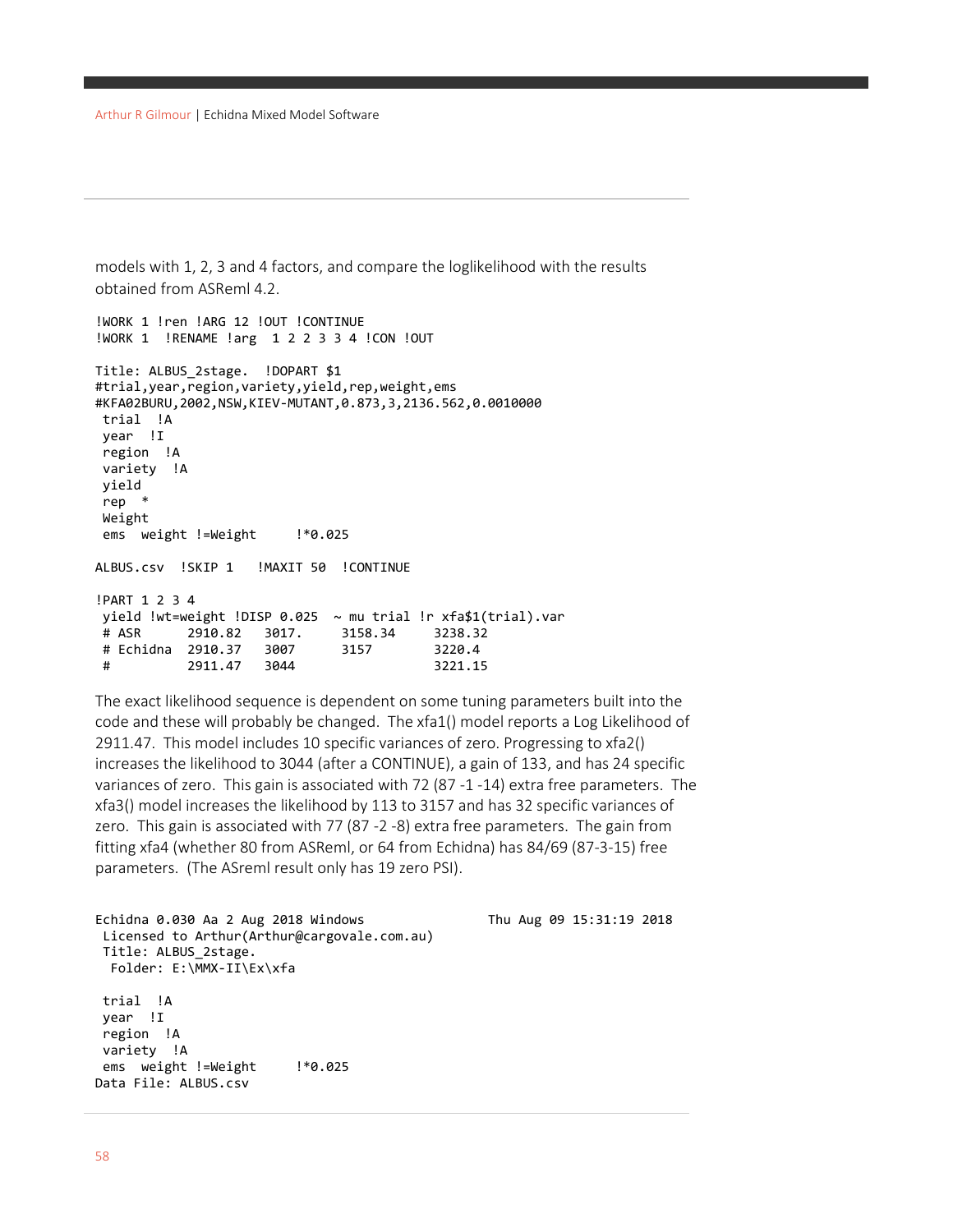#### Summary of 2019 data records

| Variable | Levels Miss Zero |   |   | Min     | Max     |            | Distribution or Mn SD Sk Kt |      |       |
|----------|------------------|---|---|---------|---------|------------|-----------------------------|------|-------|
| trial    | 87               | 0 | 0 | 1       | 87      |            |                             |      |       |
| year     | 5.               | 0 | 0 | 1       | 5.      |            | 337 438 518 430 296         |      |       |
| region   | 3                | 0 | 0 | 1       | 3       | 1940 24 55 |                             |      |       |
| variety  | 203              | 0 | 0 | 1       | 203     |            |                             |      |       |
| yield    |                  | 0 | 0 | 0.09    | 5.61    | 1.73       | 1.08                        | 0.56 | -0.50 |
| rep      | 6                | 0 | 0 |         | 6       |            | 201 294 1485 18 6 15        |      |       |
| Weight   | 1                | 0 | 0 | 8.      | 13415.  | 590.       | 1131.                       | 4.84 | 29.70 |
| ems      |                  | 0 | 0 | 0.00037 | 0.39100 | 0.02491    | 0.04671                     | 5.95 | 42.38 |
| weight   |                  | 0 | 0 | 0.19    | 335.37  | 14.75      | 28.27                       | 4.84 | 29.70 |

Notice: Updating initial parameter values from .esv file if present. Notice: 26 variance parameter constraint codes were changed when reading the .esv file!

|  | 1932                                                                                                                                                                                                                                                                                                                                                                                                                                                                                                                                                                                                    | DF                                                                                                                                                                                                                                                                   |
|--|---------------------------------------------------------------------------------------------------------------------------------------------------------------------------------------------------------------------------------------------------------------------------------------------------------------------------------------------------------------------------------------------------------------------------------------------------------------------------------------------------------------------------------------------------------------------------------------------------------|----------------------------------------------------------------------------------------------------------------------------------------------------------------------------------------------------------------------------------------------------------------------|
|  |                                                                                                                                                                                                                                                                                                                                                                                                                                                                                                                                                                                                         | DF                                                                                                                                                                                                                                                                   |
|  |                                                                                                                                                                                                                                                                                                                                                                                                                                                                                                                                                                                                         | DF                                                                                                                                                                                                                                                                   |
|  |                                                                                                                                                                                                                                                                                                                                                                                                                                                                                                                                                                                                         | DF                                                                                                                                                                                                                                                                   |
|  |                                                                                                                                                                                                                                                                                                                                                                                                                                                                                                                                                                                                         | DF                                                                                                                                                                                                                                                                   |
|  |                                                                                                                                                                                                                                                                                                                                                                                                                                                                                                                                                                                                         | DF                                                                                                                                                                                                                                                                   |
|  |                                                                                                                                                                                                                                                                                                                                                                                                                                                                                                                                                                                                         | DF                                                                                                                                                                                                                                                                   |
|  |                                                                                                                                                                                                                                                                                                                                                                                                                                                                                                                                                                                                         | DF                                                                                                                                                                                                                                                                   |
|  |                                                                                                                                                                                                                                                                                                                                                                                                                                                                                                                                                                                                         | DF                                                                                                                                                                                                                                                                   |
|  |                                                                                                                                                                                                                                                                                                                                                                                                                                                                                                                                                                                                         | DF                                                                                                                                                                                                                                                                   |
|  |                                                                                                                                                                                                                                                                                                                                                                                                                                                                                                                                                                                                         | DF                                                                                                                                                                                                                                                                   |
|  |                                                                                                                                                                                                                                                                                                                                                                                                                                                                                                                                                                                                         | DF                                                                                                                                                                                                                                                                   |
|  |                                                                                                                                                                                                                                                                                                                                                                                                                                                                                                                                                                                                         | DF                                                                                                                                                                                                                                                                   |
|  |                                                                                                                                                                                                                                                                                                                                                                                                                                                                                                                                                                                                         | DF                                                                                                                                                                                                                                                                   |
|  |                                                                                                                                                                                                                                                                                                                                                                                                                                                                                                                                                                                                         | DF                                                                                                                                                                                                                                                                   |
|  |                                                                                                                                                                                                                                                                                                                                                                                                                                                                                                                                                                                                         | DF                                                                                                                                                                                                                                                                   |
|  |                                                                                                                                                                                                                                                                                                                                                                                                                                                                                                                                                                                                         | DF                                                                                                                                                                                                                                                                   |
|  |                                                                                                                                                                                                                                                                                                                                                                                                                                                                                                                                                                                                         | DF                                                                                                                                                                                                                                                                   |
|  |                                                                                                                                                                                                                                                                                                                                                                                                                                                                                                                                                                                                         | DF                                                                                                                                                                                                                                                                   |
|  |                                                                                                                                                                                                                                                                                                                                                                                                                                                                                                                                                                                                         | DF                                                                                                                                                                                                                                                                   |
|  |                                                                                                                                                                                                                                                                                                                                                                                                                                                                                                                                                                                                         | DF                                                                                                                                                                                                                                                                   |
|  |                                                                                                                                                                                                                                                                                                                                                                                                                                                                                                                                                                                                         | DF                                                                                                                                                                                                                                                                   |
|  |                                                                                                                                                                                                                                                                                                                                                                                                                                                                                                                                                                                                         | DF                                                                                                                                                                                                                                                                   |
|  |                                                                                                                                                                                                                                                                                                                                                                                                                                                                                                                                                                                                         | DF                                                                                                                                                                                                                                                                   |
|  |                                                                                                                                                                                                                                                                                                                                                                                                                                                                                                                                                                                                         | DF                                                                                                                                                                                                                                                                   |
|  |                                                                                                                                                                                                                                                                                                                                                                                                                                                                                                                                                                                                         | DF                                                                                                                                                                                                                                                                   |
|  |                                                                                                                                                                                                                                                                                                                                                                                                                                                                                                                                                                                                         | DF                                                                                                                                                                                                                                                                   |
|  |                                                                                                                                                                                                                                                                                                                                                                                                                                                                                                                                                                                                         | DF                                                                                                                                                                                                                                                                   |
|  |                                                                                                                                                                                                                                                                                                                                                                                                                                                                                                                                                                                                         | DF                                                                                                                                                                                                                                                                   |
|  |                                                                                                                                                                                                                                                                                                                                                                                                                                                                                                                                                                                                         | DF                                                                                                                                                                                                                                                                   |
|  |                                                                                                                                                                                                                                                                                                                                                                                                                                                                                                                                                                                                         | DF                                                                                                                                                                                                                                                                   |
|  |                                                                                                                                                                                                                                                                                                                                                                                                                                                                                                                                                                                                         | DF                                                                                                                                                                                                                                                                   |
|  |                                                                                                                                                                                                                                                                                                                                                                                                                                                                                                                                                                                                         | DF                                                                                                                                                                                                                                                                   |
|  |                                                                                                                                                                                                                                                                                                                                                                                                                                                                                                                                                                                                         | DF                                                                                                                                                                                                                                                                   |
|  | $LogL = 3008.94$<br>LogL= 3009.65<br>LogL= 3010.68<br>LogL= 3011.40<br>LogL= 3012.48<br>$LogL = 3013.27$<br>LogL= 3014.46<br>LogL= 3015.38<br>LogL= 3016.36<br>LogL= 3017.42<br>LogL= 3018.56<br>LogL= 3019.78<br>LogL= 3020.98<br>LogL= 3022.95<br>$LogL = 3024.63$<br>LogL= 3026.20<br>LogL= 3027.65<br>LogL= 3028.96<br>LogL= 3030.12<br>LogL= 3031.15<br>LogL= 3032.03<br>LogL= 3033.13<br>LogL= 3033.72<br>LogL= 3034.40<br>LogL= 3034.89<br>LogL= 3035.27<br>LogL= 3035.71<br>LogL= 3036.10<br>LogL= 3036.51<br>LogL= 3036.97<br>LogL= 3037.55<br>LogL= 3038.47<br>LogL= 3039.53<br>LogL= 3040.63 | 1932<br>1932<br>1932<br>1932<br>1932<br>1932<br>1932<br>1932<br>1932<br>1932<br>1932<br>1932<br>1932<br>1932<br>1932<br>1932<br>1932<br>1932<br>1932<br>1932<br>1932<br>1932<br>1932<br>1932<br>1932<br>1932<br>1932<br>1932<br>1932<br>1932<br>1932<br>1932<br>1932 |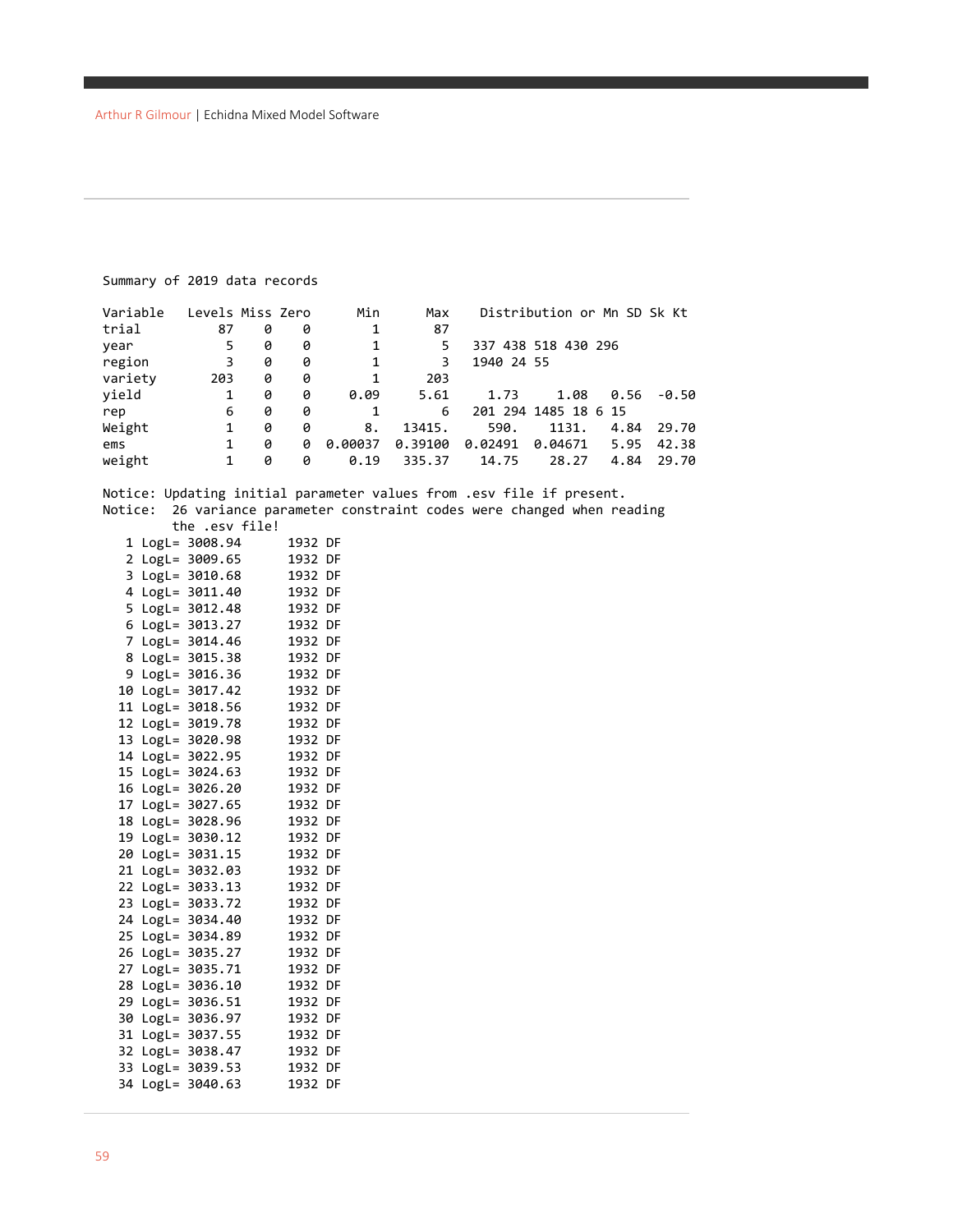|  | 35 LogL= 3041.35 | 1932 DF |  |
|--|------------------|---------|--|
|  | 36 LogL= 3042.02 | 1932 DF |  |
|  | 37 LogL= 3042.44 | 1932 DF |  |
|  | 38 LogL= 3042.78 | 1932 DF |  |
|  | 39 LogL= 3043.05 | 1932 DF |  |
|  | 40 LogL= 3043.28 | 1932 DF |  |
|  | 41 LogL= 3043.48 | 1932 DF |  |
|  | 42 LogL= 3043.65 | 1932 DF |  |
|  | 43 LogL= 3043.79 | 1932 DF |  |
|  | 44 LogL= 3043.94 | 1932 DF |  |
|  | 45 LogL= 3044.06 | 1932 DF |  |
|  | 46 LogL= 3044.16 | 1932 DF |  |
|  | 47 LogL= 3044.24 | 1932 DF |  |
|  | 48 LogL= 3044.31 | 1932 DF |  |
|  | 49 LogL= 3044.38 | 1932 DF |  |
|  | 50 LogL= 3044.44 | 1932 DF |  |

Analysis of yield

|   |               |    | DenDF                            | $F$ -inc          |                                      | $P$ -inc                                                                                                                                                     |         |
|---|---------------|----|----------------------------------|-------------------|--------------------------------------|--------------------------------------------------------------------------------------------------------------------------------------------------------------|---------|
|   |               |    |                                  |                   |                                      |                                                                                                                                                              |         |
|   |               |    |                                  |                   |                                      |                                                                                                                                                              |         |
|   |               |    | Gamma                            | Sigma             |                                      |                                                                                                                                                              | %C      |
|   |               |    |                                  |                   |                                      |                                                                                                                                                              |         |
| 0 | 1.            |    |                                  |                   |                                      | 3.02                                                                                                                                                         | 0 P     |
| 0 | $\mathcal{P}$ |    |                                  |                   |                                      | 1.16                                                                                                                                                         | 0 P     |
| 0 | 3             |    |                                  |                   |                                      | 2.06                                                                                                                                                         | 0 P     |
| 0 | 4             |    |                                  |                   |                                      | 2.54                                                                                                                                                         | 0 P     |
| 0 | 5.            | 89 | 0.00000                          | 0.00000           |                                      | 0.00                                                                                                                                                         | 0 F     |
| 0 | 6             | 89 | 0.00000                          | 0.00000           |                                      | 0.00                                                                                                                                                         | 0 F     |
| 0 | 7             |    |                                  |                   |                                      | 1.54                                                                                                                                                         | 0 P     |
|   |               |    | <b>NumDF</b><br>1<br>86<br>Order | Wald F statistics | 61146.84<br>1244.24<br>18067 effects | 89 0.560555E-02 0.560555E-02<br>89 0.436437E-02 0.436437E-02<br>89 0.171608E-02 0.171608E-02<br>89 0.297772E-02 0.297772E-02<br>89 0.100567E-02 0.100567E-02 | Z ratio |

### Simple multivariate analysis

A wether trial conducted at Orange, NSW recorded … for wethers grouped in teams representing various bloodlines. The basic multivariate analysis is coded as

!DEBUG !LOG !OUT !ARG 6 !RENAME ORANGE WETHER TRIAL 84-88 !DOPART \$1 TAG TEAM 35 YEAR 2 GFW YLD FDIAM Data/orangeWetherTrial.dat !FORMAT(I4,6X,I3,I2,3F4.1)

…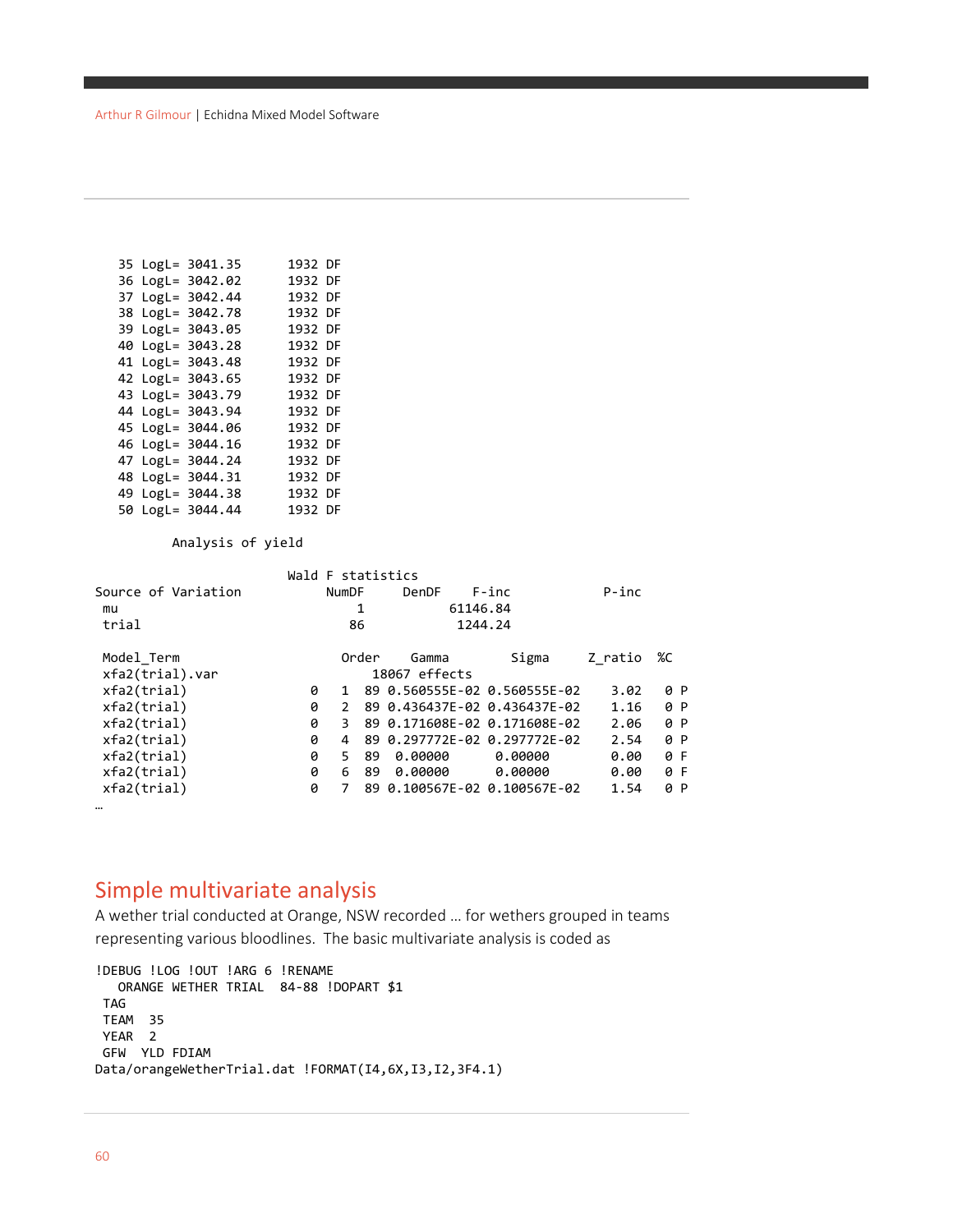```
!PART 6
!ASSIGN VTeam .4 .4 1.14
!ASSIGN Verror .4 .4 2.2
GFW FDIAM ~ Trait Tr.c(YEAR) !r us(Tr_a).TEAM traits.team
residual units:us(Trait_b)
```
The FORMAT statement is used because this old data was prepared without delimitors, looking like

0101 3 21 1 1 56 743 185 0101 3 21 1 2 60 712 196 0101 3 21 1 3 80 757 215 Is read as 0101 1 1 5.6 74.3 18.5 0101 1 2 6.0 71.2 19.6 0101 1 3 8.0 75.7 21.5 Note the use of the !ASSIGN statements to supply initial values for the two us

structures. If the model was written without the ASSIGN statements, as GFW FDIAM ~ Trait Tr.c(YEAR) !r us(Tr .4 .4 1.14).TEAM traits.team residual units:us(Trait .4 .4 2.2) Echidna would move the start values into ASSIGN strings anyway, while parsing the

model.

Echidna 0.006 Aa 19 Oct 2017 Windows 64 ORANGE WETHER TRIAL 84-88 Folder: E:\MMX-II\Ex\Tests Thu Oct 19 11:25:10 2017 Data File: Data/orangeWetherTrial.dat

4 LogL= -1503.82 2964 DF

Summary of 1485 data records

| Variable                     | Levels Miss Zero |   |         | Min   | Max   | Distribution or Mn SD Sk Kt |       |         |               |
|------------------------------|------------------|---|---------|-------|-------|-----------------------------|-------|---------|---------------|
| TAG                          | 1                | 0 | 0       | 101.  | 4015. | 2060.                       | 1130. |         | $0.06 - 1.13$ |
| <b>TEAM</b>                  | 35               | 0 | 0       | 1     | 35    |                             |       |         |               |
| <b>YEAR</b>                  | 3                | 0 | 0       | 1     | 3     | 455 517                     | 513   |         |               |
| GFW                          | 1                | 0 | 0       | 4.10  | 11.20 | 7.48                        | 1.05  | 0.28    | 0.11          |
| YLD.                         | 1                | 0 | 0       | 60.30 | 88.60 | 75.11                       | 4.38  | $-0.22$ | $-0.01$       |
| FDIAM                        | 1                | 0 | 0       | 15.90 | 30.60 | 22.29                       | 2.19  | 0.19    | $-0.10$       |
| Warning: Tr b taken as Trait |                  |   |         |       |       |                             |       |         |               |
| $1$ LogL=                    | -1529.20         |   | 2964 DF |       |       |                             |       |         |               |
| 2 LogL= -1521.48             |                  |   | 2964 DF |       |       |                             |       |         |               |
| 3 LogL= -1507.61             |                  |   | 2964 DF |       |       |                             |       |         |               |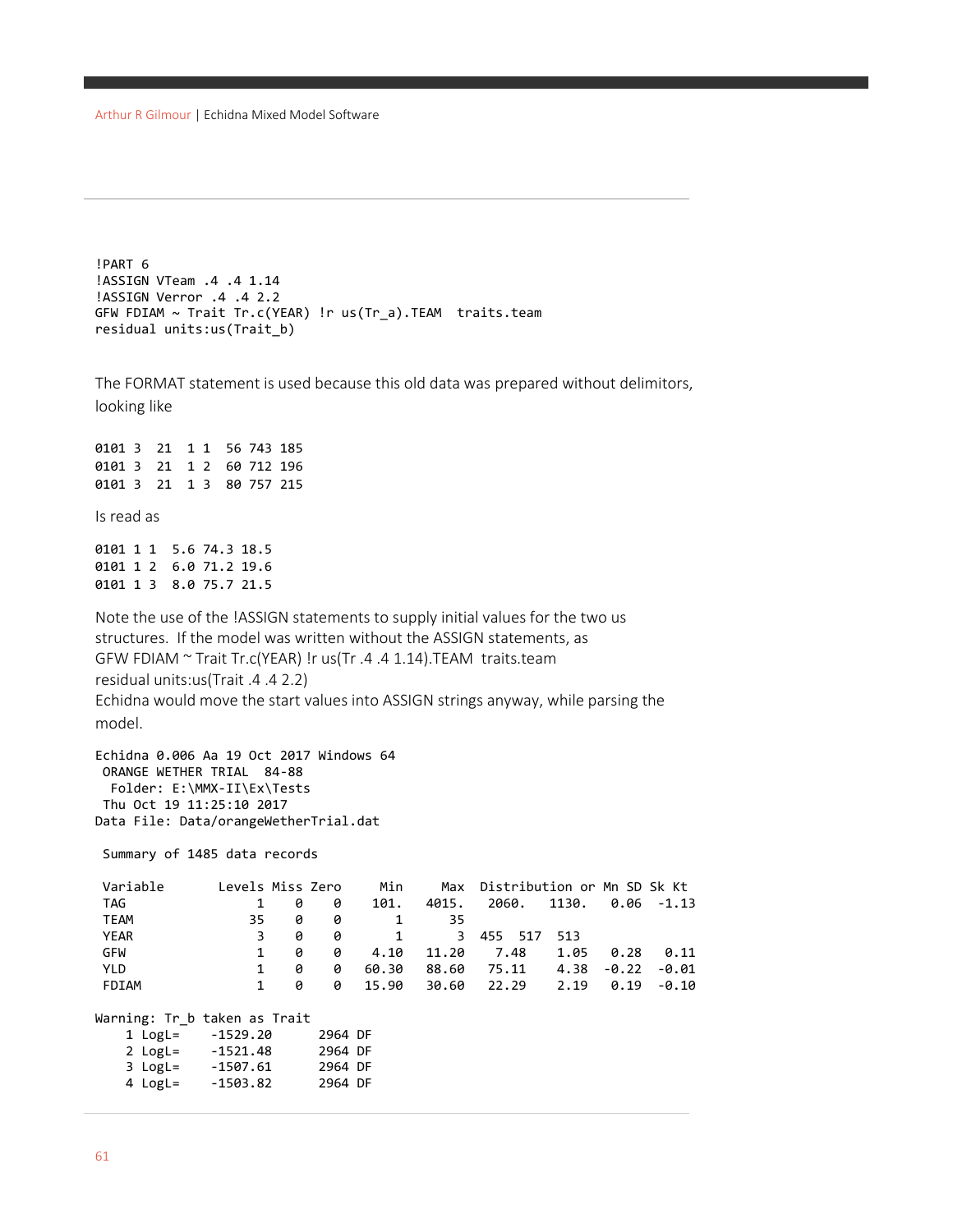```
 5 LogL= -1503.62 2964 DF
6 LogL=
```
Analysis of GFW FDIAM

|                                    |       | Wald F statistics |                    |          |          |          |       |     |
|------------------------------------|-------|-------------------|--------------------|----------|----------|----------|-------|-----|
| Source of Variation                | NumDF |                   | DenDF              | $F$ -inc |          | $P$ -inc |       |     |
| Trait                              |       | $\overline{2}$    |                    | 5920.13  |          |          |       |     |
| Tr.c(YEAR)                         |       | 4                 |                    | 354.40   |          |          |       |     |
| Model Term                         |       | Order             | Gamma              |          | Sigma    | Z ratio  | %C    |     |
| $us(Tr b)$ . TEAM                  |       |                   | 70 effects         |          |          |          |       |     |
| us(Tr b)                           |       |                   | 2 0.387107         |          | 0.387107 |          | 4.02  | 0 P |
| us(Tr b)                           |       |                   | 2 0.400617         |          | 0.400617 |          | 2.67  | 0 P |
| us(Tr b)                           |       |                   | 2 1.44691          |          | 1.44691  |          | 3.98  | 0 P |
| units.us(Trait c)                  |       |                   | 2970 effects       |          |          |          |       |     |
| us(Trait c)                        |       |                   | 2 0.444170         |          | 0.444170 |          | 26.91 | 0 P |
| us(Trait c)                        |       |                   | 2 0.352635         |          | 0.352635 |          | 12.76 | 0 P |
| us(Trait c)                        |       |                   | 2 2.20813          |          | 2.20813  |          | 26.91 | 0 P |
| $us(Tr b)$ .TEAM                   |       |                   | 70 effects fitted. |          |          |          |       |     |
| Finished: Thu Oct 19 11:25:10 2017 |       |                   | LogL Converged     |          |          | owt1/owt |       |     |

#### Bivariate animal model with missing observations

#### Coopworth 12

Adding the model lines

!PART 12 // wwt ywt ~ Trait Tr.(grp sex age  $c(brr)$  ) + !r us(Tr 1.2 1.1 1.1).dam us(Tr 2.8 3 6.2).tag us(Tr 4 2.5 3).litter residual units.us(Trait 8 5 15) VPREDICT F Total dam tag litter units H heritability tag Total R R\_g tag

to the Coopworth example and running it gives

```
Echidna 0.014 Aa 02 Nov 2017 Windows 64
wwt Weaning weight Pedigree Direct Genetic
  Folder: E:\MMX-II\Ex\Tests
 Thu Nov 02 14:56:37 2017
Pedigree File: ./coop.ped !DIAG<br>Animal 10696 Sire 92
 Animal 10696 Sire 92 Dam 3561
Data File: ./coop.fmt
 Summary of 7030 data records
Variable Levels Miss Zero Min Max Distribution or Mn SD Sk Kt
```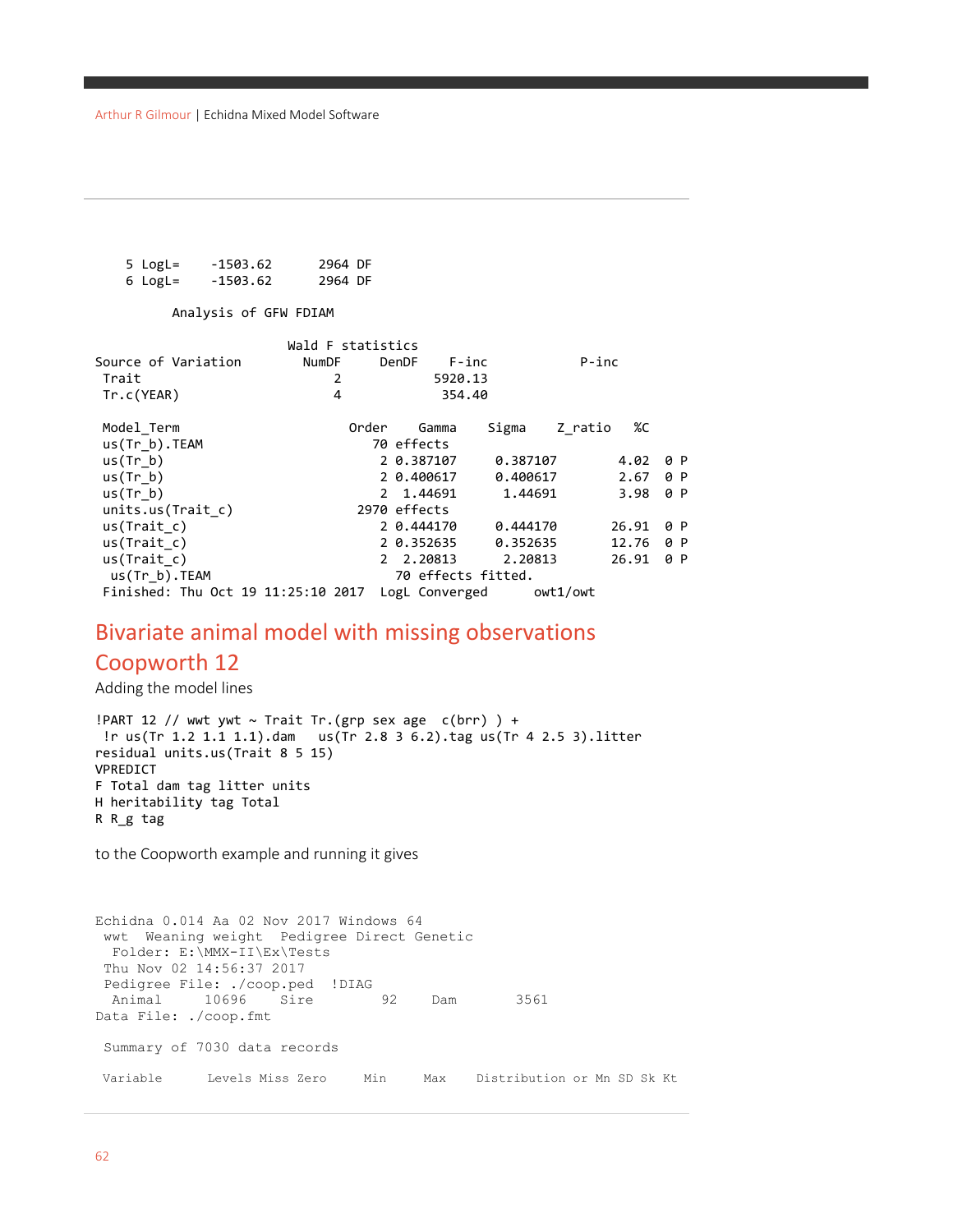| tag<br>sire<br>dam<br>grp<br>sex<br>brr<br>litter<br>age<br>wwt<br>ywt<br>gfw<br>fat<br>$2$ LogL= | 10696<br>0<br>0<br>1<br>10696<br>0<br>49<br>0<br>2<br>0<br>4<br>0<br>4871<br>0<br>$\mathbf{1}$<br>0<br>$\mathbf{1}$<br>$\circ$<br>1 2973<br>1 2994<br>1 6062<br>Warning: Tr taken as Trait<br>Warning: Tr a taken as Trait<br>Warning: Tr b taken as Trait<br>Warning: Tr c taken as Trait<br>$1$ LogL= $-20684.80$<br>$-20683.81$<br>$3$ LogL= $-20682.70$<br>$4$ LogL= $-20682.69$<br>$5$ LogL= $-20682.69$ | 0<br>0<br>0<br>0<br>$\circ$<br>$\circ$<br>$\circ$<br>$\circ$<br>$\circ$<br>$\overline{0}$<br>$\overline{0}$ | 3<br>1.00<br>2<br>$\mathbf{1}$<br>$\mathbf{1}$<br>$\mathbf{1}$<br>$\mathbf{1}$<br>17.00<br>8.00<br>22.50<br>0 0.70000 6.7000 3.039 0.84963<br>26.00<br>10982 DF<br>10982 DF<br>10982 DF<br>10982 DF<br>10982 DF | 10696<br>10695<br>49<br>4871<br>111.00<br>50.50 | $92.00$ 48.00 25.02 -0.25 -1.10<br>2 3220 3810<br>4 1959 733 4190 148<br>48.64<br>28.12<br>80.00 47.71<br>41.30 31.67 | 5.92<br>8.22<br>2.89 | 13.87 0.93<br>0.17<br>$0.24 - 0.16$<br>$0.47$ 0.27<br>0.38 | 1.40<br>$-0.05$<br>$-0.09$ |
|---------------------------------------------------------------------------------------------------|---------------------------------------------------------------------------------------------------------------------------------------------------------------------------------------------------------------------------------------------------------------------------------------------------------------------------------------------------------------------------------------------------------------|-------------------------------------------------------------------------------------------------------------|-----------------------------------------------------------------------------------------------------------------------------------------------------------------------------------------------------------------|-------------------------------------------------|-----------------------------------------------------------------------------------------------------------------------|----------------------|------------------------------------------------------------|----------------------------|
|                                                                                                   | Analysis of wwt ywt                                                                                                                                                                                                                                                                                                                                                                                           |                                                                                                             |                                                                                                                                                                                                                 |                                                 |                                                                                                                       |                      |                                                            |                            |
|                                                                                                   |                                                                                                                                                                                                                                                                                                                                                                                                               |                                                                                                             | Wald F statistics                                                                                                                                                                                               |                                                 |                                                                                                                       |                      |                                                            |                            |
|                                                                                                   | Source of Variation                                                                                                                                                                                                                                                                                                                                                                                           | NumDF                                                                                                       | DenDF                                                                                                                                                                                                           |                                                 | $F$ -inc                                                                                                              |                      | $P$ -inc                                                   |                            |
| Trait                                                                                             |                                                                                                                                                                                                                                                                                                                                                                                                               | 2                                                                                                           |                                                                                                                                                                                                                 |                                                 | 48085.45                                                                                                              |                      |                                                            |                            |
| Tr.grp                                                                                            |                                                                                                                                                                                                                                                                                                                                                                                                               | 93                                                                                                          |                                                                                                                                                                                                                 |                                                 | 77.95                                                                                                                 |                      |                                                            |                            |
| Tr.sex                                                                                            |                                                                                                                                                                                                                                                                                                                                                                                                               | 2                                                                                                           |                                                                                                                                                                                                                 |                                                 | 1198.49                                                                                                               |                      |                                                            |                            |
| Tr.age                                                                                            |                                                                                                                                                                                                                                                                                                                                                                                                               | 2                                                                                                           |                                                                                                                                                                                                                 |                                                 | 538.65                                                                                                                |                      |                                                            |                            |
| Tr.c(brr)                                                                                         |                                                                                                                                                                                                                                                                                                                                                                                                               | 6                                                                                                           |                                                                                                                                                                                                                 |                                                 | 279.21                                                                                                                |                      |                                                            |                            |
| Model Term                                                                                        |                                                                                                                                                                                                                                                                                                                                                                                                               | Order                                                                                                       | Gamma                                                                                                                                                                                                           |                                                 | Sigma                                                                                                                 | Z ratio              | %C                                                         |                            |
| us (Tr a).dam                                                                                     |                                                                                                                                                                                                                                                                                                                                                                                                               |                                                                                                             | 21392 effects                                                                                                                                                                                                   |                                                 |                                                                                                                       |                      |                                                            |                            |
| us(Tr a)                                                                                          |                                                                                                                                                                                                                                                                                                                                                                                                               |                                                                                                             | 2 1.58551                                                                                                                                                                                                       |                                                 | 1.58551                                                                                                               |                      | 4.05                                                       | 0 P                        |
| us(Tr a)                                                                                          |                                                                                                                                                                                                                                                                                                                                                                                                               | 2                                                                                                           | 1.50152                                                                                                                                                                                                         |                                                 | 1.50152                                                                                                               |                      | 3.11                                                       | 0 P                        |
| us(Tr a)                                                                                          |                                                                                                                                                                                                                                                                                                                                                                                                               |                                                                                                             | 2 0.901185                                                                                                                                                                                                      |                                                 | 0.901185                                                                                                              |                      | 0.99                                                       | 0 P                        |
| us(Tr b) .tag                                                                                     |                                                                                                                                                                                                                                                                                                                                                                                                               |                                                                                                             | 21392 effects                                                                                                                                                                                                   |                                                 |                                                                                                                       |                      |                                                            |                            |
| us(Tr b)                                                                                          |                                                                                                                                                                                                                                                                                                                                                                                                               |                                                                                                             | 2 2.46311                                                                                                                                                                                                       |                                                 | 2.46311                                                                                                               |                      | 3.69                                                       | 0 P                        |
| us(Tr b)                                                                                          |                                                                                                                                                                                                                                                                                                                                                                                                               | 2                                                                                                           | 2.74701                                                                                                                                                                                                         |                                                 | 2.74701                                                                                                               |                      | 3.14                                                       | 0 P                        |
| us(Tr b)                                                                                          |                                                                                                                                                                                                                                                                                                                                                                                                               | $\overline{2}$                                                                                              | 6.13120                                                                                                                                                                                                         |                                                 | 6.13120                                                                                                               |                      | 3.76                                                       | 0 P                        |
| us(Tr_c).litter                                                                                   |                                                                                                                                                                                                                                                                                                                                                                                                               |                                                                                                             | 9742 effects                                                                                                                                                                                                    |                                                 |                                                                                                                       |                      |                                                            |                            |
| us(Tr c)                                                                                          |                                                                                                                                                                                                                                                                                                                                                                                                               | $\mathbf{2}$                                                                                                | 3.82504                                                                                                                                                                                                         |                                                 | 3.82504                                                                                                               |                      | 8.87                                                       | 0 P                        |
| us (Tr c)                                                                                         |                                                                                                                                                                                                                                                                                                                                                                                                               |                                                                                                             | 2 2.30567                                                                                                                                                                                                       |                                                 | 2.30567                                                                                                               |                      | 4.36                                                       | 0 P                        |
| us(Tr c)                                                                                          |                                                                                                                                                                                                                                                                                                                                                                                                               | $\overline{2}$                                                                                              | 3.33782                                                                                                                                                                                                         |                                                 | 3.33782                                                                                                               |                      | 3.29                                                       | 0 P                        |
| units.us (Trait d)                                                                                |                                                                                                                                                                                                                                                                                                                                                                                                               |                                                                                                             | 14060 effects                                                                                                                                                                                                   |                                                 |                                                                                                                       |                      |                                                            |                            |
| us (Trait d)                                                                                      |                                                                                                                                                                                                                                                                                                                                                                                                               | 2                                                                                                           | 8.26037                                                                                                                                                                                                         |                                                 | 8.26037                                                                                                               |                      | 18.83                                                      | 0 P                        |
| us (Trait d)                                                                                      |                                                                                                                                                                                                                                                                                                                                                                                                               | 2                                                                                                           | 5.52531                                                                                                                                                                                                         |                                                 | 5.52531                                                                                                               |                      | 9.59                                                       | 0 P                        |
| us (Trait d)                                                                                      |                                                                                                                                                                                                                                                                                                                                                                                                               | 2                                                                                                           | 15.5937                                                                                                                                                                                                         |                                                 | 15.5937                                                                                                               |                      | 14.25                                                      | 0 P                        |
| us (Tr a) .dam                                                                                    |                                                                                                                                                                                                                                                                                                                                                                                                               |                                                                                                             | 21392 effects fitted, 82 were zero.                                                                                                                                                                             |                                                 |                                                                                                                       |                      |                                                            |                            |
| us (Tr b) .tag                                                                                    |                                                                                                                                                                                                                                                                                                                                                                                                               |                                                                                                             | 21392 effects fitted, 82 were zero.                                                                                                                                                                             |                                                 |                                                                                                                       |                      |                                                            |                            |
|                                                                                                   | us (Tr c).litter                                                                                                                                                                                                                                                                                                                                                                                              |                                                                                                             | 9742 effects fitted, 34 were zero.                                                                                                                                                                              |                                                 |                                                                                                                       |                      |                                                            |                            |
|                                                                                                   | Finished: Thu Nov 02 14:58:53 2017                                                                                                                                                                                                                                                                                                                                                                            |                                                                                                             |                                                                                                                                                                                                                 |                                                 | LogL Converged                                                                                                        |                      | sped12/sped                                                |                            |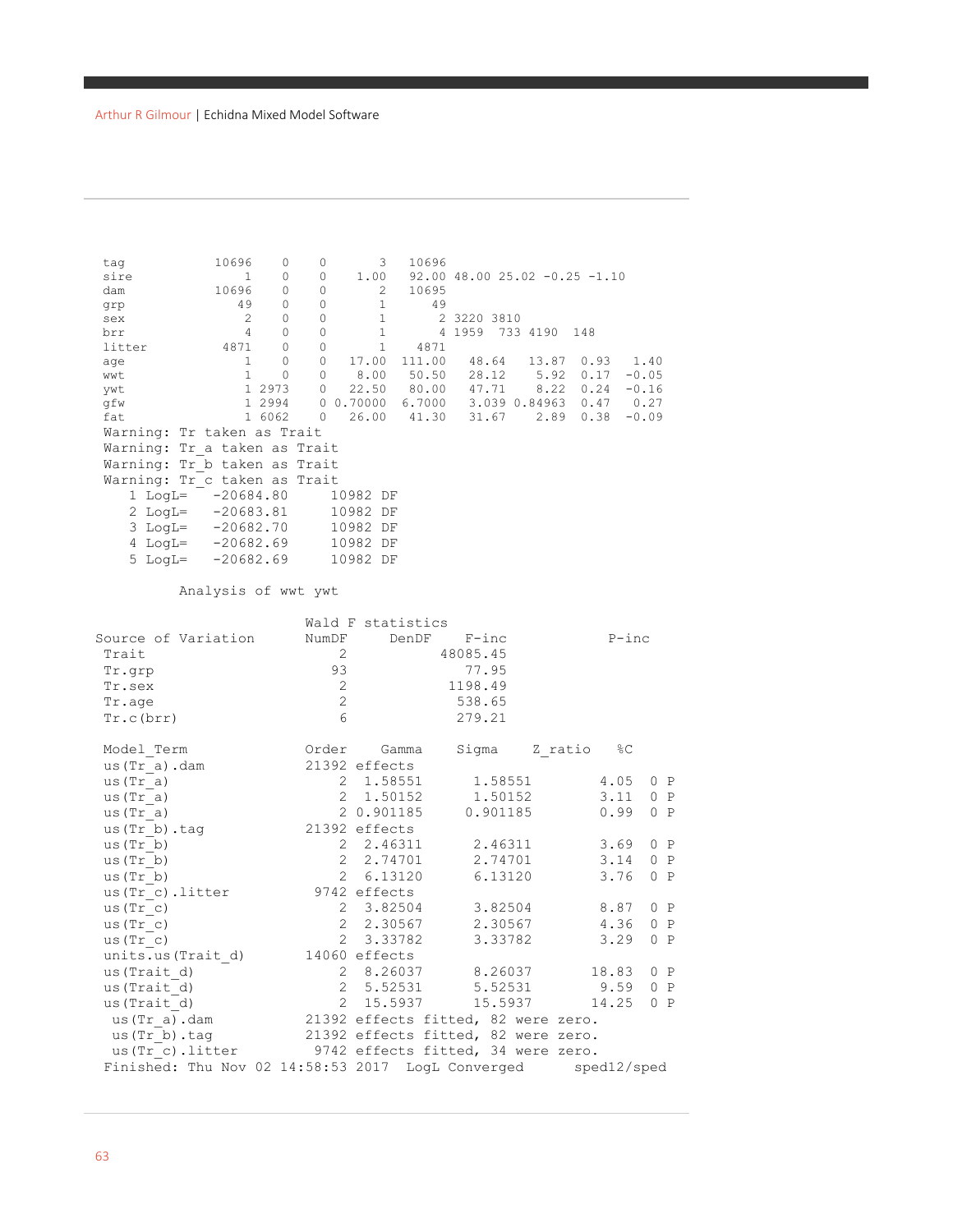Notice that the dam matrix is not positive definite as that constraint has not been implemented yet.

The VPREDICT statement produces an .epv file containing

|                                                                                                                                                                                                                                                                                | us(Tr a).dam 21392 effects fitted, 82 were zero.     |  |         |               |
|--------------------------------------------------------------------------------------------------------------------------------------------------------------------------------------------------------------------------------------------------------------------------------|------------------------------------------------------|--|---------|---------------|
| 1 Residual                                                                                                                                                                                                                                                                     |                                                      |  |         | 1.0000 0.0000 |
|                                                                                                                                                                                                                                                                                | 2 us $(Tr c)$ . litter; us $(Tr c)$                  |  | 3.8251  | 0.43111       |
|                                                                                                                                                                                                                                                                                | 3 us (Tr c). litter; us (Tr c)                       |  | 2.3058  | 0.52919       |
|                                                                                                                                                                                                                                                                                | 4 us $(\text{Tr } c)$ . litter; us $(\text{Tr } c)$  |  |         | 3.3393 1.0154 |
| 5 us $(\text{Tr } b) \cdot \text{tag;Tr } b)$                                                                                                                                                                                                                                  |                                                      |  | 2.4631  | 0.66667       |
| 6 us $(Tr b) . tag; us (Tr b)$                                                                                                                                                                                                                                                 |                                                      |  | 2.7471  | 0.87510       |
| $7$ us $(\text{Tr } b) \cdot \text{tag;Tr } b)$                                                                                                                                                                                                                                |                                                      |  |         | 6.1314 1.6305 |
| 8 us (Tr a) .dam; us (Tr a)                                                                                                                                                                                                                                                    |                                                      |  | 1.5855  | 0.39143       |
| $9$ us (Tr a).dam; us (Tr a)                                                                                                                                                                                                                                                   |                                                      |  | 1.5014  | 0.48210       |
| 10 us $(\text{Tr a}) \cdot \text{dam} \cdot \text{us} (\text{Tr a})$                                                                                                                                                                                                           |                                                      |  | 0.89971 | 0.90802       |
|                                                                                                                                                                                                                                                                                | 11 units.us (Trait d); us (Trait d)                  |  | 8.2604  | 0.43877       |
|                                                                                                                                                                                                                                                                                | 12 units.us (Trait d); us (Trait d)                  |  | 5.5253  | 0.57641       |
|                                                                                                                                                                                                                                                                                | 13 units.us (Trait d); us (Trait d)                  |  |         | 15.594 1.0944 |
| 14 Total                                                                                                                                                                                                                                                                       |                                                      |  | 16.134  | 0.32056       |
| 15 Total                                                                                                                                                                                                                                                                       |                                                      |  | 12.080  | 0.39522       |
| 16 Total                                                                                                                                                                                                                                                                       |                                                      |  | 25.964  | 0.67721       |
|                                                                                                                                                                                                                                                                                | heritability = $us(Tr b)$ 5/Total 14 = 0.15266       |  |         | 0.03996       |
|                                                                                                                                                                                                                                                                                | heritability = us(Tr b) $7/Total$ 16 = 0.23615       |  |         | 0.05951       |
|                                                                                                                                                                                                                                                                                | R g $2$ 1 = us (Tr 6/SQR[us (Tr 5*us (Tr 7] = 0.7069 |  |         | 0.1037        |
| Notice: The parameter estimates are followed by                                                                                                                                                                                                                                |                                                      |  |         |               |
|                                                                                                                                                                                                                                                                                | their approximate standard errors. us (Tr b).tag     |  |         |               |
| $0.1000 \pm 0.0111 \pm 0.1111 \pm 0.0111 \pm 0.0111 \pm 0.0111 \pm 0.0111 \pm 0.0111 \pm 0.0111 \pm 0.0111 \pm 0.0111 \pm 0.0111 \pm 0.0111 \pm 0.0111 \pm 0.0111 \pm 0.0111 \pm 0.0111 \pm 0.0111 \pm 0.0111 \pm 0.0111 \pm 0.0111 \pm 0.0111 \pm 0.0111 \pm 0.0111 \pm 0.01$ |                                                      |  |         |               |

#### 21392 effects fitted, 82 were zero.

### GLMM Sire model for Lamb foot scoring data.

M Alwan in a masters project at Massey University score the feet of 2513 lambs and the results are summarized in the file lamb.dat. The lambs represented 18 sires in 5 groups. The aim of this analysis is to estimate the heritability on the liability scale.

```
!DEBUG !LOG !OUT !REN !ARG 1
Lamb data from ARG thesis page 177-8 !DOPART $1
CYR GRP 5
  SEX SIRE !I
 TOT<br>L5
       !/TOT # Express as a proportion
   L4 LS LR
lamb.dat !skip 1 !DDF -1
!PART 1
L5 !bin !TOTAL=TOT !DISP 1 ~ mu SEX GRP !r SIRE .16783
VPREDICT
F Total Residual*3.289 + SIRE
F Genetic SIRE*4
H Heritability Genetic Total
```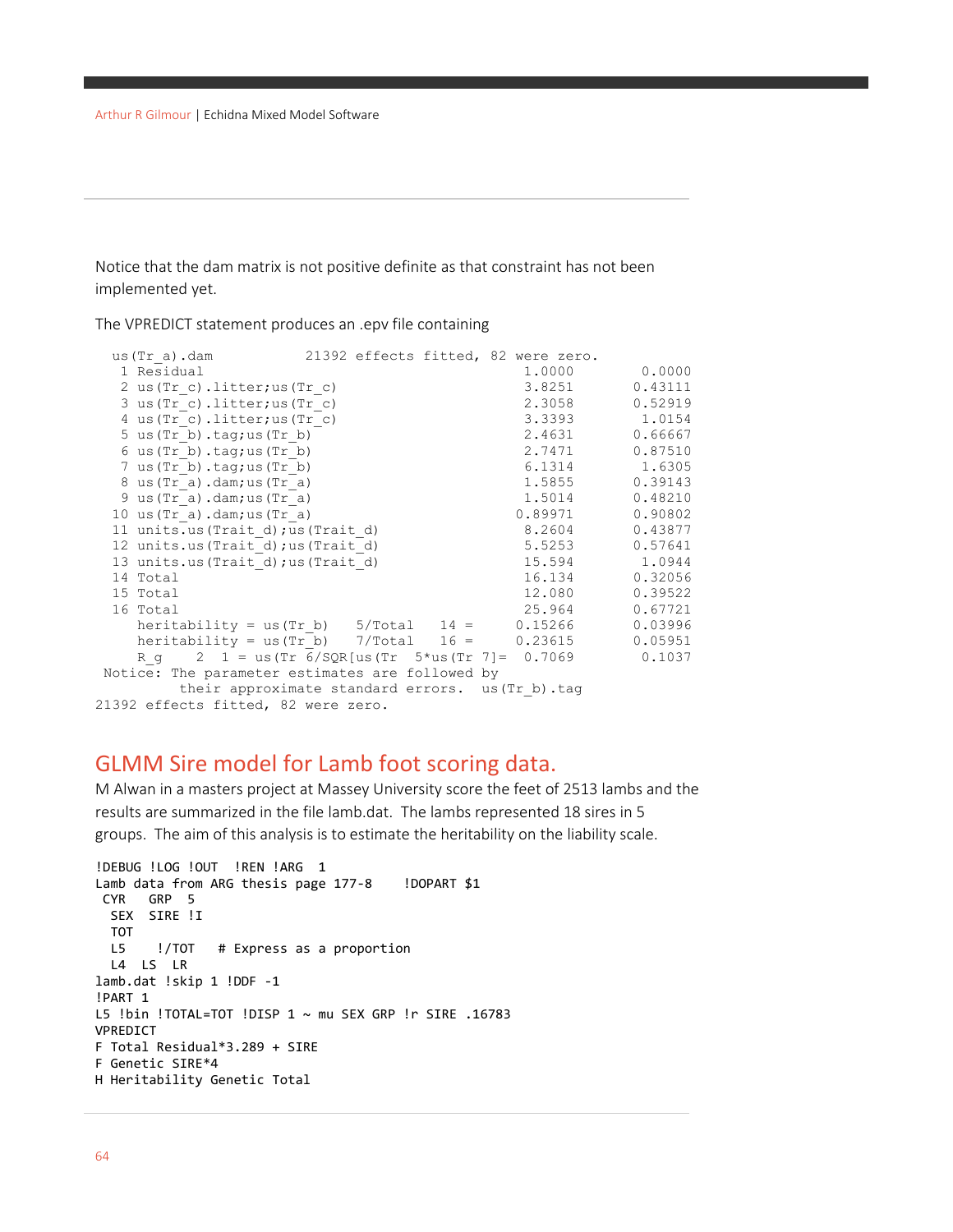TOT is the number of lambs in the group, L5 is the number with no problem in any feet (L4 is the number with a problem on 1 foot). LS is the number showing foot scald, LR is the number with foot rot. The dispersion parameter is fixed at 1. The variance of liability on the logistic scale is 3.289 so this constant is used in calculating heritability.

```
Echidna 0.035 Aa 20 Aug 2018 Windows Mon Aug 20 20:17:29 2018
Licensed to Arthur(Arthur@cargovale.com.au)
Lamb data from ARG thesis page 177-8
  Folder: E:\MMX-II\Ex\GLMM
SEX SIRE !I
L5 !/V5
Data File: lamb.dat
Summary of 68 data records
Variable Levels Miss Zero Min Max Distribution or Mn SD Sk Kt 
                          CYR 1 0 0 1.00000 2.00000 1.61765 0.48958 -0.48 -1.80
GRP 5 0 0 1 5 14 12 6 12 24
SEX 1 0 34 0.00000 1.00000 0.50000 0.50372 0.00 -2.03
SIRE 18 0 0 1 18
TOT 1 0 0 16.00 67.00 36.96 13.10 0.39 -0.93
L5 1 0 0 0.33333 0.92593 0.64558 0.14850 -0.29 -0.58
L4 1 0 0 3.00 30.00 10.75 5.65 1.12 1.13
LS 1 0 25 0.00 16.00 2.53 3.35 1.87 3.67
LR 1 0 31 0.00 4.00 0.99 1.14 1.00 0.11
SEC 2 0 0 1 2 30 38
Analysing L5 as Binomial with Logit link
   1 LogL= -10.40 62 DF
   2 LogL= -9.65 62 DF
   3 LogL= -9.18 62 DF
   4 LogL= -9.12 62 DF
   5 LogL= -9.12 62 DF
       Analysis of L5 
                Wald F statistics<br>NumDF DenDF
Source of Variation MumDF DenDF F-inc P-inc<br>
mu 1 59.07
mu 1 59.07
SEX 1 4.07
GRP 4 21.29
Model Term Camma Gamma Sigma Z ratio %C
SIRE 18 0.678119E-01 0.678119E-01 1.77 0 P
 SIRE 18 effects fitted.
Finished: Mon Aug 20 20:17:29 2018 LogL Converged lamb1/lamb
```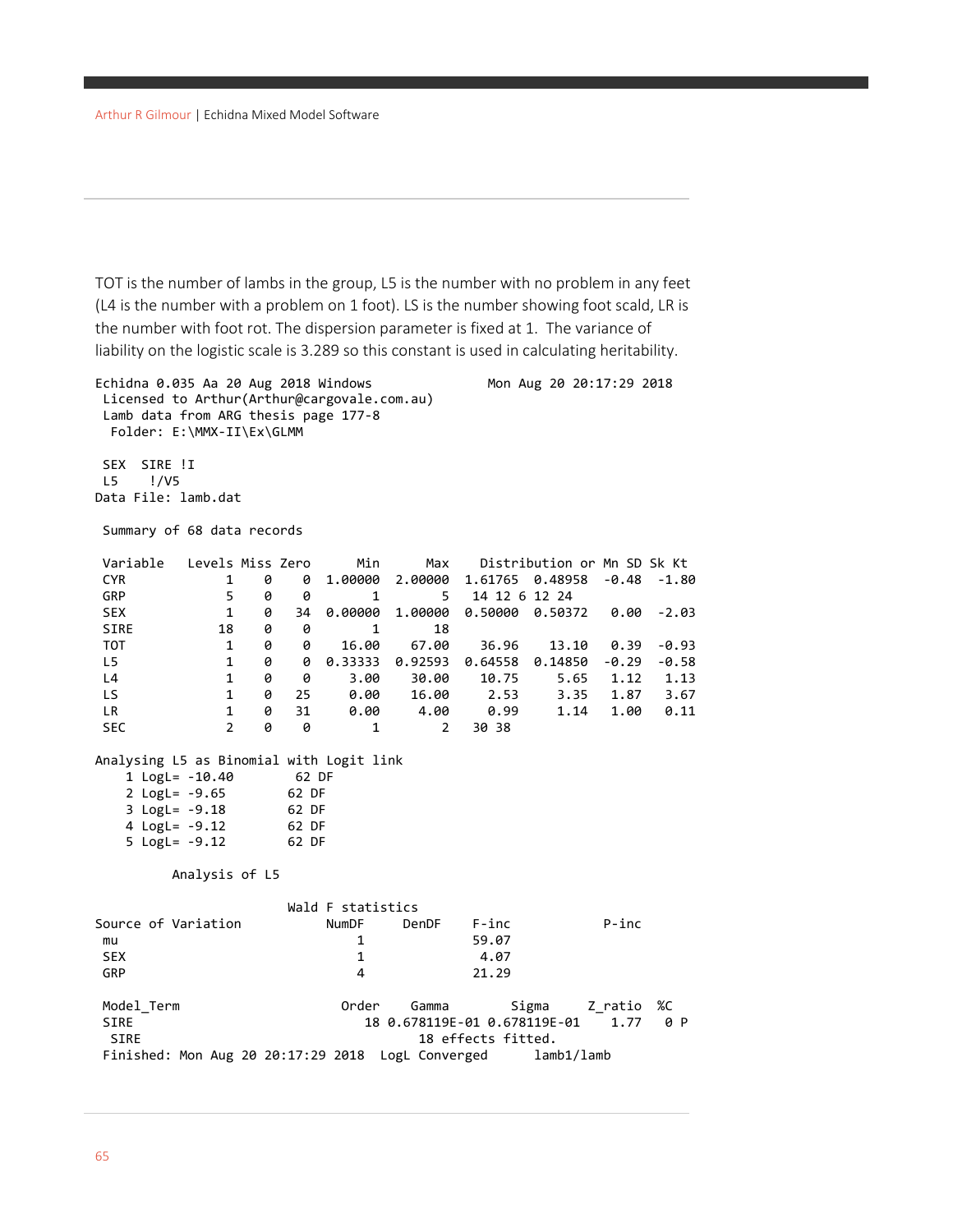The heritability is reported in the .evp file.

| 1 Residual                                                                            | 1.0000      | 0.0000      |
|---------------------------------------------------------------------------------------|-------------|-------------|
| 2 SIRE                                                                                | 0.67812E-01 | 0.38208E-01 |
| 3 Total                                                                               | 3.3568      | 0.38208E-01 |
| 4 Genetic                                                                             | 0.27125     | 0.15283     |
| $Heritability = Genetic 4/Total$<br>$3 =$                                             | 0.08081     | 0.04461     |
| Notice: The parameter estimates are followed by<br>their approximate standard errors. |             |             |

## GLMM Sire model for Lamb foot scoring data: Marginal model.

M Alwan in a masters project at Massey University scored the feet of 2513 lambs and the long form results are given in the file alwan.dat. This version of the data has different sire codes to the former; 22 sires in 5 groups. The aim of this analysis is to estimate the heritability on the liability scale.

```
!REN !ARG 1 !LOG !DEBUG !OUT
MOHAMMAD ALWAN 1AMB DATA FOOT SCORES ! DOPART $1
CYR 2 GRP 5 SEX SIRE !I TOT L5 L4 LS LR 
alwan.csv !skip 1 !DDF -1 !SLN
L5 !bin !MARG ~ mu SEX GRP !r SIRE 
VPREDICT
F Total Residual + SIRE
F Genetic SIRE*4
H Heritability Genetic Total
```
Note that although the analysis uses the logistic scale, this just pertains to the fixed effects. Therefore, 3.289 does not come into the calculation of heritability. Indeed the heritability estimate pertains to the binary scale with a mean incidence of 0.65 and using the z2/(pq) conversion, 0.072 (essentially heritability on the binary scale) maps to 0.125 on the liability scale.

```
Echidna 0.074 Aa 6 Jun 2019 Windows Thu Jun 6 11:24:34 2019
Licensed to Arthur(Arthur@cargovale.com.au)
MOHAMMAD ALWAN lAMB DATA FOOT SCORES
  Folder: E:\MMX-II\Ex\GLMM
CYR 2 GRP 5 SEX SIRE !I TOT L5 L4 LS LR
Data File: alwan.csv
Summary of 2513 data records
Variable Levels Miss Zero Min Max Distribution or Mn SD Sk Kt<br>CYR 2 0 0 1 2 1141 1372
                CYR 2 0 0 1 2 1141 1372
```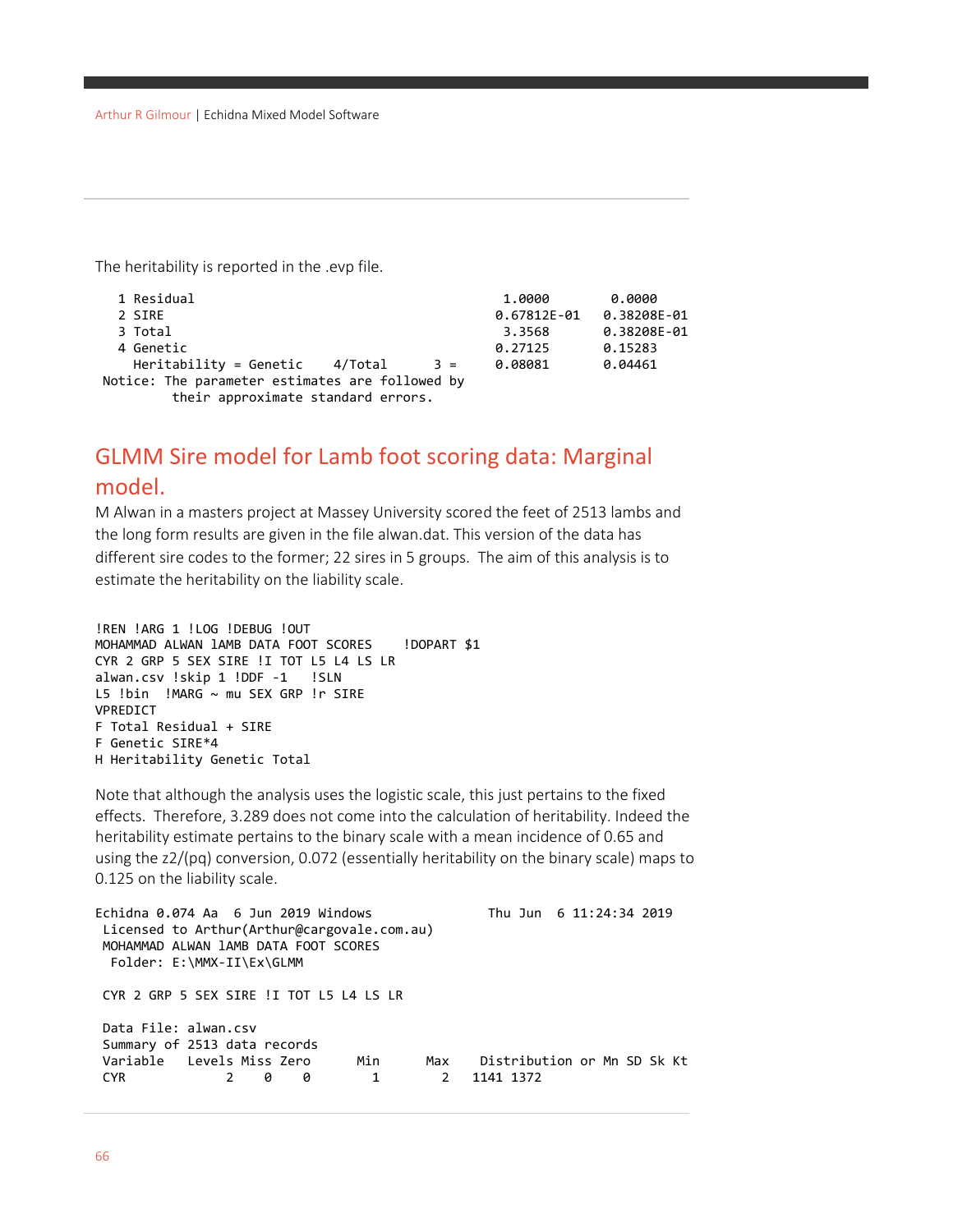| <b>GRP</b><br><b>SEX</b><br><b>SIRE</b> | 5<br>$\mathbf{1}$<br>22                                      | 0<br>0 | 0<br>0 1227<br>0 | 1<br>0.00000<br>$\mathbf{1}$ | 1,00000<br>22   | $5 -$<br>$0.51174$ $0.49996$ $-0.05$ | 518 623 119 553 700 |             | -2.00   |
|-----------------------------------------|--------------------------------------------------------------|--------|------------------|------------------------------|-----------------|--------------------------------------|---------------------|-------------|---------|
| <b>TOT</b>                              | $\mathbf{1}$                                                 | 0      | 0                | 1.00                         | 1.00            | 1.00                                 |                     |             |         |
| L5                                      | $\mathbf{1}$                                                 | 0      |                  | 877 0.00000                  | 1,00000         | 0.65101                              | 0.47674 -0.63       |             | $-1.60$ |
| L4                                      | $\mathbf{1}$                                                 |        | 0 1782           |                              | 0.00000 1.00000 | 0.29089                              | 0.45426             | 0.92        | $-1.15$ |
| LS                                      | $\mathbf{1}$                                                 |        | 0 2341           |                              | 0.00000 1.00000 | 0.06844                              | 0.25256 3.42        |             | 9.67    |
| <b>LR</b>                               | $\mathbf{1}$                                                 |        | 0 2446           |                              | 0.00000 1.00000 | 0.02666                              | 0.16112             | 5.88        | 32.51   |
|                                         | Analysing L5 as Binomial with Logit link with !MARGINAL set. |        |                  |                              |                 |                                      |                     |             |         |
|                                         | 1 LogL= -3192.01 0.9809                                      |        |                  |                              | 2507 DF         |                                      |                     |             |         |
|                                         | 2 LogL= -3188.13 0.9827                                      |        |                  |                              | 2507 DF         |                                      |                     |             |         |
|                                         | 3 LogL= -3185.01 0.9842                                      |        |                  |                              | 2507 DF         |                                      |                     |             |         |
|                                         | 4 LogL= -3184.68 0.9859                                      |        |                  |                              | 2507 DF         |                                      |                     |             |         |
|                                         | 5 LogL= -3184.75 0.9858                                      |        |                  |                              | 2507 DF         |                                      |                     |             |         |
|                                         | 6 LogL= -3184.74 0.9858                                      |        |                  |                              | 2507 DF         |                                      |                     |             |         |
|                                         | 7 LogL= -3184.74 0.9857                                      |        |                  |                              | 2507 DF         |                                      |                     |             |         |
|                                         | Bayesian Information Criterion 6385.13<br>Analysis of L5     |        |                  |                              |                 |                                      |                     |             |         |
|                                         |                                                              |        |                  | Wald F statistics            |                 |                                      |                     |             |         |
|                                         | Source of Variation                                          |        |                  | <b>NumDF</b>                 | DenDF           | $F$ -inc                             | F-con               | $P$ -inc    |         |
| mu                                      |                                                              |        |                  | 1                            |                 | 44.52                                | 44.52               |             |         |
| <b>SEX</b>                              |                                                              |        |                  | $\mathbf{1}$                 |                 | 3.67                                 | 3.76                |             |         |
| GRP                                     |                                                              |        |                  | $\overline{4}$               |                 | 11.07                                | 11.07               |             |         |
|                                         |                                                              |        |                  |                              |                 |                                      |                     |             |         |
| Model_Term                              |                                                              |        |                  | Order                        | Gamma           |                                      | Sigma               | Z_ratio     | %C      |
| <b>SIRE</b>                             |                                                              |        |                  |                              |                 | 22 0.183737E-01 0.181118E-01         |                     | 2.00        | 0 P     |
|                                         | Residual_units                                               |        |                  | 2513                         | 1.00000         | 0.985750                             |                     | 35.27       |         |
|                                         |                                                              |        |                  |                              |                 |                                      |                     |             |         |
|                                         |                                                              |        |                  |                              |                 |                                      |                     |             |         |
|                                         | 1 Residual                                                   |        |                  |                              |                 | 0.98575                              | 0.27945E-01         |             |         |
| 2 SIRE                                  |                                                              |        |                  |                              |                 | 0.18112E-01                          |                     | 0.90586E-02 |         |
| 3 Total                                 |                                                              |        |                  |                              |                 | 1.0039                               |                     | 0.29124E-01 |         |
|                                         | 4 Genetic                                                    |        |                  |                              |                 | 0.72447E-01                          |                     | 0.36235E-01 |         |
|                                         | Heritability = Genetic                                       |        |                  | 4/Total                      | $3 =$           |                                      | 0.07217             |             | 0.03556 |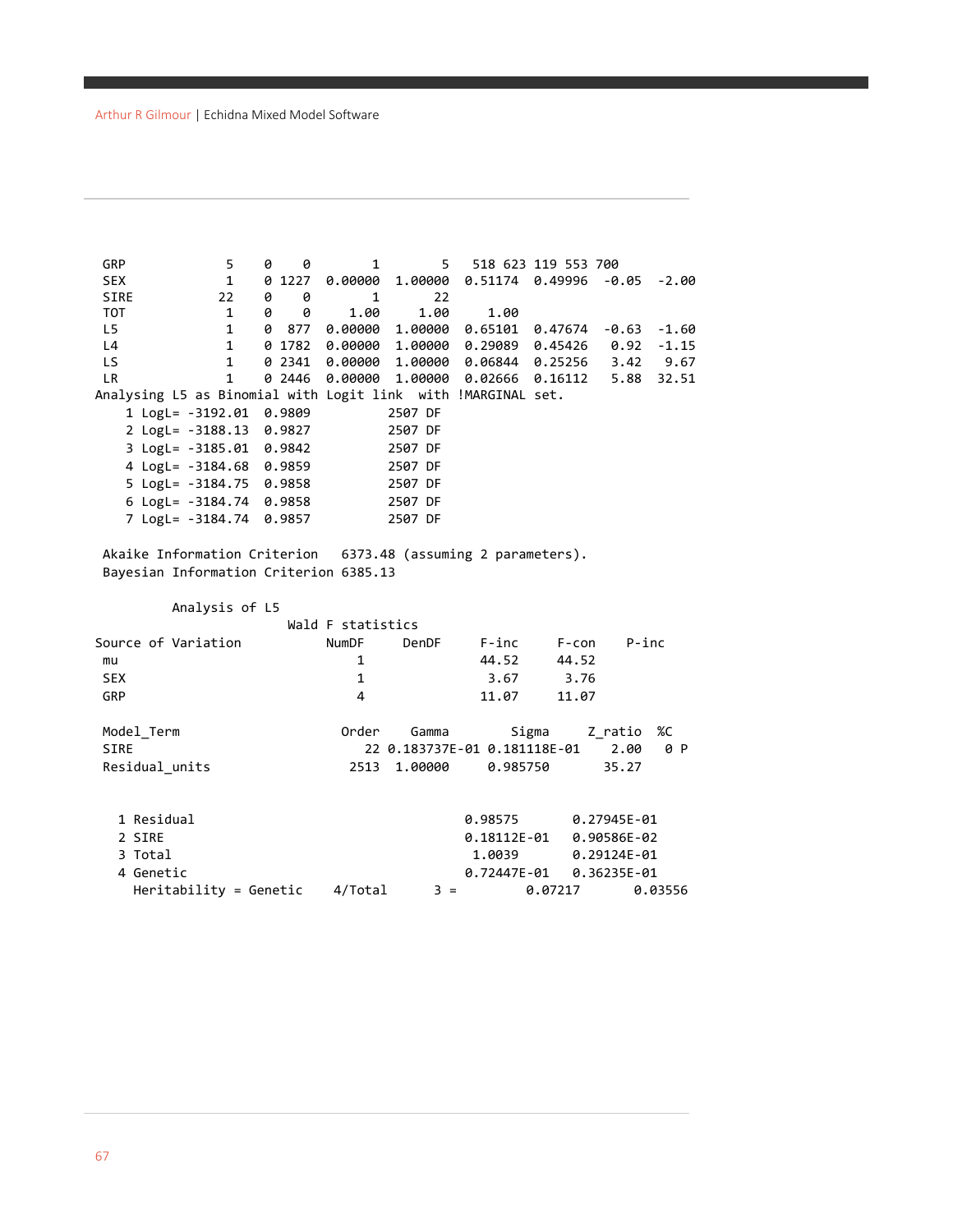

PLOT x circ !JOIN !VIEW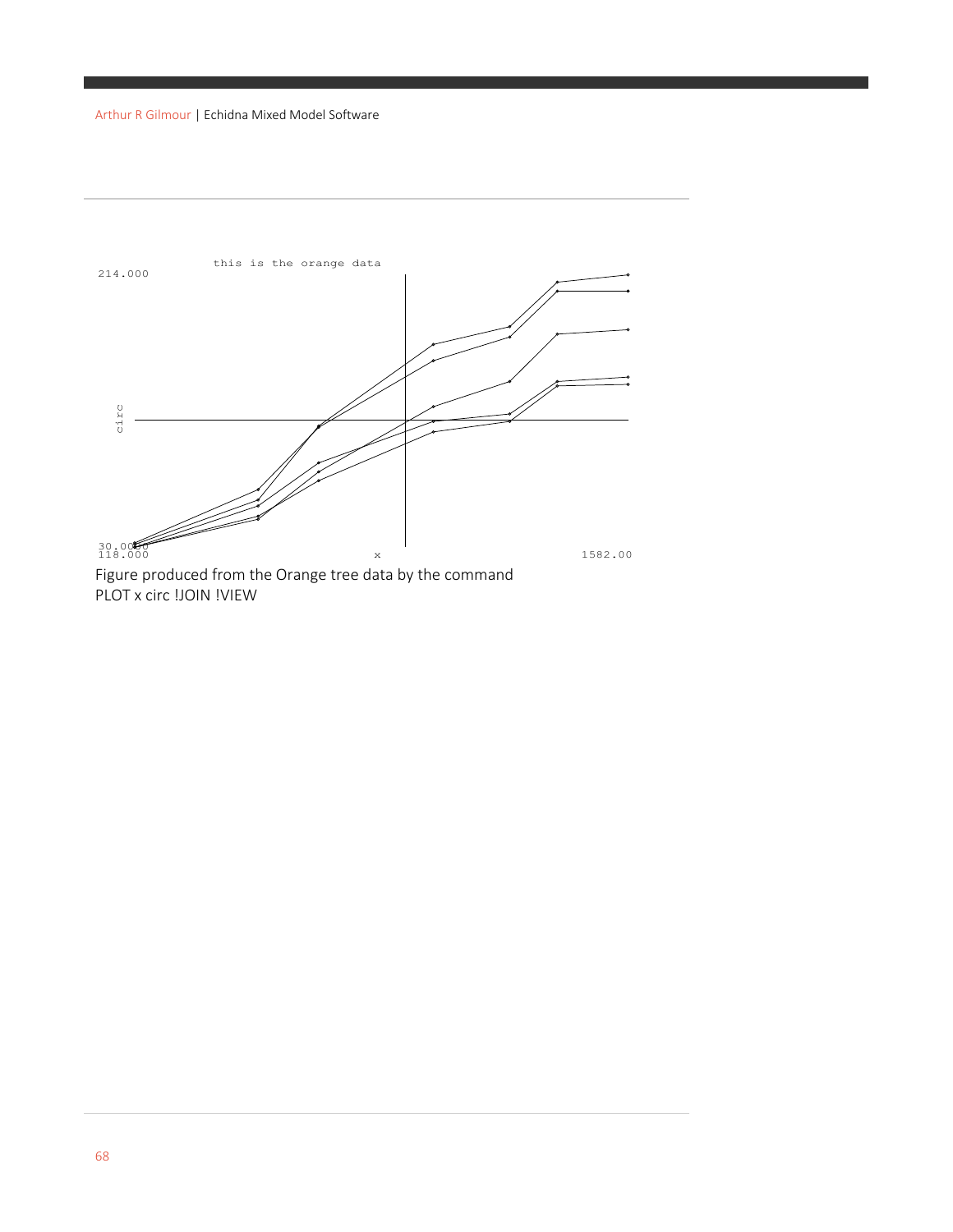# Further Explanations

### Conditional Wald F statistic

Testing for fixed effects is sometimes required but is not straight-forward in mixed models. In fixed effect models one can divide a sum of squares by a residual variance and degrees of freedom to get a F-test. There are challenges with marginality in this case. In mixed models one cannot generally construct a sum of squares because one wishes to take account of covariances and one does not generally have a unique residual variance. So one compares the estimate with a specified value (sometimes zero) and weights the resulting sum of squares matrix by the asymptotic variance matrix of the estimates. This is a Wald-type statistic, a dimensionless quantity that is equivalent to the F-test in fixed effect models. It has an asymptotic chi squared distribution and Kenward and Roger (1997) have suggested a scaled Wald statistic that has an approximate F distribution.

The value of this Wald F statistic usually depends on the order that terms are fitted in the model. The basic incremental Wald F statistic tests the significance of each model term conditional on preceding terms but ignoring later terms, that is, in the order they are specified, and is considered valid only if all subsequent terms are not significant; a test for a model term is not valid if it is marginal to a significant higher order term. To test all possibilities using only incremental F statistics will often require judicious reordering of model terms over several runs.

Echidna reports a second Wald F statistic described as the Maximal Conditional Incremental (MCI) F statistic and labelled F-con. It tests each term conditional on all other terms except those to which it is marginal. For example, fitting model terms mu + A + B + C + D + A.B + A.C + A.D + B.C + B.D + A.B.C + A.B.D results in 3 groups (main factors, first order interactions and second order interactions). The main factors and some first order interactions are marginal to the second order interactions. The main factors are marginal to some second order interactions. The MCI F statistic for terms in the last group (second order interactions) tests these terms as if they were fitted last. The MCI tests for A.C and B.C are valid for testing these terms if  $A.B.C.$  is not significant since they are marginal to  $A.B.C.$ Similarly, the MCI tests for  $A.D$  and  $B.D$  are valid for testing these terms if  $A.B.D$  is not significant, and the MCI test for A.B is valid if neither of the three-way interactions are significant. The main effects are tested conditional on all terms not involving that main effect.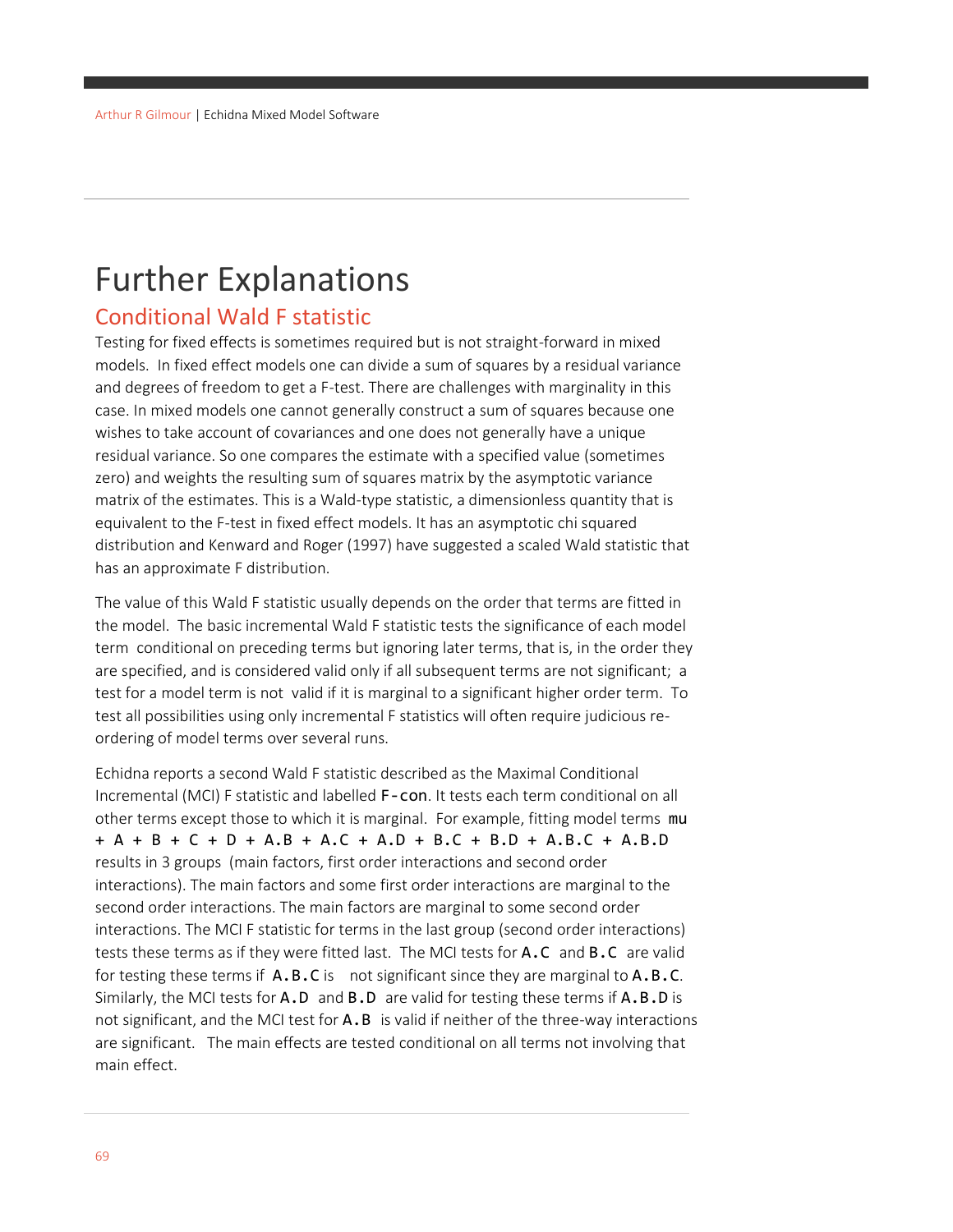Using the two F-statistics together, the number of runs required to thoroughly test all terms is greatly reduced.

 The definition of marginality is not just based on the base factors but also whether a term removes degrees of freedom from another term. For example, in a model mu + Region + Location, Region cannot be conditional on Location because locations are nested in regions. This is hidden marginality. Echidna reports the marginality and specific conditional test in tables reported in the .esx file.

 Formal testing of Wald F statistics in a mixed model depends on the calculation of the denominator degrees of freedom which is not yet available in Echidna. ASReml uses numerical derivatives to calculate the denominator degrees of freedom using the methodology of Kenward and Roger (1997). However, this is expensive if there are many variance parameters as an extra half iteration (steps 1-5) are required for each parameter.

# Differences between Echidna and ASReml

### Parsing the command file; data summary.

ASReml parses the model line before it reads the data file. It may therefore not fit the model intended because it does not necessarily know how many classes are in each factor. It may also discard records where the response variable is missing. Echidna reads the data before parsing the model line so the data summary includes all records and the number of classes in each factor is known. This difference becomes important when records are ignored in the analysis.

In a spatial analysis where the spatial grid is filled out by the program, the ASReml data summary includes the inserted data but the Echidna summary does not.

### Equation ordering

Echidna has a quite different routine for determining the equation order. More work is intended on this topic.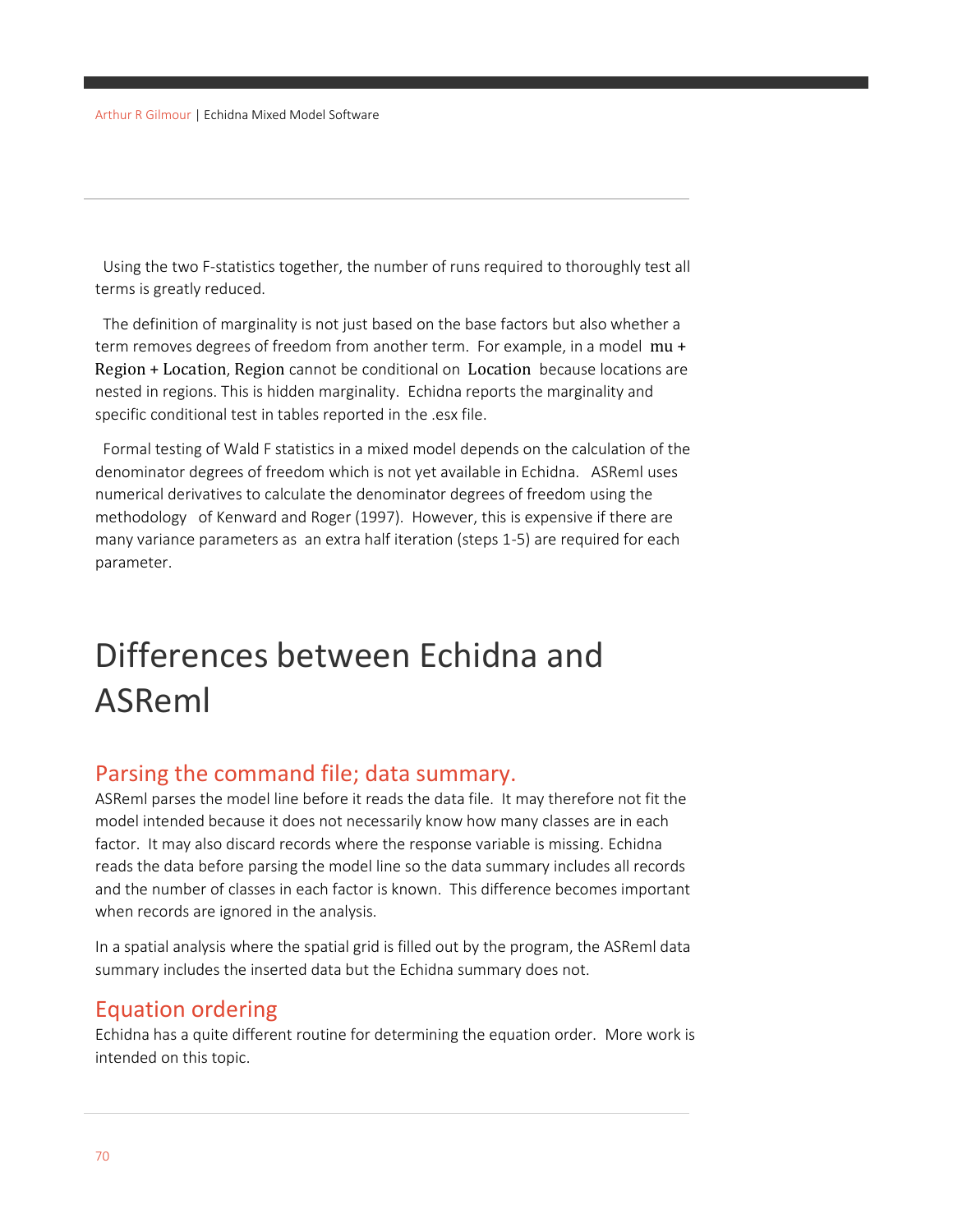# Using Echidna with R

### Setting up a job.

Assuming you have created a data frame containing your data in R using simple names for the variables in the data frame (as discussed in section Data),

- 1. export the data frame as a .csv file, e.g. write.csv(x,'foo.csv')
- 2. Run Echidna on the data file (outside of R) to create a template .es file e.g. Echidna foo.csv
- 3. Edit the .es file with an ASCII editor to
	- Insert !RML on the first line of the file (remove leading #), Check the variable definitions and,
	- insert the model you want to fit
- 4. Run Echidna on the .es file e.g. Echidna foo.es

### Load the results back into R

source('foo\_e.R') will load the primary results into an object foo foo\$coeff = read.csv("foo.ess",header=T) adds in the solutions to foo foo\$yht=read.csv("foo.esy",header=T) adds the residuals and fitted values foo\$esv=read.csv("foo.esy",header=T,skip=5) adds the list of variance components names(foo) will list the contents of foo

I assume you know more about all this than I do.

# Comments on some Error messages

## Error: An updated US matrix appears not positive definite!

This message is generated when an Unstructured (us()) matrix is not positive definite after adding a reduced AI update. The message is only printed once although the condition may occur many times. The outcome is that one or more of the reported US matrices may not be positive definite. However, the condition may be transient and the final matrix may be positive definite. The matrix is positive definite if all eigen values are positive.

Echidna reports the principal components of each US matrix (order > 2) in the .esx file.

Principal components of units.us(Trait);us(Trait) EV 2445.8 484.5 16.8 2.0 0.4 0.1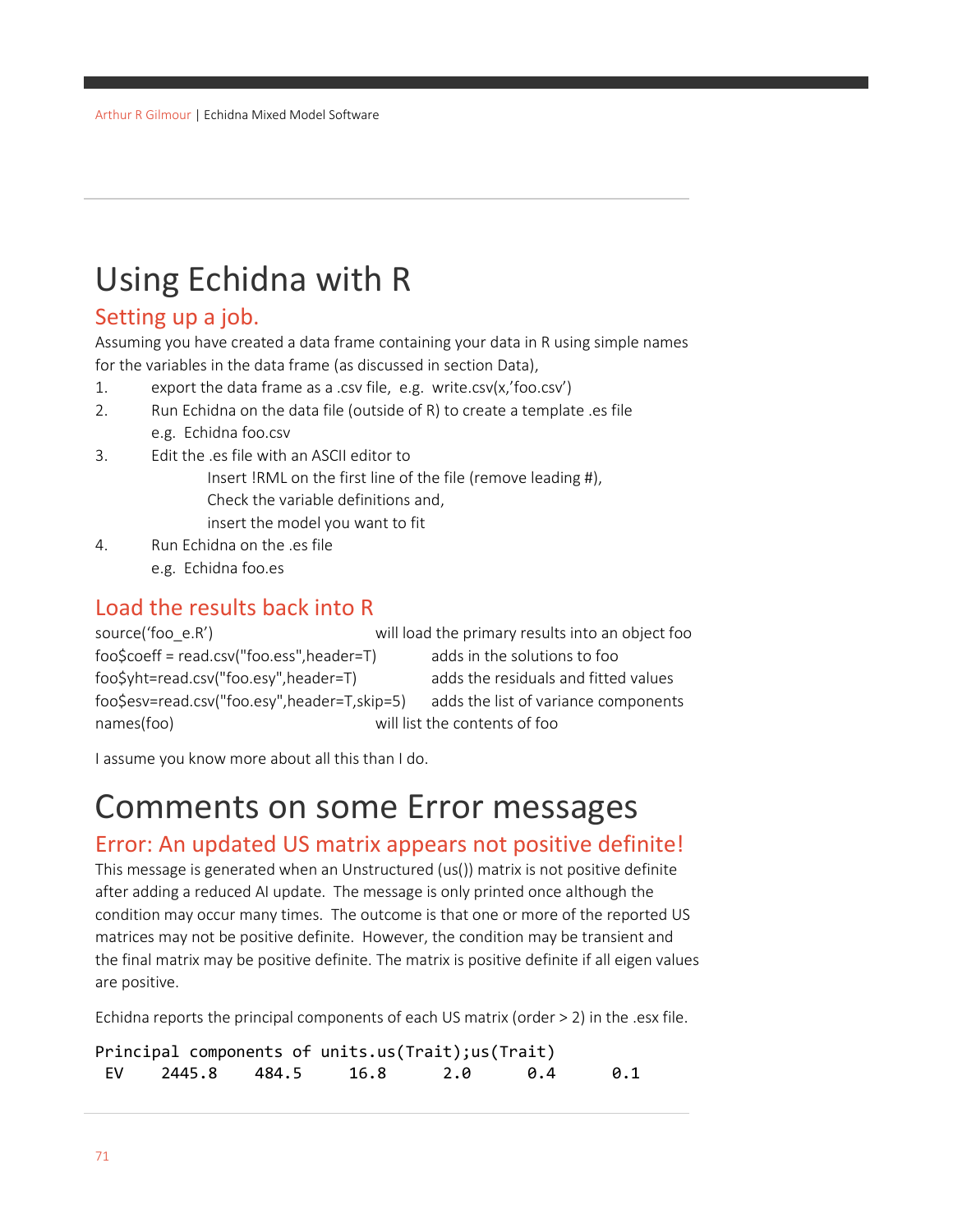| E% | 82.9202   | 16.4246   | 0.5710    | 0.0691    | 0.0126    | 0.0024           |
|----|-----------|-----------|-----------|-----------|-----------|------------------|
| EA | 82.9202   | 99.3448   | 99.9158   | 99.9849   |           | 99.9976 100.0000 |
| U  | $-0.9447$ | $-0.3273$ | $-0.0028$ | $-0.0013$ | $-0.0192$ | $-0.0077$        |
| U  | 0.0027    | $-0.0026$ | $-0.0682$ | $-0.9976$ | $-0.0054$ | $-0.0023$        |
| U  | $-0.0038$ | 0.0027    | 0.9977    | $-0.0682$ | $-0.0018$ | $-0.0008$        |
| U  | $-0.3277$ | 0.9445    | $-0.0040$ | $-0.0032$ | 0.0191    | 0.0078           |
| U  | 0.0032    | 0.0064    | $-0.0003$ | 0.0013    | $-0.5920$ | 0.8059           |
| U  | $-0.0123$ | $-0.0254$ | 0.0016    | -0.0058   | 0.8054    | 0.5920           |

EV is the eigen (singular) values, E% is the eigen values expressed as percentages, EA is the cumulative percentages and U is the eigen vectors.

# List of References

- Gilmour, A.R., Anderson, R.D. and Rae, A.L. (1985). The analysis of binomial data by a generalized linear mixed model. Biometrika, 72: 593 599. <http://dx.doi.org/10.1093/biomet/72.3.593>
- Gilmour, A. R., Gogel, B. J., Cullis, B. R., Welham, S. J., & Thompson, R. (2015). ASReml User Guide Release 4.1 Functional Specification. VSN International Ltd, Hemel Hempstead, HP1 1ES, UK, www.vsni.co.uk.
- Gilmour, A.R., Luff, A.F., Fogarty, N.M. and Banks, R.G. (1994). Genetic parameters for ultrasonic fat depth and eye muscle measurements in live Poll Dorset sheep. Australian Journal of Agricultural Research, 45, 1281-91.
- Gilmour, A.R., Thompson, R. and Cullis, B.R. (1995). Average Information REML, an efficient algorithm for variance parameter estimation in linear mixed models. Biometrics 51, 1440-50.
- Gilmour, A.R., Cullis, B.R. and Verbyla, A. (1997). Accounting for Natural and Extraneous Variation in the Analysis of Field Experiments. Journal of Agricultural, Biological and Environmental Statistics 2, 269-293.
- Gilmour, A.R. (2019) Average Information REML in practice J. Anim. Breed. Genet. 1–12 doi:10.1111/jbg.12398
- Fikret Isik, James Holland and Christian Maltecca (2017) *Genetic Data Analysis for Plant and Animal Breeding*  https://link.springer.com/book/10.1007%2F978-3-319-55177-7
- Kenward, M. G. & Roger, J. H. (1997). 563 The precision of fixed effects estimates from restricted maximum likelihood. Biometrics 53, 983-997.